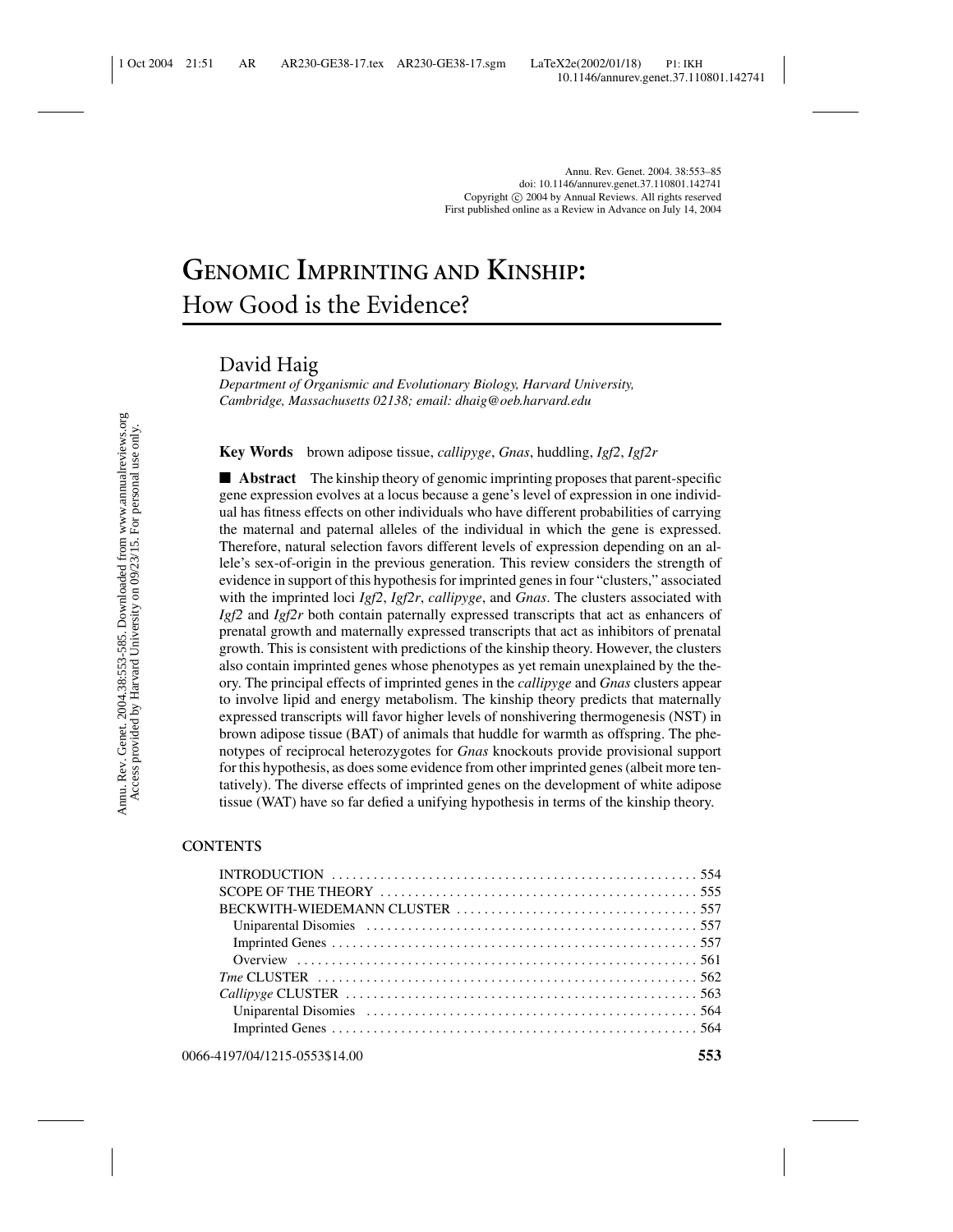| $GNAS$ COMPLEX LOCUS $\ldots$ $\ldots$ $\ldots$ $\ldots$ $\ldots$ $\ldots$ $\ldots$ $\ldots$ $\ldots$ $\ldots$ $\ldots$ $\ldots$ 566 |  |
|--------------------------------------------------------------------------------------------------------------------------------------|--|
|                                                                                                                                      |  |
|                                                                                                                                      |  |
|                                                                                                                                      |  |
|                                                                                                                                      |  |

## **INTRODUCTION**

It is 15 years since Haig & Westoby proposed that evolutionary conflict between genes of maternal and paternal origin would favor the evolution of "parent-specific gene expression" (65) and 13 years since the description of paternal-specific expression of *Igf2* (30) and maternal-specific expression of *Igf2r* (5) provided apparent support for their hypothesis (64). Since then, much additional information has accumulated about genes with parent-specific expression and it has been claimed that much of this evidence does not support, or even contradicts, the hypothesis (82–84). Therefore, this seems an opportune time to review the current state of empirical support (or lack of support) for the hypothesis.

In its most general form, the hypothesis proposes that parent-specific expression is favored at a locus when two conditions are satisfied (62, 63). First, changes in the aggregate level of expression of the two alleles at the locus influence a trade-off between the fitnesses of related individuals. For example, the fitness of one individual (say a fetus) could be enhanced by increases in expression at the expense of a related individual (say its mother). Second, one or more of the affected individuals must have different probabilities of inheriting a copy of the maternally and paternally derived alleles of the individual in which the gene is expressed (strictly, the theory requires that the ratio of these probabilities differs for one or more of the affected individuals). For example, a mother definitely possesses a copy of the maternally derived allele of a fetus but usually does not carry an identical-by-descent copy of the paternally derived allele. I adopt Trivers & Burt's suggestion that this hypothesis be known as the kinship theory of genomic imprinting (175), rather than the more common conflict theory, because it is the appeal to interactions among kin that is the theory's most distinctive feature.

The kinship theory can be considered to have a weak and a strong version (197). The weak version is a logical statement about how natural selection must act if genes have parent-specific expression in one individual and this expression has fitness consequences for other individuals that have different probabilities of carrying the first individual's maternal and paternal alleles (so-called asymmetric kin). Specifically, alleles at maternally silent loci are subject to selection on their effects on patrilineal kin, whereas alleles at paternally silent loci are subject to selection on their effects on matrilineal kin (62). The logical status of the weak version of the kinship theory, and of its theoretical extensions, has recently been reviewed (63, 197).

The strong version of the kinship theory is the claim that fitness effects on asymmetric kin have been the principal factors responsible for the evolution and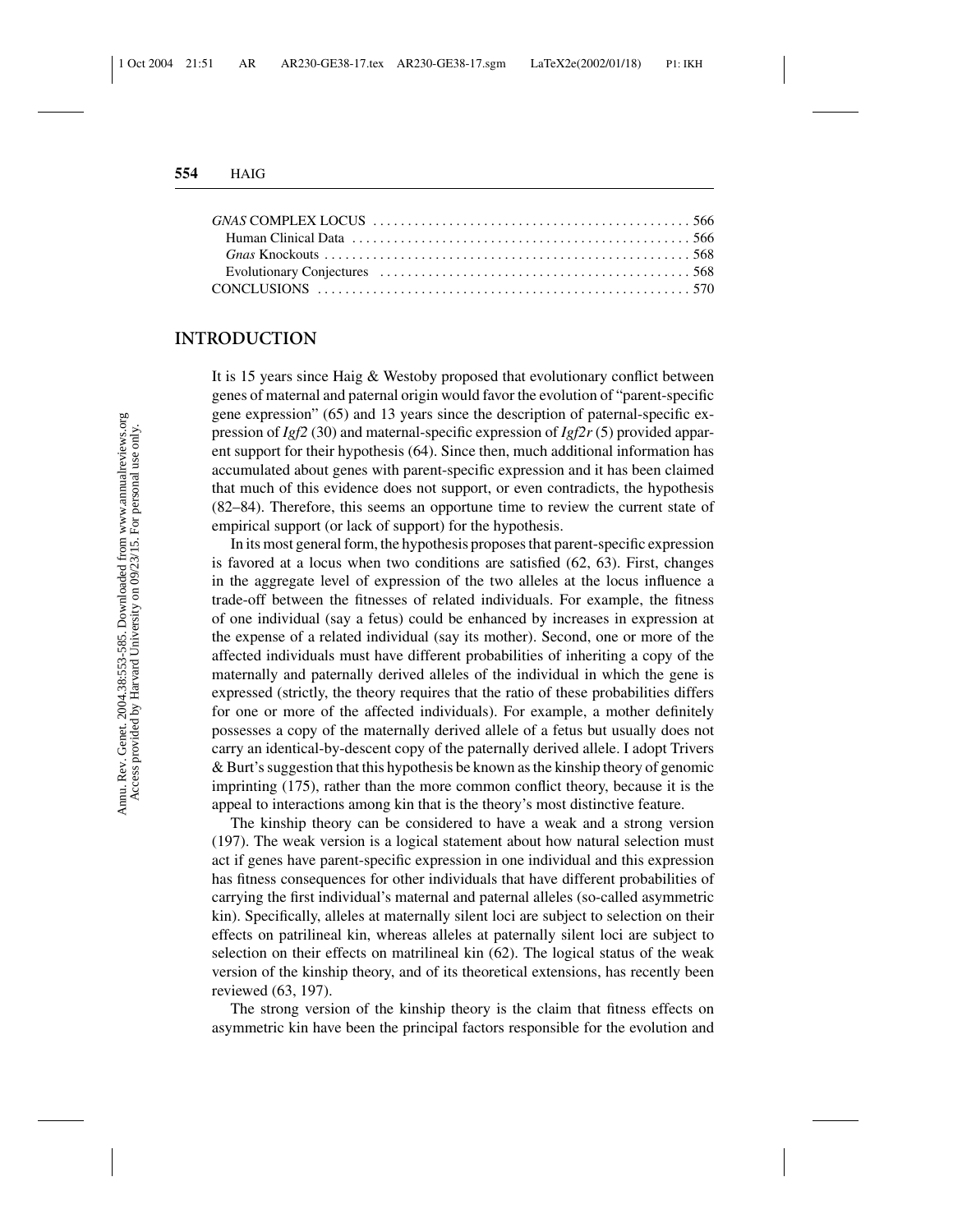maintenance of parent-specific expression at most imprinted loci. It would be theoretically possible for the weak version of the theory to be correct, but for the strong version to be false because most examples of parent-specific expression have evolved for reasons that do not involve fitness consequences for asymmetric kin.

The current review assesses the status of empirical support for the strong version of the kinship theory. Therefore, the review emphasizes the phenotypic effects of imprinted genes, rather than molecular mechanisms, because it is a gene's phenotypic effects that influence whether or not the gene will be successfully transmitted to the next generation. My review therefore covers some of the same ground as an excellent recent review of the physiological functions of imprinted genes (179).

The number of known imprinted genes is steadily increasing, but little is known about the physiological functions of many of these genes. Therefore, a review that attempted to cover all imprinted genes would be tedious and largely inconclusive, for most loci. Instead, my approach is to pick four clusters of imprinted genes and consider whether the functions of genes in these clusters support the kinship theory's predictions.

The first two clusters were chosen because they contain the *IGF2* and *IGF2R* loci. These are the cluster associated with Beckwith-Wiedmann syndrome in humans and the cluster associated with the *T-associated maternal effect* (*Tme*) in mice. The contrast between paternal-specific expression of *Igf2* and maternalspecific expression of *Igf2r* is often considered to provide the best support for the kinship theory, and the choice of these clusters might be considered as "stacking the deck" in favor of the theory. Therefore, the remaining two clusters were picked blind, before I had given much thought to their evolutionary interpretation. These are the cluster associated with the *callipyge* mutation in sheep and the cluster of transcripts associated with the *GNAS* complex locus. An obvious genomic region to have considered would have been the cluster of imprinted genes at human 15q11–q13 associated with Prader-Willi and Angelman syndromes (137). However, I have recently attempted an evolutionary interpretation of the phenotype of Prader-Willi syndrome (66) and prefer not to repeat myself.

### **SCOPE OF THE THEORY**

Before considering the empirical evidence, it is important to be clear about what the kinship theory does, and does not, purport to explain. The theory proposes an adaptive explanation for parent-specific gene expression. That is, the theory proposes reasons why alleles with parent-specific expression are selectively favored over alleles whose expression is independent of parental origin (whether this expression is biallelic or randomly monoallelic). But the theory does not address the mechanisms of parent-specific expression, nor does it address the mechanisms and functions of parent-specific modifications of DNA that are not associated with differences of expression. The theory assumes that mechanisms of parent-specific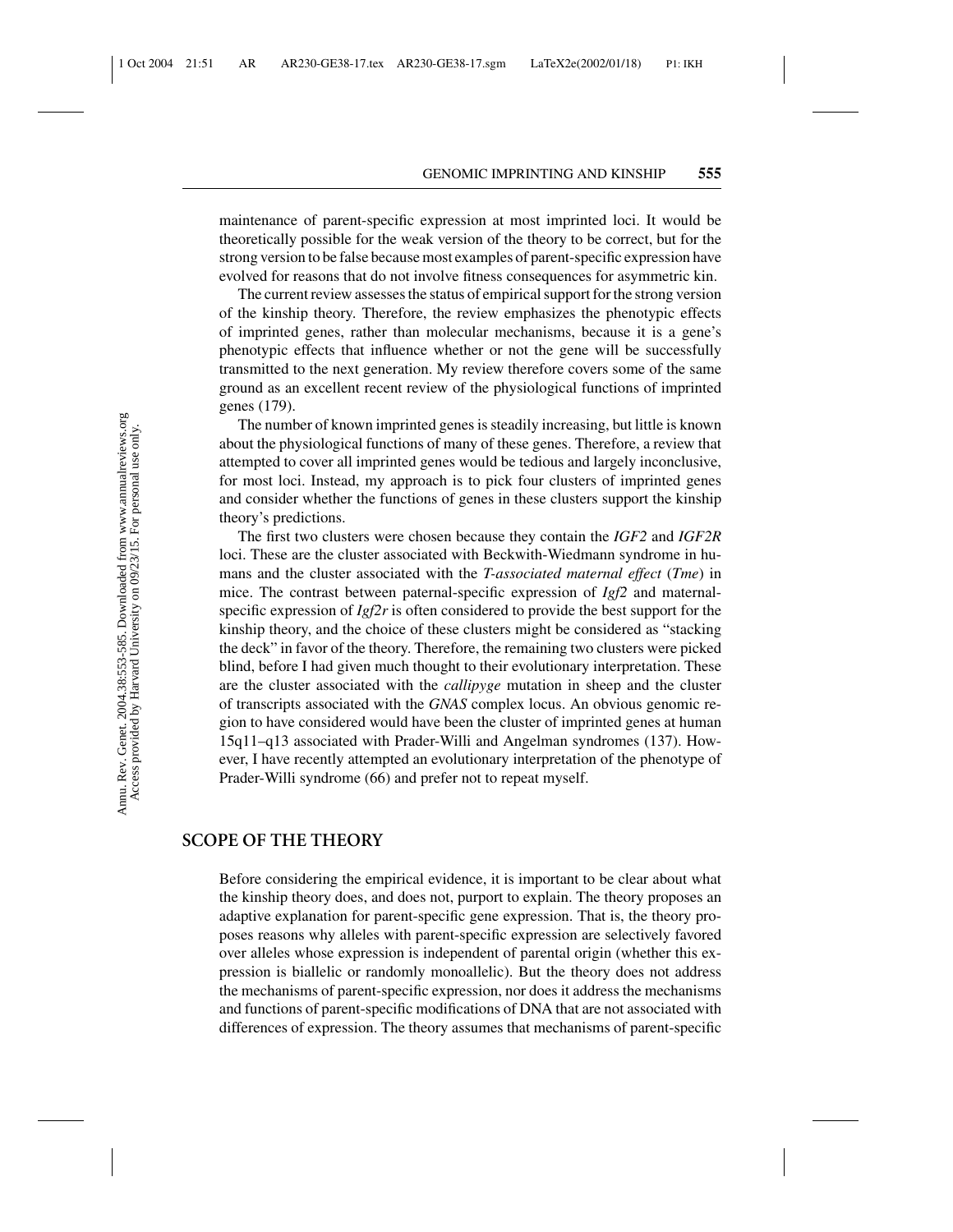modification exist, otherwise there would be nothing on which natural selection could act, but does not explain the origin of these mechanisms.

Many criticisms of the kinship theory are the result of a perfunctory reading of the theoretical literature. I address two common misunderstandings only: the claims that the theory applies only to interactions between mothers and offspring and only to loci that affect preweaning growth (83).

The kinship theory applies to all of an individual's interactions with asymmetric kin, not just its interactions with its mother and sibs (62, 63). Therefore, the demonstration that some imprinted genes lack effects on an individual's immediate family would not automatically contradict the theory. However, the theory's predictions have been most fully developed for mother-offspring relations because it is here that the selective forces favoring parent-specific expression are likely to be strongest, for two interrelated reasons. First, an offspring's interaction with its mother is an important part of every mammal's life, with the potential for strong effects on each other's fitness. Second, the asymmetry of selective forces acting on alleles of different parental origin is large when gene expression in an offspring has fitness consequences for its mother. This is because an offspring's maternally derived alleles are necessarily present in its mother  $(m = 1)$ , whereas its paternally derived alleles are necessarily absent  $(p = 0)$ , where *m* and *p* are probabilities of identity by recent common descent calculated for an outbreeding species).

If maternal investment is defined as "any investment by [a mother] in an individual offspring that increases the offspring's chances of surviving (and hence reproductive success) at the cost of the [mother's] ability to invest in other offspring" (173, 174), then the kinship theory predicts that paternally expressed genes in a fetus will be selected to favor higher levels of maternal investment than will unimprinted genes, which will in turn be selected to favor higher levels of maternal investment than maternally expressed genes (60). The preceding is often expressed as a prediction that paternally derived genes should favor increased growth and maternally derived genes should favor reduced growth. However, the theory applies to any gene expression in an offspring that enhances the offspring's own fitness at a cost to its mother's reproduction via other offspring. Paternally derived alleles favor greater maternal investment whether or not this investment occurs before or after weaning. In particular, maternal care in humans usually extends well beyond weaning. Therefore, the paternal genes of human children have additional opportunities for shifting costs to the children's mothers (66) that are not present in most other mammals, including mice.

An individual's mother is asymmetric kin, but so too is the individual's mother's half-sister's daughter (a first half-cousin). Therefore, the kinship theory applies to the latter relationship as well as the former. However, the selective forces associated with interactions between first half-cousins will usually be weak. Fitness effects of gene expression in one individual on the individual's half-cousins will often be small, because this is an insignificant relationship in the lives of many mammals. Moreover, when fitness effects occur, the associated asymmetry of relatedness will be relatively weak ( $m = 0.25$ ,  $p = 0$ ).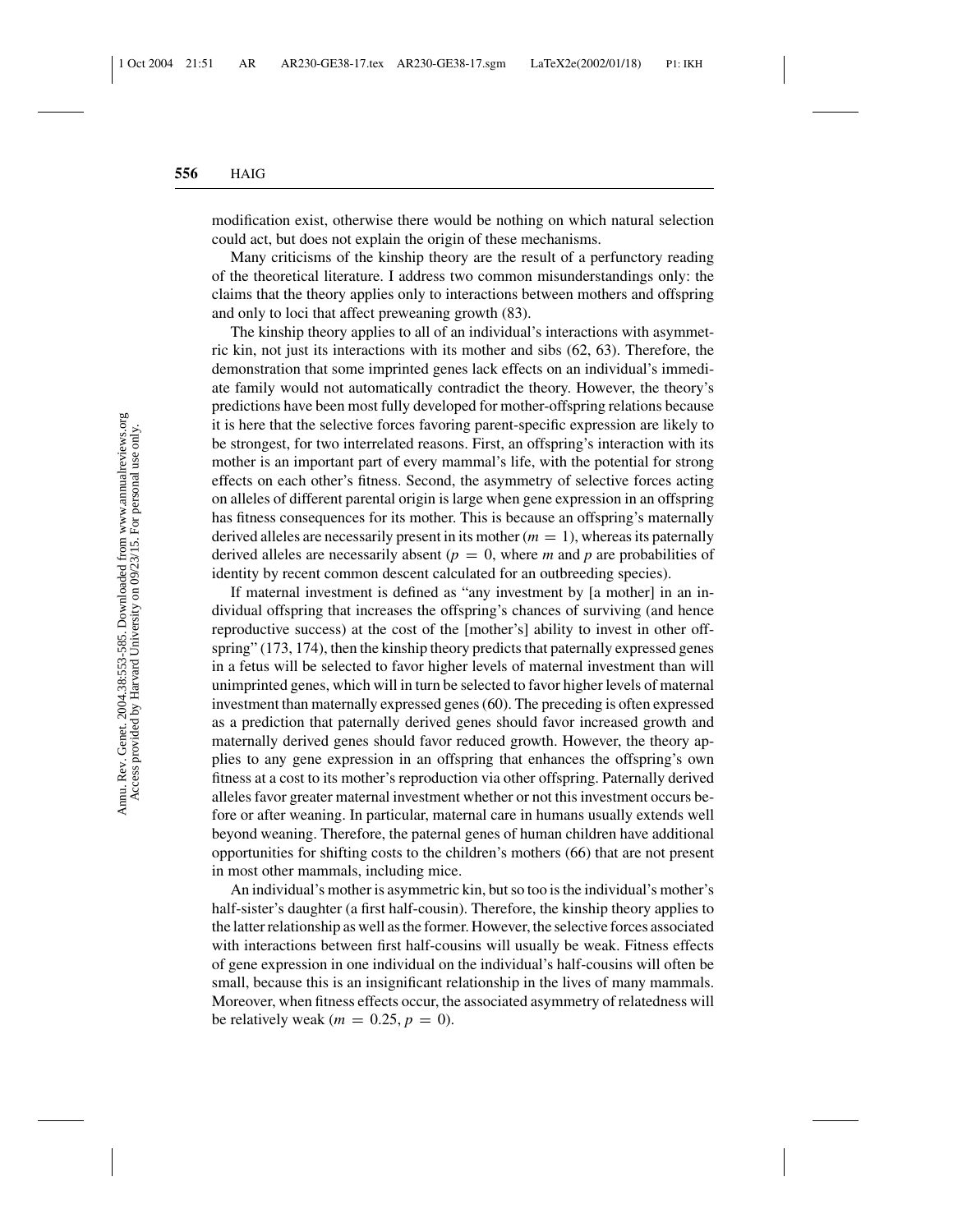# **BECKWITH-WIEDEMANN CLUSTER**

A major cluster of imprinted genes occurs at human chromosome 11p15.5 and at the homologous region of distal chromosome 7 in mice (37, 142, 145). This cluster can be divided into two subdomains with distinct imprint control regions (183, 192). At one end of the cluster are two genes, *IGF2* and *H19*, that are reciprocally imprinted and share important regulatory elements (4). At the other end of the cluster are a number of genes that are under the control of *KvDMR1*, a differentially methylated CpG island (42, 80). Genes from both subdomains are implicated in Beckwith-Wiedemann syndrome (BWS) of humans. Evidence from uniparental disomies (UPDs) will be reviewed before discussing the functions of individual imprinted genes from this cluster. A number of genes that have been reported to be imprinted, but for which there are few meaningful data on phenotypic effects, will not be considered.

#### **Uniparental Disomies**

Paternal UPD for 11p15.5 is found in 10–20% of BWS patients (76, 192). This syndrome is associated with prenatal overgrowth and enlarged placentas (100, 123). By contrast to the live birth of humans with paternal UPD 11p15.5, mouse embryos with paternal UPD of distal chromosome 7 (PatDup.d7) die in mid-gestation, apparently from placental dysfunction (126). The placentas of these embryos are characterized by an absence of spongiotrophoblast and by excess trophoblast giant cells. A similar phenotype is observed in embryos with an inactivated maternal allele of *Mash2* (see below). Chimeric mouse embryos carrying a proportion of PatDup.d7 cells show many of the overgrowth features typical of BWS (127). This suggests that PatDup.d7 would be growth-enhancing in mice, as is paternal UPD 11p15.5 in humans, if not for the specific defect in the development of spongiotrophoblast.

Maternal UPD for 11p15.5 has not been reported, possibly because it is incompatible with live birth. However, three cases of digynic trisomy 11p15.5 have been described, all associated with severe intrauterine growth retardation (41). Mice with maternal UPD of distal chromosome 7 die in late gestation. These fetuses are markedly growth-retarded with a roughly 50% reduction in placental weight (156).

# **Imprinted Genes**

**INSULIN-LIKE GROWTH FACTOR 2 (IGF-II)** Inactivation of the paternal copy of*Igf2* results in mice that are 60% normal size at birth but otherwise normally proportioned. This growth disadvantage is maintained through weaning and into adult life. By contrast, growth is normal when the same mutation is inherited maternally (30). A recent knockout of a placenta-specific promoter of *Igf2* is of particular interest. Newborn mice with a paternal copy of this mutation express similar growth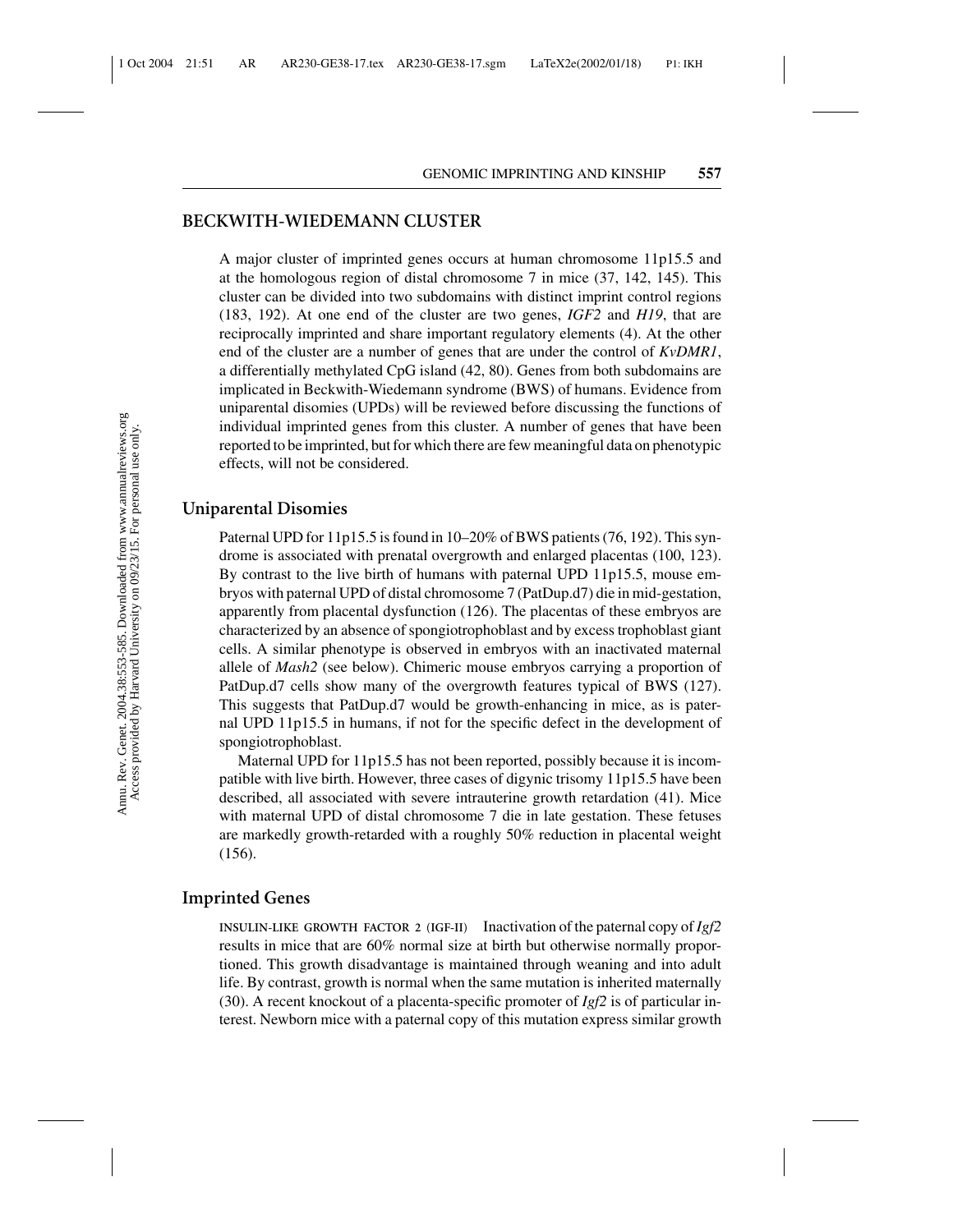retardation to mice with a deletion of the *Igf2* coding sequence, but then display catch-up growth to become normal-sized adults (27). This indicates that *Igf2* expression in the mouse placenta is principally responsible for prenatal growth retardation, but that the absence of imprinted transcripts from other promoters is responsible for the failure to achieve catch-up growth in the full gene knockout.

Loss-of-imprinting (biallelic expression) of *IGF2* is common in humans with BWS (192) and has been reported from children with somatic overgrowth, but without other BWS features (133). Circulating levels of IGF-II were significantly elevated in a group of prepubertal children who were more than two standard deviations above mean height for age (48).

*IGF2* has been shown to be imprinted in humans (140), mice (30), rats (143), deer mice (185), sheep (125), pigs (180), and opossums (141), but is biallelically expressed in monotremes (95) and chickens (138, 141, 207). These data suggest that imprinting of *IGF2* arose in a common ancestor of metatherian (marsupial) and eutherian mammals, but was absent from the common ancestor of therian mammals and monotremes.

*H19 H19* encodes a highly expressed noncoding RNA. Transcripts are expressed when *H19* is inherited maternally but not when it is inherited paternally (6, 214). A recent review of the outcomes of 30 deletions, insertions, and transgenes involving the *H19-Igf2* region of mice reveals a complex pattern of interdependent regulation of the two genes, some of the details of which remain unclear (4). The *H19* transcript exhibits conservation of secondary structures such as hairpin loops (89, 171) and the gene exhibits faster evolution of intronic than of exonic sequences (85). Both observations suggest that the RNA is functional. A suggestion that *H19* has growth-inhibitory effects has come from a deletion of a silencer element that caused derepression of the paternal allele of *H19* without detectable changes in the expression of *Igf2*. Newborn mice that inherited this deletion from their father were 12% smaller than their wild-type littermates (34). However, the replacement of the *H19* sequence with a reporter gene under control of the *H19* promoter had no readily discernible phenotype (86a).

Some data suggest that maternally expressed *H19* RNA may have a role in regulating the level of paternally expressed *IGF2* mRNA. For example, the levels of *H19* RNA and *IGF2* mRNA associated with polysomes are inversely correlated (108). Similarly, transfection with antisense *H19* has been reported to increase levels of *IGF2* mRNA whereas transfection with sense *H19* reduces the expression of a reporter gene driven by an *IGF2* promoter (195). The possibility of posttranscriptional interactions between RNA products of *IGF2* and *H19* is also suggested by the fact that *H19* RNA and *IGF2* mRNAs bind to a shared RNA-trafficking protein (151). *H19* has been reported to have tumor-suppressing activity in some cell lines (68) but to have tumorigenic properties in others (114).

*KCNQ1* **OVERLAPPING TRANSCRIPT 1 (***KCNQ1OT1***; ALSO KNOWN AS** *LIT1***)** *KvDMR1* is a differentially methylated region located roughly 500 kb from *H19* on 11p15.5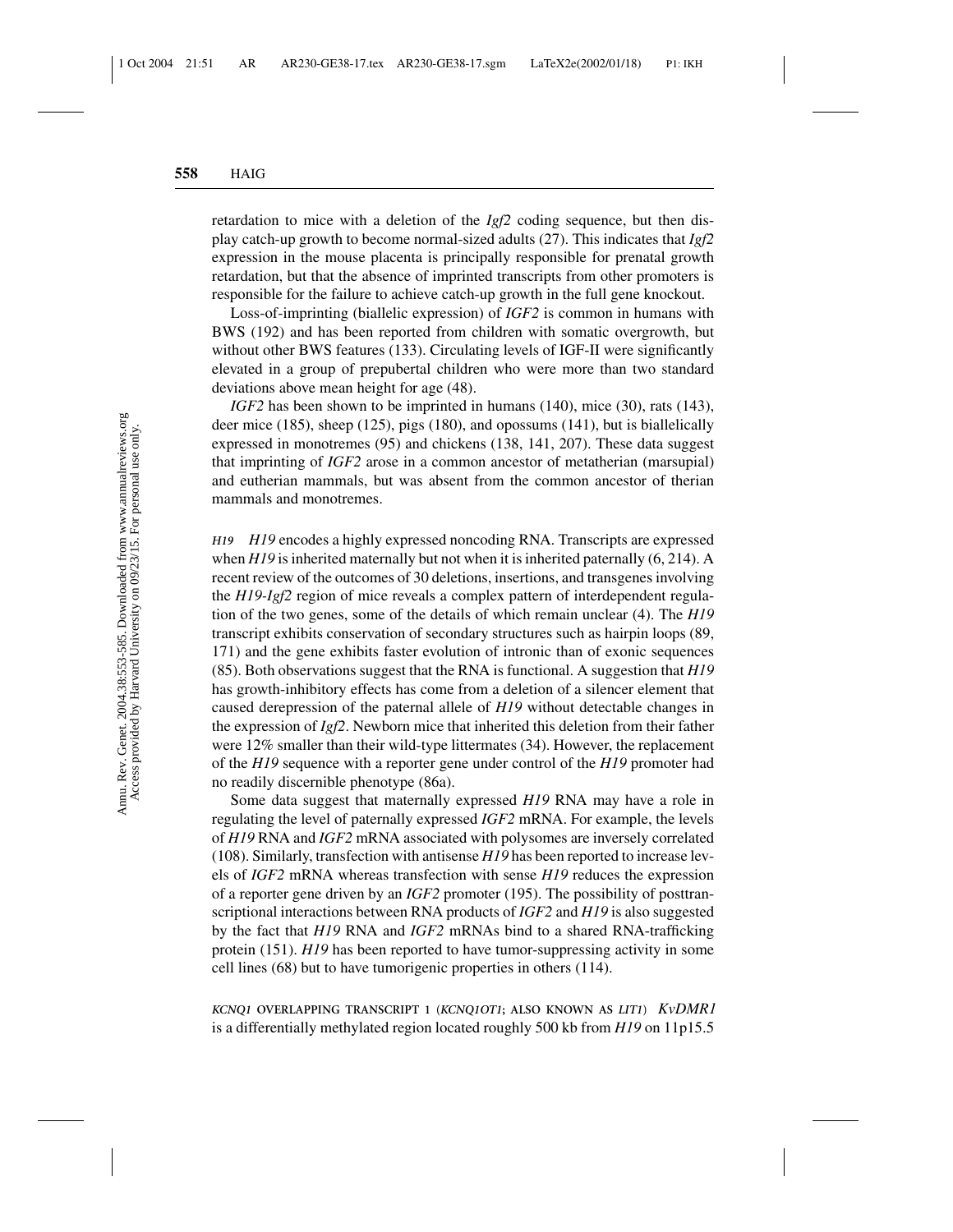in intron 10 of *KCNQ1* (161). The maternal copy of *KvDMR1* is methylated but the paternal copy is unmethylated in both the mouse and human genome (161, 205). *KvDMR1* contains the promoter for *KCNQ1OT1*, a large noncoding DNA that is widely expressed and transcribed exclusively from its paternal allele (106, 121, 129, 161).

*KvDMR1* appears to act as the imprinting control region for nearby maternally expressed genes. In mice, inheritance of a deleted paternal allele of *KvDMR1* causes derepression of normally silent paternal alleles of *Kcnq1*, *Cdkn1c*, *Tssc3*, *Tssc4*, *Slc22a1l*, and *Mash2* (42). These mice are 20–25% smaller than wildtype littermates, both as fetuses and adults. Mice with a deleted maternal copy of *KvDMR1* are normal sized and do not show activation of paternal alleles at the imprinted loci (42). Deletion of the paternal copy of *KvDMR1* results in the loss of *Kcnq1ot1* transcripts (183). It is currently unclear whether it is the absence of *Kcnq1ot1* transcripts that causes growth retardation and loss-of-imprinting of neighboring genes or whether these effects can be more directly ascribed to the absence of a paternal copy of *KvDMR1* (183).

Deletion of human *KvDMR1* in somatic cell hybrids results in the activation of paternal alleles of*KCNQ1* and*CDKN1C*(80). Biallelic expression of*KCNQ1OT1*, and an associated loss of methylation of paternal *KvDMR1*, is observed in roughly half of all cases of BWS (106, 129, 161, 192).

**MAMMALIAN ACHAETE-SCUTE HOMOLOGOUS PROTEIN-2 (Mash2; ALSO KNOWN AS ASCL2)** Expression of *Mash2* in mice is restricted to extraembryonic tissues (59, 164), where the gene is expressed predominantly from its maternal allele (59). Placentas of 10.5-day embryos with an inactivated maternal allele exhibit increased numbers of trophoblast giant cells but a complete lack of spongiotrophoblast and an underdeveloped labyrinthine trophoblast (58, 59). This phenotype resembles that of mice with paternal UPD for distal chromosome 7 (126). Conversely, overexpression of *Mash2* causes an absence of trophoblast giant cells (155). Thus, *Mash2* appears to act by inhibiting differentiation of giant cells. If so, spongiotrophoblast may be absent in *Mash2-*null placentas because its precursors have all differentiated down the giant-cell pathway. *ASCL2*, the human ortholog of *Mash2*, does not appear to be imprinted (130, 194). This difference between species may explain why paternal UPD for the Beckwith-Wiedemann cluster is compatible with survival to birth in humans but not in mice.

The phenotype of *Mash2*-null mice has been interpreted as contrary to predictions of the kinship theory because the absence of a maternally expressed gene results in a failure of placental development (83). However, knockouts are an extreme perturbation and maternal-specific expression of *Mash2* would be explicable in terms of the theory if a partial reallocation of cells from spongiotrophoblast to giant cells would enhance fetal growth (62). Giant cells are the site of production of a number of placental hormones, including placental lactogen-1 (115, 150). Such hormones have been proposed to manipulate maternal physiology for fetal benefit, and thus increase the mother's costs of pregnancy (61).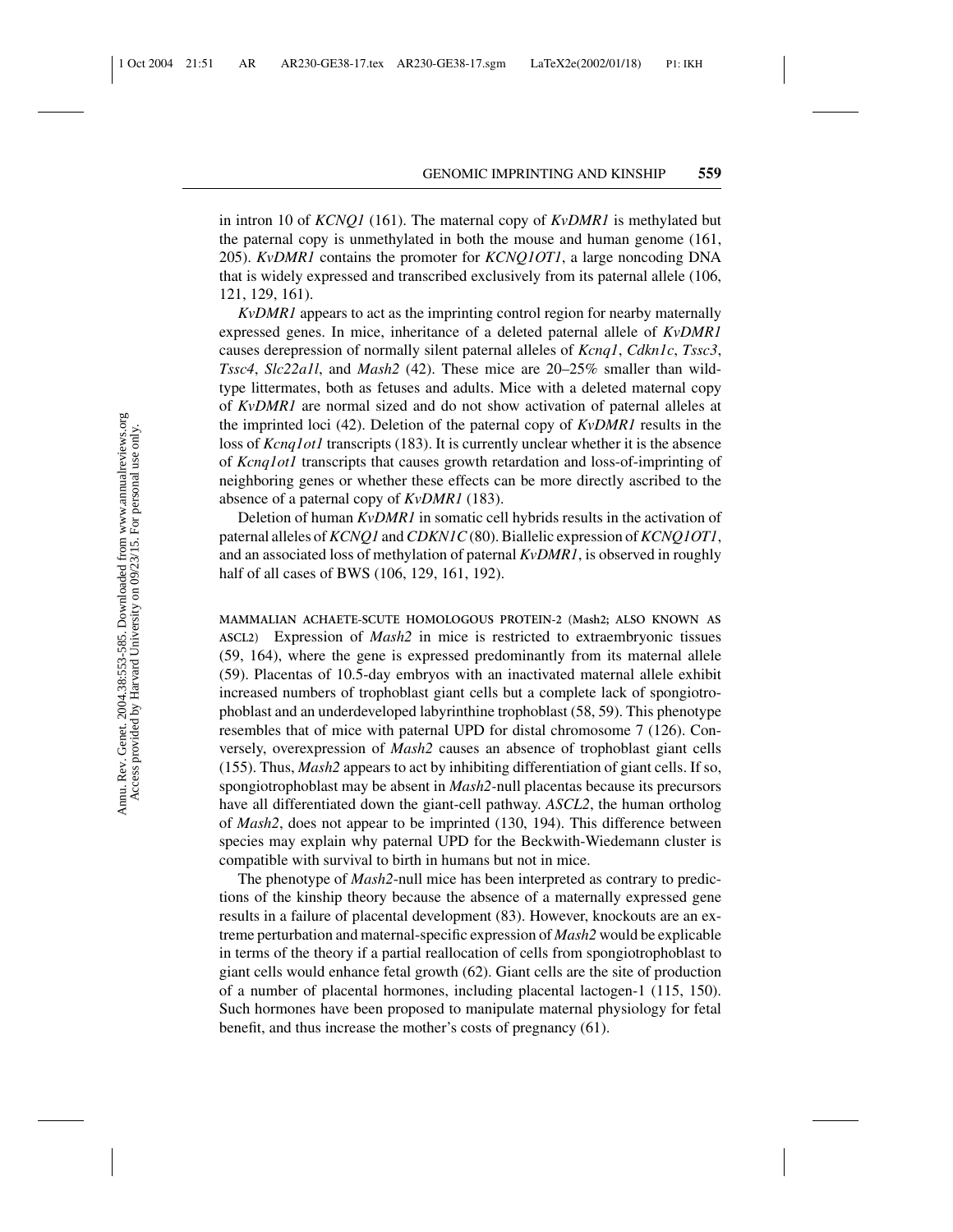**CYCLIN-DEPENDENT KINASE INHIBITOR 1C** *CDKN1C* encodes the cyclin-dependent kinase inhibitor  $p57<sup>KIP2</sup>$ . This gene shows preferential expression of the maternal allele in humans (122) and mice (69). A subset of patients with BWS have inactivating mutations of the maternal allele of *CDKN1C* (11, 70, 101). Moreover, BWS patients with loss of methylation at *KvDMR1* show greatly reduced expression of *CDKN1C* (32). By contrast, mice with inactivating mutations of maternal *Cdkn1c* do not exhibit somatic overgrowth although they exhibit other features of BWS (167, 203, 212). Some data suggest that maternally expressed *CDKN1C* and paternally expressed *IGF2* have antagonistic effects on cell proliferation (20, 57). Such antagonism could help to explain how mutations of *CDKN1C* and paternal UPD for 11p15.5 both cause BWS.

Mouse embryos with knockouts of the maternal allele of *Cdkn1c* have enlarged placentas (93, 170, 213). In these placentas, proliferation of labyrinthine trophoblast is abnormally maintained into the latter stages of pregnancy (213). Curiously, mothers pregnant with  $p57<sup>Kip2</sup>$ -deficient embryos develop preeclampsialike symptoms (93). Induction of *Cdkn1c* in cells of the mouse ectoplacental cone is coincident with cessation of proliferation and differentiation into trophoblast giant cells. Thereafter, cyclical degradation of  $p57<sup>Kip2</sup>$  is required for entry into each cycle of endoreduplication in the highly polyploid giant cells (71).

**IMPRINTED IN PLACENTA AND LIVER (ALSO KNOWN AS** *PHLDA2* **OR** *TSSC3***)** IPL encodes a small protein of unknown function. The gene is highly expressed in human and mouse placenta, with preferential expression from the maternal allele (35, 43, 104, 148, 153). Inactivation of the maternal allele in mice results in generalized overgrowth of the placenta, but without associated overgrowth of the fetus (44).

**POTASSIUM VOLTAGE-GATED CHANNEL, KQT-LIKE SUBFAMILY, MEMBER 1** In human fetuses, *KCNQ1* exhibits monoallelic maternal expression in most tissues except heart, where expression is biallelic (105). In mice, *Kcnq1* exhibits preferential maternal expression in most fetal tissues (including heart) but is biallelically expressed in juvenile and adult tissues (56).

Mutations of *KCNQ1* in humans have been associated with autosomal dominant Romano-Ward syndrome (RWS) and autosomal recessive Jervell and Lange-Nielsen syndrome (JLNS) (136, 186): RWS is characterized by heart arryhthmias associated with a long QT interval; JLNS is characterized by a long QT interval and deafness (172). Prior to the identification of *KCNQ1* as a gene mutated in some cases of RWS, Hashiba (68a) reported maternal transmission in 22 of 30 RWS sibships and speculated that genomic imprinting might be involved. However, pedigrees with known mutations in *KCNQ1* show both maternal and paternal transmission of long QT interval (186, 187). The possibility of subtle parent-oforigin effects in RWS does not appear to have been systematically studied. Mice that are homozygous for inactivating mutations of *Kcnq1* exhibit developmental defects in the inner ear, among other anomalies (18, 107), but parent-of-origin effects have not been reported in heterozygotes.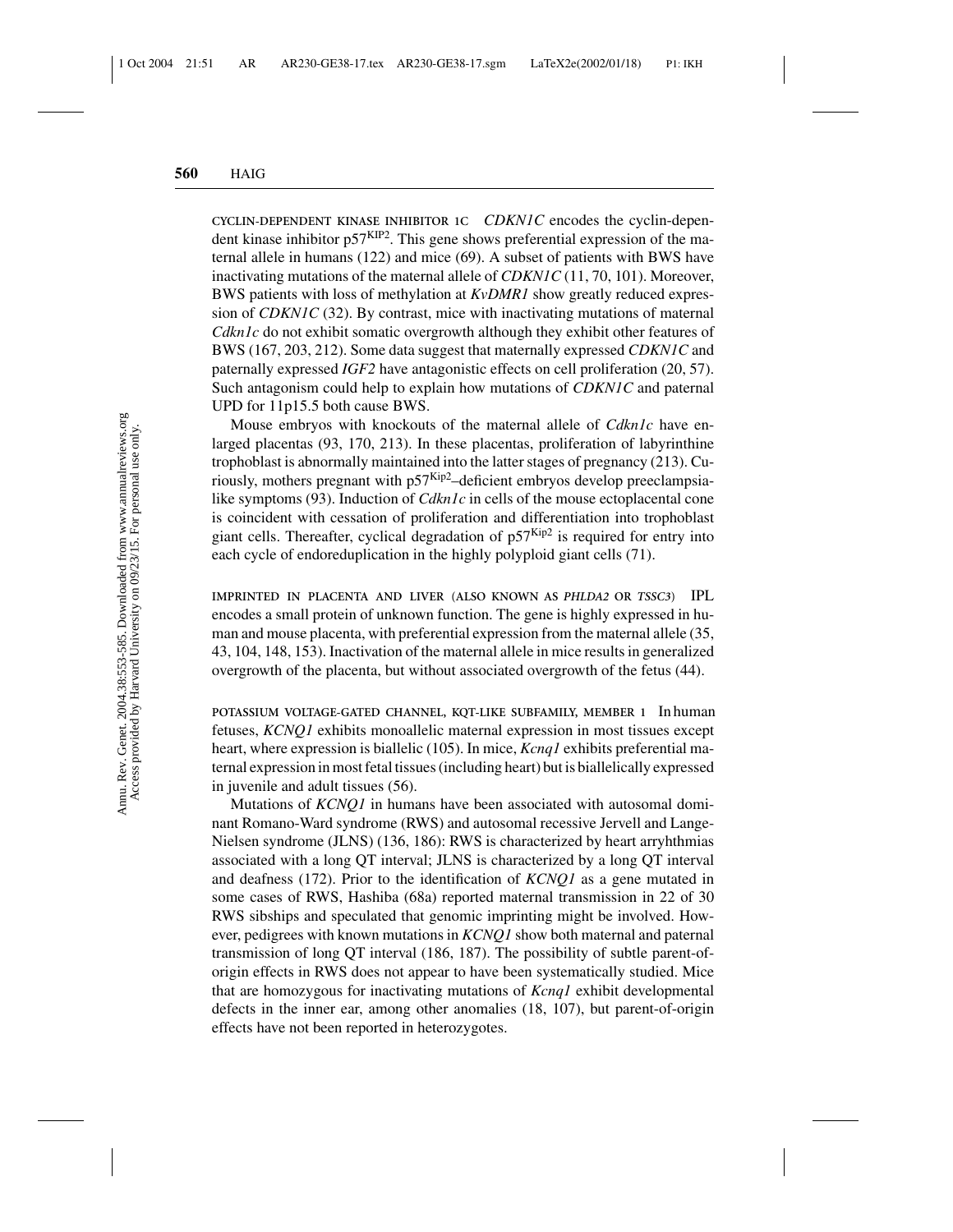The absence of clear parent-of-origin-dependent phenotypes associated with mutations in*KCNQ1*makes it tempting to suggest that the stage-specific imprinting observed for this gene may not have been selected per se. Rather, maternal-specific expression of *KCNQ1* may be a side effect of selection for imprinting of nearby genes, in particular selection for paternal-specific expression of *KCNQ1OT1*, a gene that is transcribed from the opposite strand to*KCNQ1* and that largely overlaps its sequence.

Two other genes in the Beckwith-Wiedemann cluster have also been reported to show stage-specific imprinting but to lack a heterozygous phenotype in mouse knockouts. *Ins2* shows biallelic expression in most tissues of the mouse embryo, including the yolk sac of 12.5-day-old embryos, but shows paternal-specific expression in the yolk sac of 14.5-day-old embryos (31). However, no heterozygous phenotype has been reported in *Ins2* knockouts (36). Expression of *CD81* shows a strong maternal bias in early mouse embryos, but expression is biallelic by embryonic day 8.5 (19). Reports of inactivating mutations of *CD81* do not mention a heterozygous phenotype (118, 131, 178).

#### **Overview**

The phenotypes of paternal UPDs suggest that a paternal copy of the Beckwith-Wiedemann cluster enhances prenatal growth. Moreover, the cluster has been shown to contain at least two paternally expressed enhancers of intrauterine growth, namely *IGF2* and *KCNQ1OT1*. The growth-enhancing effects of *KCNQ1OT1* are probably indirect, mediated by the inactivation of the paternal alleles of maternally expressed genes. These observations all support the prediction of the kinship theory that paternally expressed genes should enhance fetal growth.

Evidence from maternally expressed genes generally supports the prediction that such genes should act as growth inhibitors. However, support for the kinship theory from maternally expressed genes is somewhat more equivocal than that provided by paternally expressed genes. Some data suggest that *H19* has antagonistic effects to *IGF2*, and would thus act as a growth inhibitor. Similarly, mice with an inactivated maternal allele of *Cdkn1c* and *Ipl* have large placentas, suggesting that the products of these genes inhibit placental growth. However, in neither case is placental overgrowth associated with an enlarged fetus. By contrast, mice with an inactivated maternal allele of *Mash2* have small placentas, because of a specific defect in the development of spongiotrophoblast. This phenotype has been interpreted as contradicting predictions of the kinship theory. If *Mash2* is to support the theory, small decreases in its expression must be shown to increase maternal investment.

Other imprinted genes within the cluster have phenotypes that are presently difficult to interpret in terms of the kinship theory. Perhaps some of these genes are mere "innocent bystanders" swept up in the evolution of imprinting at neighboring loci (181). However, it is hard to exclude the possibility that imprinting is maintained at some loci because of phenotypic effects that are sufficiently subtle to have escaped the attention of researchers looking for major effects.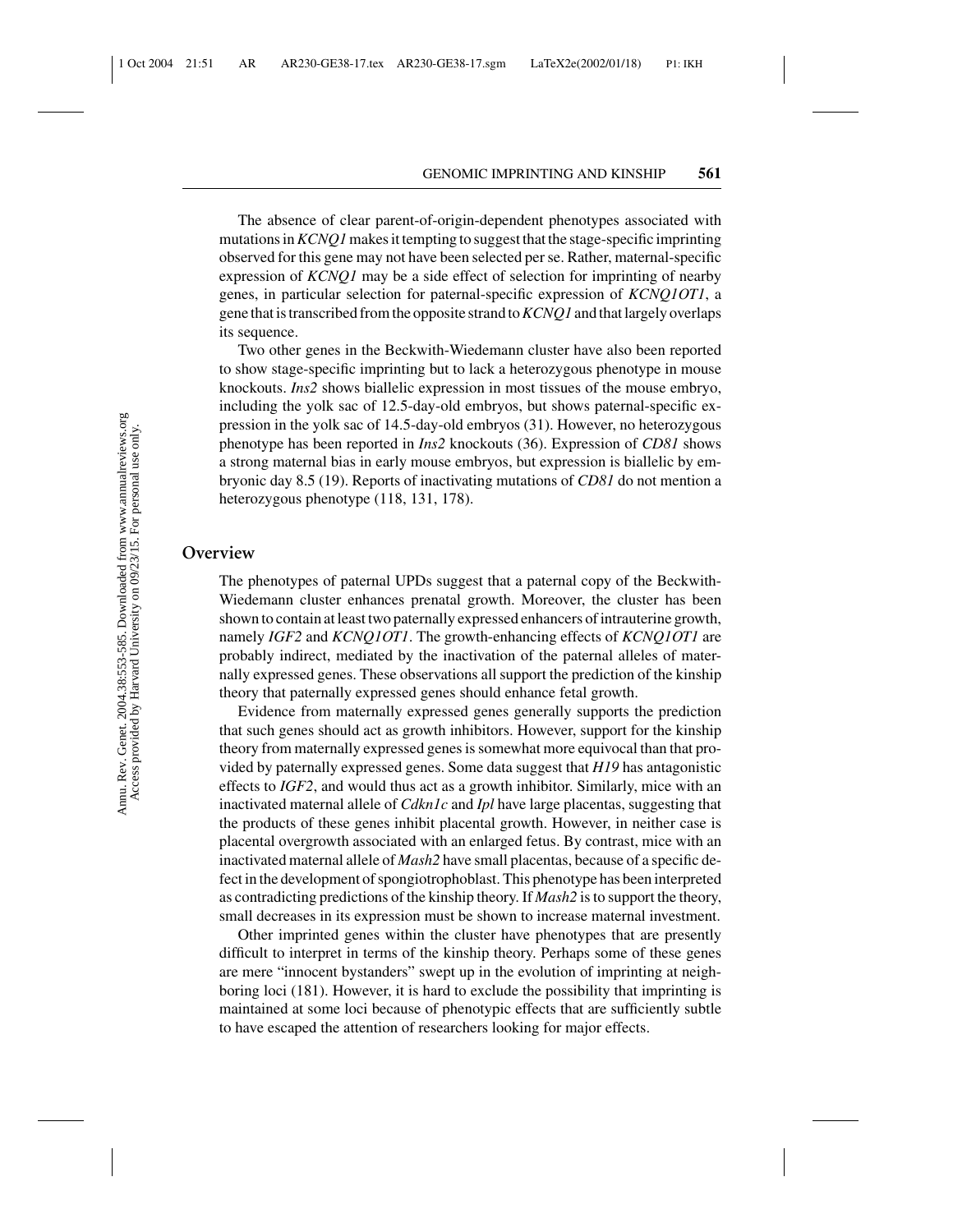#### *Tme* **CLUSTER**

Mice that are heterozygous for a small deletion of proximal chromosome 17 die in utero if the deletion is inherited from their mother but survive if the deletion is inherited from their father (87, 124). Therefore, this chromosome region was inferred to contain a genetic element labeled *T-associated maternal effect* (*Tme*). The *Tme* phenotype is now known to be caused by the absence of expression of *Insulin-like growth factor 2 receptor* (*Igf2r*), a gene that is expressed when maternally derived but silent when paternally derived (5). *Tme* deletions also contain a paternally expressed noncoding transcript, *Air* (*Antisense Igf2r RNA*) (117), and two maternally expressed organic cation transporters, *Slc22a2* and *Slc22a3* (215).

The ancestral function of IGF2R is the targeting of mannose 6-phosphatelabeled ligands to lysosomes (28, 53). In this guise, the receptor is known as the cation-independent mannose 6-phosphate receptor (CI-MPR). In marsupial and eutherian mammals, the CI-MPR has acquired a distinct binding site for IGF-II (94, 204). This binding site is absent from the CI-MPR of monotremes, birds, and amphibians (25a, 94). Most evidence suggests that binding of IGF-II to IGF2R does not initiate signal transduction, but rather targets IGF-II to lysosomes for degradation (28).

*IGF2R* is imprinted in marsupials, rodents, and artiodactyls (94, 96), but the orthologous *CI-MPR* of monotremes and chickens is not imprinted (94, 138). The correlation between imprinting and possession of an IGF-II-binding site is not perfect however, because the *IGF2R* of primates, colugos, and tree shrews is biallelically expressed (96). This phylogenetic distribution is consistent with a single origin of imprinting in an ancestor of marsupial and eutherian mammals and a subsequent loss of imprinting in an ancestor of the Euarchonta (primates and their relatives).

There is strong evidence that *Igf2r*functions as a maternally expressed inhibitor of prenatal growth in mice. Inactivation of the maternal copy of *Igf2r* causes a roughly 30% increase in fetal size (102, 188) and is associated with elevated levels of circulating IGF-II (102, 116). Perinatal lethality associated with inactivating mutations of the maternal copy of *Igf2r* is prevented if mice also inherit an inactivating mutation of the paternal copy of *Igf2* (38, 188). This suggests that perinatal lethality and fetal overgrowth are both caused by excess IGF-II, secondary to inactivation of *Igf2r*.

The second intron of *Igf2r* contains Region2, a CpG island that is more heavily methylated when maternally derived than when paternally derived (165). Region2 contains the promoter for *Air*, a paternally expressed noncoding RNA (117). Deletion of the paternally derived Region2 causes the suppression of *Air* transcripts and reactivation of the normally silent paternal allele of *Igf2r* (199, 200). These mice have reduced birthweight, with reduced size maintained into adulthood (200). Mice with a truncated *Air* transcript also exhibit biallelic expression of *Igf2r* and reduced birthweight, despite normal methylation and imprinted expression from the *Air* promoter (158). This indicates that a paternally expressed *Air* transcript is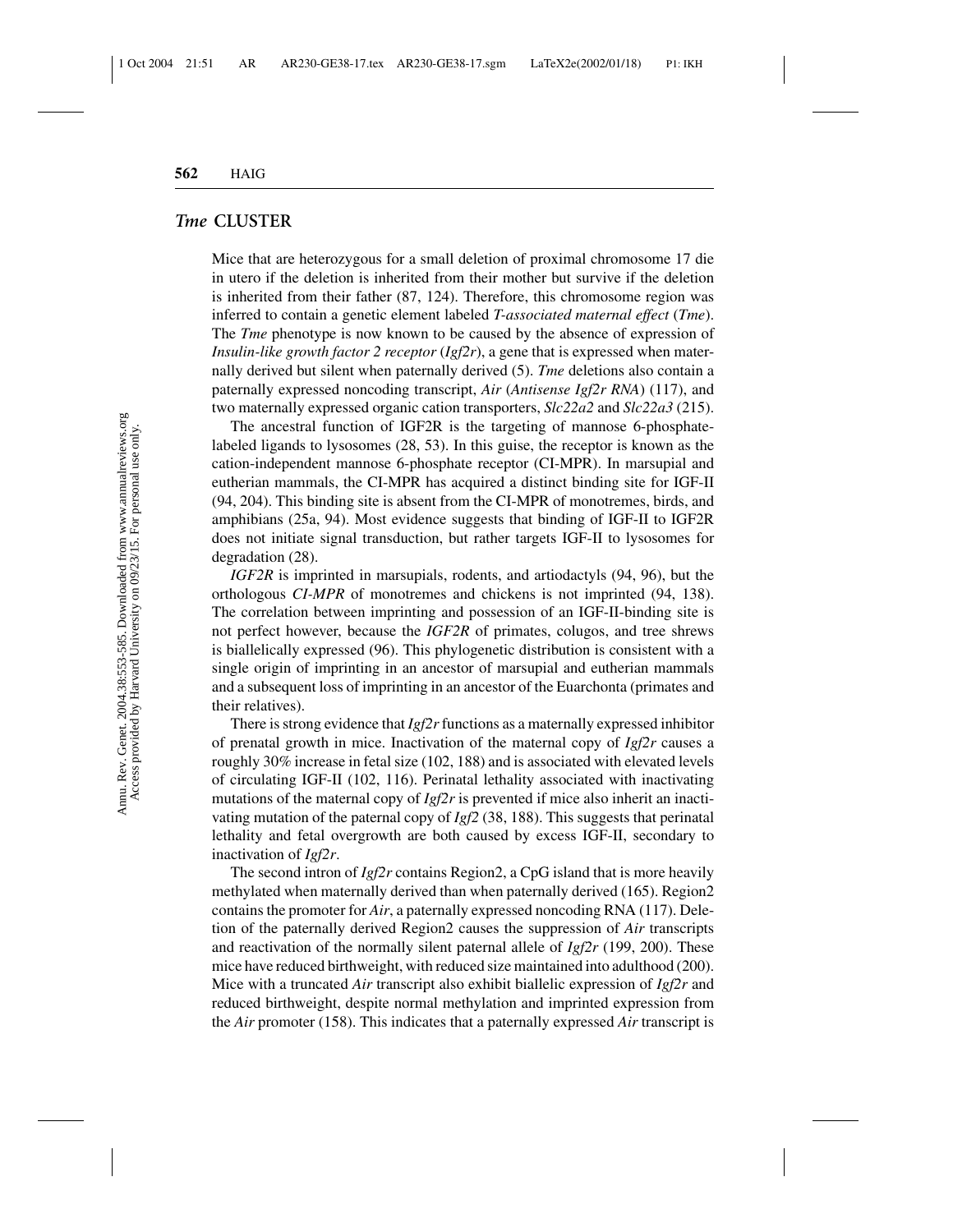required for silencing of the paternal allele of *Igf2r*. Taken together, these results suggest that *Igf2r* functions as a maternally expressed inhibitor of fetal growth in mice, whereas *Air* functions as a paternally expressed growth enhancer. *IGF2R* also functions as a maternally expressed growth inhibitor in fetal sheep (208, 209).

*IGF2R* is biallelically expressed in humans (92) and other primates (96). On theoretical grounds, a change in mating system toward greater monandry could have favored the loss of imprinting of *IGF2R* (196), but it is hard to envisage how one could ever test such a hypothesis for an unknown ancestor living in the distant past. However, if imprinting of *IGF2R* was indeed lost in an ancestor of the modern Euarchonta, then the gene's phenotypic effects will have been subject to selection when inherited both maternally and paternally for at least 75 Myr (96). If so, the growth-inhibitory effects of *IGF2R* should be greatly attenuated in primates relative to mice and sheep (where the gene's effects have been subject to selection only when inherited maternally). This prediction remains to be tested, although it is worth noting that reduced expression of *IGF2R* has not yet been found to be a cause of human overgrowth (54).

Deletion of the paternal copy of Region2, or expression of a truncated *Air* transcript, both cause biallelic expression of *Slc22a2* and *Slc22a3* (158, 215). Thus, the *Air* transcript controls the maternal-specific expression of these nearby genes. *Slc22a3* is abundantly expressed in labyrinthine trophoblast (182) and therefore may be involved in maternal-fetal relations. However, mice with inactivated maternal copies of either *Slc22a2* or *Slc22a3* lack an obvious phenotype (88, 216). Thus, an explanation of the maternal-specific expression of these organic cation transporters is a challenge that is yet to be met by the kinship theory.

The phenotypic effects of *Igf2r* and *Air* in mice strongly support the kinship theory. The lack of imprinting of *IGF2R* in primates leads to the prediction that the growth-inhibitory effects of the receptor should be attenuated in primates. Imprinted expression of *Slc22a2* and *Slc22a3* in mice is yet to be satisfactorily explained by the kinship theory.

# *Callipyge* **CLUSTER**

A cluster of imprinted genes resides on sheep chromosome 18, human chromosome 14q, and mouse distal chromosome 12 (24, 109, 146). Early evidence for imprinting in this genomic region was provided by the unusual inheritance of the *callipyge* phenotype in sheep. Heterozygotes that inherit the *callipyge* mutation from their fathers have increased muscle mass in their hindquarters, but this phenotype is absent in heterozygotes that inherit the mutation from their mothers and in homozygotes that inherit the mutation from both parents (26).

The *callipyge* mutation is now known to be caused by a single-base substitution that causes dysregulation of multiple imprinted genes within the cluster (45, 162). The paternally expressed imprinted genes *DLK1* and *PEG11* are highly expressed in skeletal muscle when the *callipyge* mutation is paternally inherited whereas the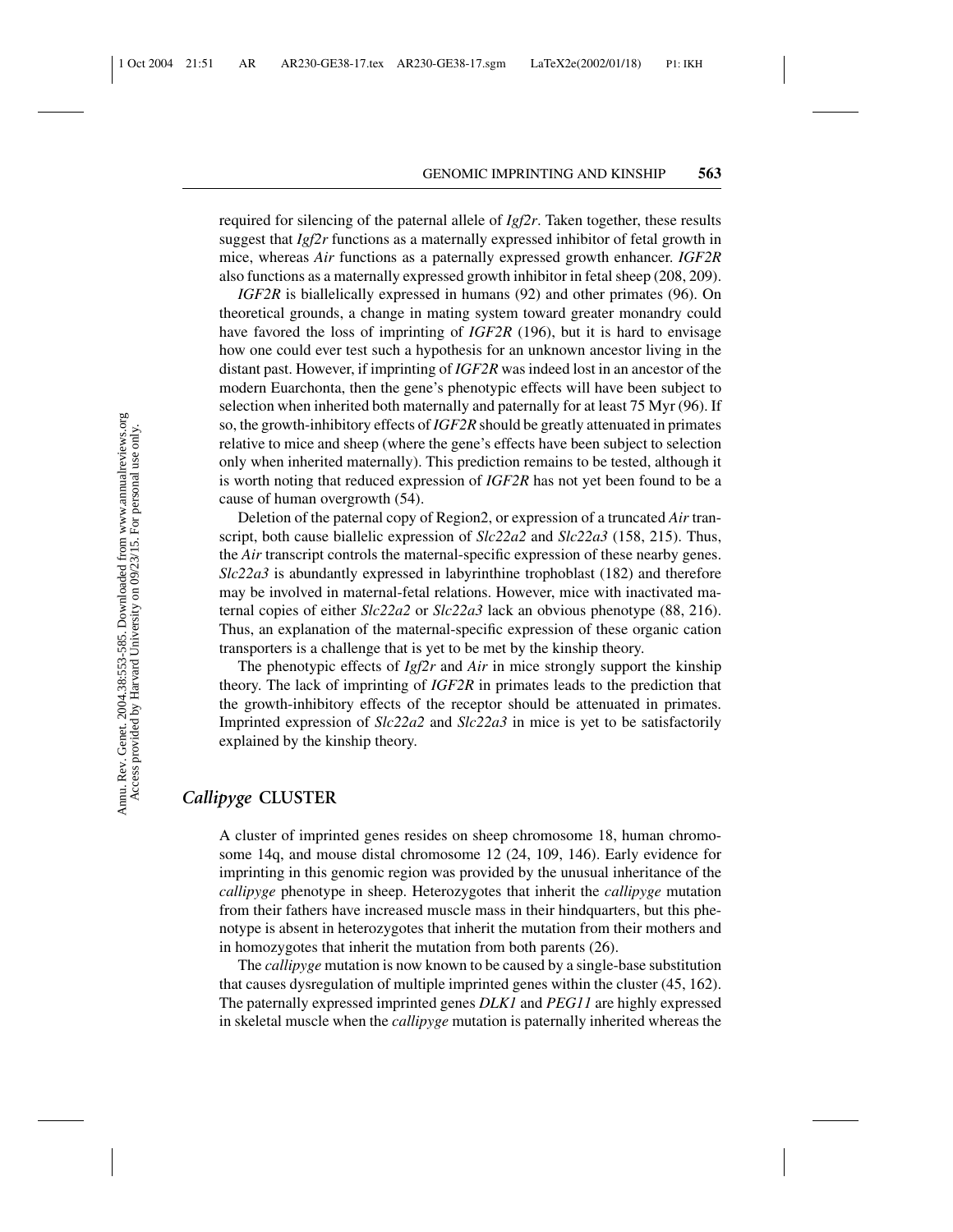maternally expressed imprinted genes *GTL2* and *MEG8* are highly expressed in skeletal muscle when the *callipyge* mutation is maternally inherited. Thus, muscle hypertrophy is conjectured to be caused by the combination of high expression of *DLK1* and *PEG11* with low expression of *GTL2* and *MEG8* (14, 25). These genes are expressed at much lower levels in skeletal muscle of wild-type homozygotes. The muscle hypertrophy of *callipyge* sheep is not directly relevant to understanding the normal function of imprinted genes in the cluster because the *callipyge* mutation causes inappropriate expression in skeletal muscle. However, the normal appearance of *callipyge* homozygotes suggests that the maternally expressed and paternally expressed genes of the cluster have antagonistic effects.

Functional information is largely restricted to two of the imprinted genes in the callipyge cluster: *DLK1* and *DIO3*. The known functions of these genes are discussed after a presentation of UPD phenotypes in mice and humans.

#### **Uniparental Disomies**

Both maternal and paternal UPDs for chromosome 14 have been reported from liveborn humans. Maternal UPD has a distinctive phenotype that includes low birth weight, postnatal growth deficiency, and premature puberty (166). By contrast, digynic trisomy for the imprinted region of chromosome 14 does not have an obvious phenotype (128, 167). Therefore, the phenotype of maternal UPD is most probably due to the absence of the products of one or more paternally expressed genes. Paternal UPD of chromosome 14 is associated with low birth weight, skeletal defects of the rib cage and respiratory difficulties (99).

Hurst & McVean (83) interpret the phenotypes of chromosome 14 UPDs as "strongly contradictory" of the kinship theory, particularly the prenatal growth retardation of paternal UPDs and the presence of postweaning effects on growth in maternal UPDs. Poor growth is likely to be a correlate of many major perturbations of development. Therefore, cases of poor growth associated with paternal UPD provide a less compelling challenge to the kinship theory than would a single case of maternal UPD associated with overgrowth. Moreover, the kinship theory is not automatically contradicted by postweaning effects, especially since parental care in humans extends well beyond weaning (66).

Mice with maternal UPD of chromosome 12 are growth retarded with small placentas and die in the perinatal period, whereas mice with paternal UPD have an enlarged placenta, defects of the rib cage, and die late in gestation (49). Paternal UPD 12 is associated with excess placental glycogen cells (50) and with defects of the rib cage and heart (184).

## **Imprinted Genes**

**DELTA-LIKE 1 (ALSO KNOWN AS PREADIPOCYTE FACTOR-1** <sup>=</sup> **PREF-1)** *DLK1* is paternally expressed in mice (154, 168), sheep (24, 25), and humans (201). Mice with an inactivated paternal allele of *Dlk1* have reduced weight at birth and at weaning (132). The reduced growth of *Dlk1*-null mice cannot be interpreted as evidence in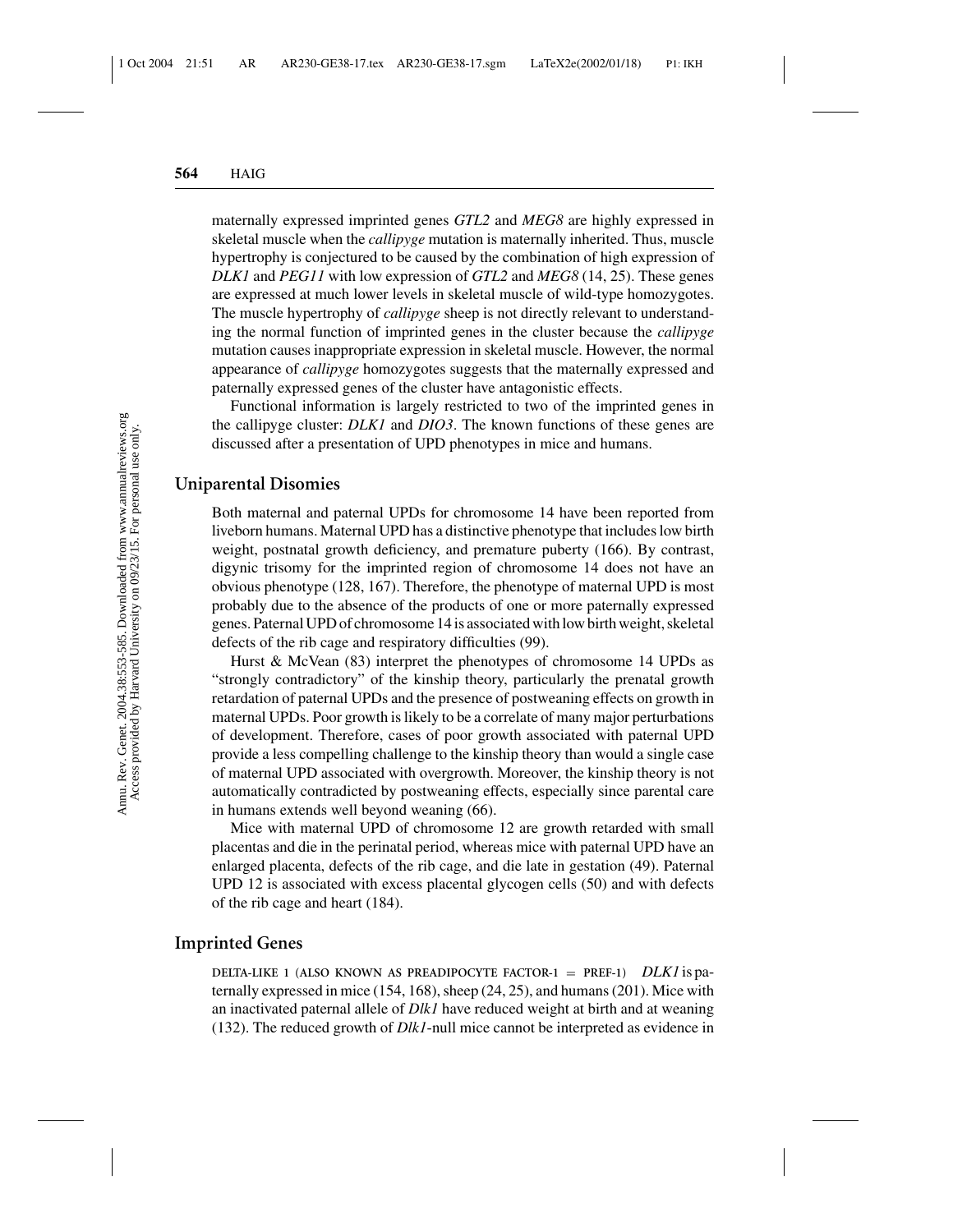favor of the kinship theory, because mice expressing increased levels of *Dlk1* from a transgene also exhibit decreased prenatal and postnatal growth (103).

*DLK1* is expressed in multiple embryonic and adult tissues. In adipose tissue, Dlk1 inhibits the differentiation of preadipocytes into adipocytes (159, 160). Consistent with this function, increased adiposity is observed in *Dlk1*-knockout mice (132) and reduced adiposity in mice expressing *Dlk1* transgenes (103). Thus, the kinship theory needs to explain why the inhibition of adipogenesis benefits patrilineal interests.

Elsewhere, I have argued that paternally expressed genes of humans may have favored lesser development of fat reserves if human mothers compensated for reduced adiposity of their children by increased provisioning in times of famine (66). However, this argument is unlikely to apply to mice. Another possibility is that mouse pups gain a competitive growth advantage in sib-competition by limiting the diversion of lipids to storage in white adipose tissue. Any such interpretation, however, is complicated by the observation that knockouts of the paternal allele of *Gnas* are associated with decreased adiposity, whereas knockouts of the maternal allele have increased adiposity (see below).

Expression of *Dlk1* transgenes appears to inhibit the differentiation of brown preadipocytes as well as that of white preadipocytes (103). I argue below that paternally expressed genes are predicted to favor reduced recruitment, and reduced thermogenic activity, of brown adipocytes.

**DEIODINASE 3** *DIO3* encodes D3, the major enzyme responsible for inactivation of thyroid hormones (13). D3 is the predominant deiodinase expressed in most tissues of the fetal rat (9) and is highly expressed in the placentas of humans (22, 81) and mice (78). *DIO3* is paternally expressed in sheep (109) and mice (79, 176), although imprinting is incomplete in the mouse placenta, with substantial expression of the maternal allele (206). D3 activity in the placenta creates a barrier to the transfer of maternal thyroid hormones to the fetus (134, 150a). The high levels of D3 activity in the placenta and fetal tissues probably contribute to the low levels of triiodothyronine observed in serum of human fetuses (149, 152).

The evolutionary reason for preferential paternal expression of *DIO3* is unclear, but some conjectures are possible. Among other effects, thyroid hormone acts to increase oxygen consumption and heat production. Therefore, suppression of thyroid hormone during fetal development could off-load the metabolic costs of keeping the fetus warm onto the mother and thereby conserve substrates for enhanced growth. After birth, brown adipose tissue (BAT) is largely responsible for nonshivering thermogenesis (NST) induced by cold exposure. Thyroid hormone is necessary for adaptation to cold because NST is impaired in mice without functional thyroid hormone receptors (55). D3 activity can be induced in cell cultures derived from neonatal brown fat of rats (77). Perhaps, expression of *Dio3* in BAT reduces NST, with paternal-specific expression favored because reduced NST off-loads an offspring's heating costs onto other members of the litter, or onto its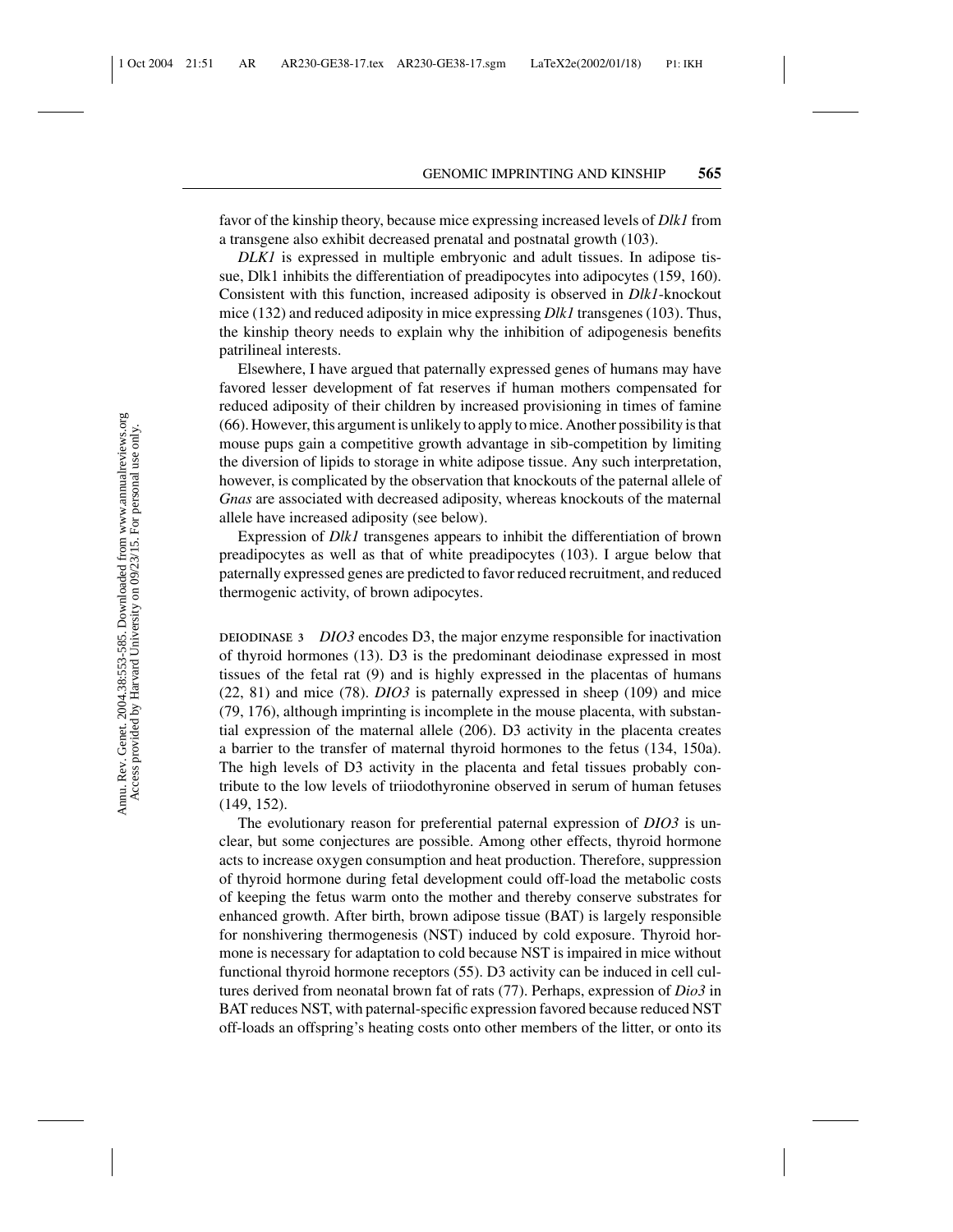mother. An inactivating mutation of *Dio3* has been reported but few details were provided about the phenotypes of heterozygous mice (79).

The evidence for antagonistic effects of maternally-expressed genes and paternally-expressed genes in determination of the *callipyge* phenotype of sheep is consistent with a general prediction of the kinship theory. However, the known functions of imprinted genes in this cluster do not at present provide compelling support for the kinship theory.

## *GNAS* **COMPLEX LOCUS**

*GNAS* is perhaps the most complex of imprinted loci (189, 190). Four alternative first exons are spliced onto 12 downstream exons: Exon 1 contains the transcription start site for  $G_s \alpha$ , the heterotrimeric G-protein stimulatory  $\alpha$ -subunit (stop codon located in exon 13); exon 1A lacks a transcription start site and its transcripts appear not to encode a protein product (111); exon XL contains transcription start sites for two protein products, one of which  $(XL\alpha s)$  shares the same open reading frame and stop codon as  $G_s\alpha$ , whereas the other (ALEX) is encoded in an overlapping reading frame with a stop codon located precisely at the end of the exon (97); exon NESP55 contains the entire coding sequence of NESP55, a neuroendocrine secretory protein (40, 86). Alternative splicing has also been reported for downstream exons (40, 98a, 144). To add further complexity, an antisense transcript (*Nespas*) overlaps the NESP55 coding sequence (72, 198).

The pattern of imprinting is equally complex: *NESP55* transcripts are expressed only from the maternally derived allele (74, 147), whereas *Nespas* (72, 198), *XL*α*s* (73, 147), and exon 1A (7, 110, 111) transcripts are expressed only from the paternally derived allele. Exon 1 transcripts are biallelically expressed in most tissues but, in some cell types, are expressed only from the paternally derived allele (75, 210).

#### **Human Clinical Data**

 $G_s\alpha$  relays messages from G-protein coupled receptors (GPCRs) at the cell surface to the cAMP-signaling pathway within the cell. In humans, inactivating mutations of  $G_s \alpha$  are associated with a constellation of symptoms—obesity, short stature, brachydactyly, and subcutaneous ossification—known as Albright's hereditary osteodystrophy (AHO). Significantly, AHO can be caused by mutations in exon 1, the exon that is unique to  $G<sub>s</sub> \alpha$  (3) and its symptoms are present whether an inactivating mutation is present on the maternal or paternal allele. Therefore, AHO appears to be caused by haploinsufficiency for  $G_s\alpha$  and its symptoms do not involve imprinting. These symptoms will not concern us here, except to note that, under the kinship theory, dosage-sensitivity of effects is a prerequisite for the evolution of parental-origin-specific silencing at a locus (62).

Although AHO does not involve imprinting, there is accumulating evidence that parent-of-origin influences  $G_s \alpha$ -mediated signaling from a number of GPCRs. Mutations of  $G_s \alpha$  are associated with renal resistance to parathyroid hormone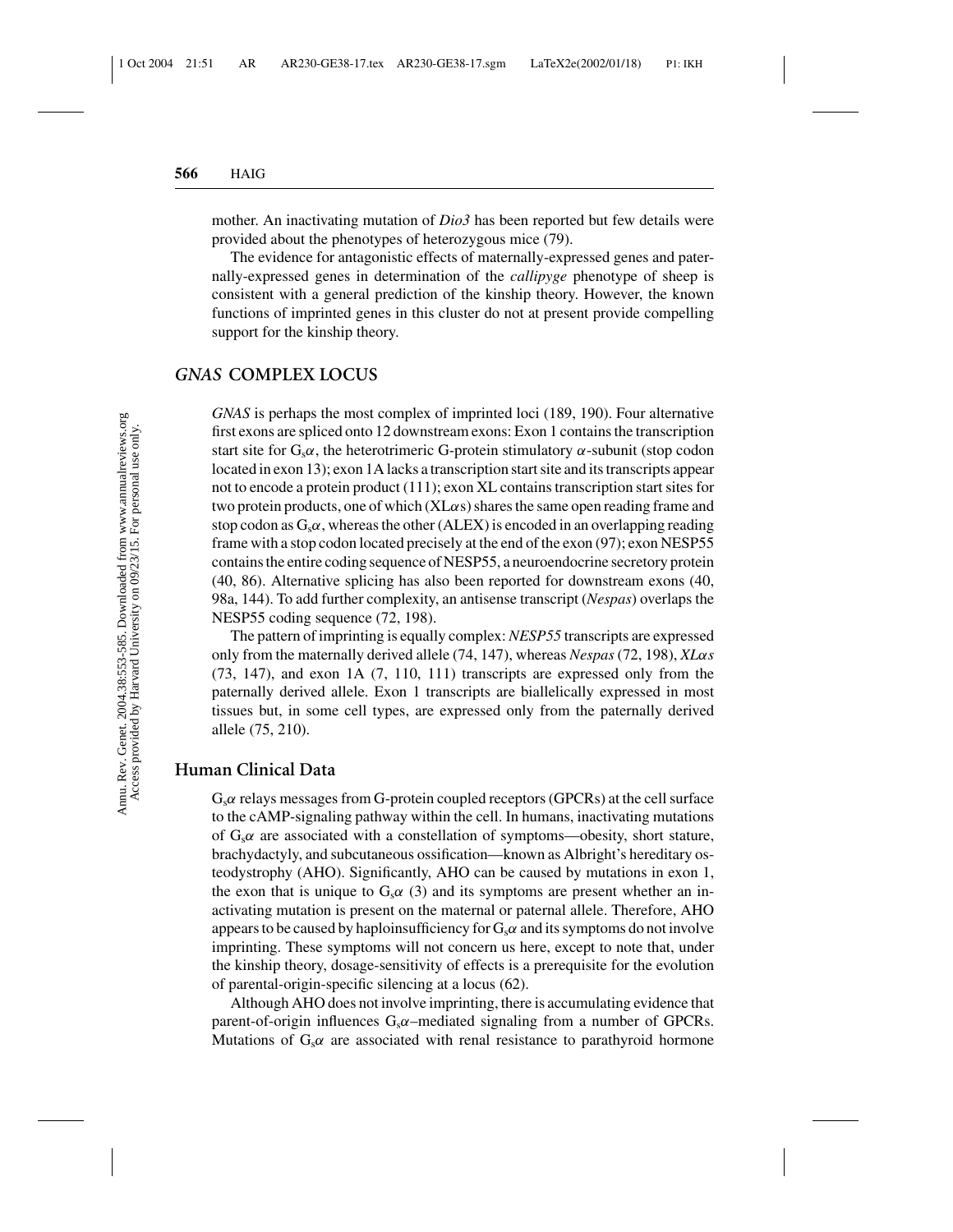(PTH) when the mutation is present on an individual's maternal allele but PTHresistance is absent if the mutation is present on the individual's paternal allele. AHO with PTH-resistance is known as pseudohypoparathyroidism type Ia (PHP-Ia), whereas AHO without PTH-resistance is known as pseudopseudohypoparathyroidism (PPHP) (29, 189). PHP-Ia and PPHP can occur within the same family and be caused by the same mutation in the coding region of  $G_s \alpha$  (39). Not all clinical data support such a neat story (1, 90). Some inactivating mutations of  $G_s \alpha$ are not associated with AHO, and a family has been reported in which paternal transmission of an inactivating mutation is associated with progressive osseous heteroplasia (POH), whereas maternal transmission is associated with apparent PPHP (157).

Rare individuals with PTH-resistance, but without AHO, are described as having pseudohypoparathyroidism type Ib (PHP-Ib). In one particularly illuminating case, PHP-Ib was caused by paternal UPD for the *GNAS* region (8). Thus, the effects of haploinsufficiency for  $G_s\alpha$  (AHO) were absent, but phenotypes associated with the absence of imprinted maternal expression were fully expressed (PTHresistance). In familial cases, PHP-Ib has been mapped at or close to *GNAS*, with affected carriers inheriting the mutant haplotype from their mother but unaffected carriers inheriting the mutant haplotype from their fathers (91). Most PHP-Ib patients show biallelic expression of transcripts from exon 1A, rather than the usual monoallelic paternal expression (110). This observation could be explained if transcription from exon 1A inhibits the production of functional  $G_s \alpha$  mRNA in *cis*, but this cannot be the whole story because exon 1A mRNA is expressed in many tissues in which  $G_s \alpha$  mRNA is biallelically expressed (110). In one family, PHP-Ib was caused by a single amino-acid deletion in the carboxyl terminus of  $G_s \alpha$ . The deletion prevented functional interaction of  $G_s\alpha$  with the PTH receptor. Three affected brothers inherited the mutant allele from their unaffected mother who inherited the allele from her father (198a).

PTH-resistance is present when inactivating mutations are inherited from an individual's mother (PHP-Ia), but not when these mutations are inherited from fathers (PPHP) (189). This suggests that  $G_s \alpha$  is preferentially translated from maternal transcripts in at least some cell types. Resistance to PTH in PHP-Ia appears to be limited to proximal renal tubules, however, because distal tubules (202) and the skeleton (135) maintain their responsiveness to PTH.

Signaling via the PTH receptor is not the only GPCR pathway to show imprinting effects of *GNAS* mutations. Most  $G_s \alpha$  mRNA in normal human thyroids is transcribed from the maternal allele (51, 112, 120). As a result, most PHP-Ia patients have mild hypothyroidism due to TSH (thyroid stimulating hormone) resistance. Similarly, the paternal allele of  $G_s\alpha$  is normally silent in human pituitaries (120) and most PHP-Ia patients show some degree of impaired growth hormone (GH) release in response to GH-releasing hormone (52, 121). Moreover, about 40% of GH-secreting pituitary adenomas have constitutively active mutations of  $G_s \alpha$ . In almost all cases, the mutation occurs on the maternal allele (75). Finally, olfaction is impaired in PHP-Ia but not in PPHP (33, 191). This suggests preferential expression of maternal  $G_s\alpha$  somewhere within the olfactory system.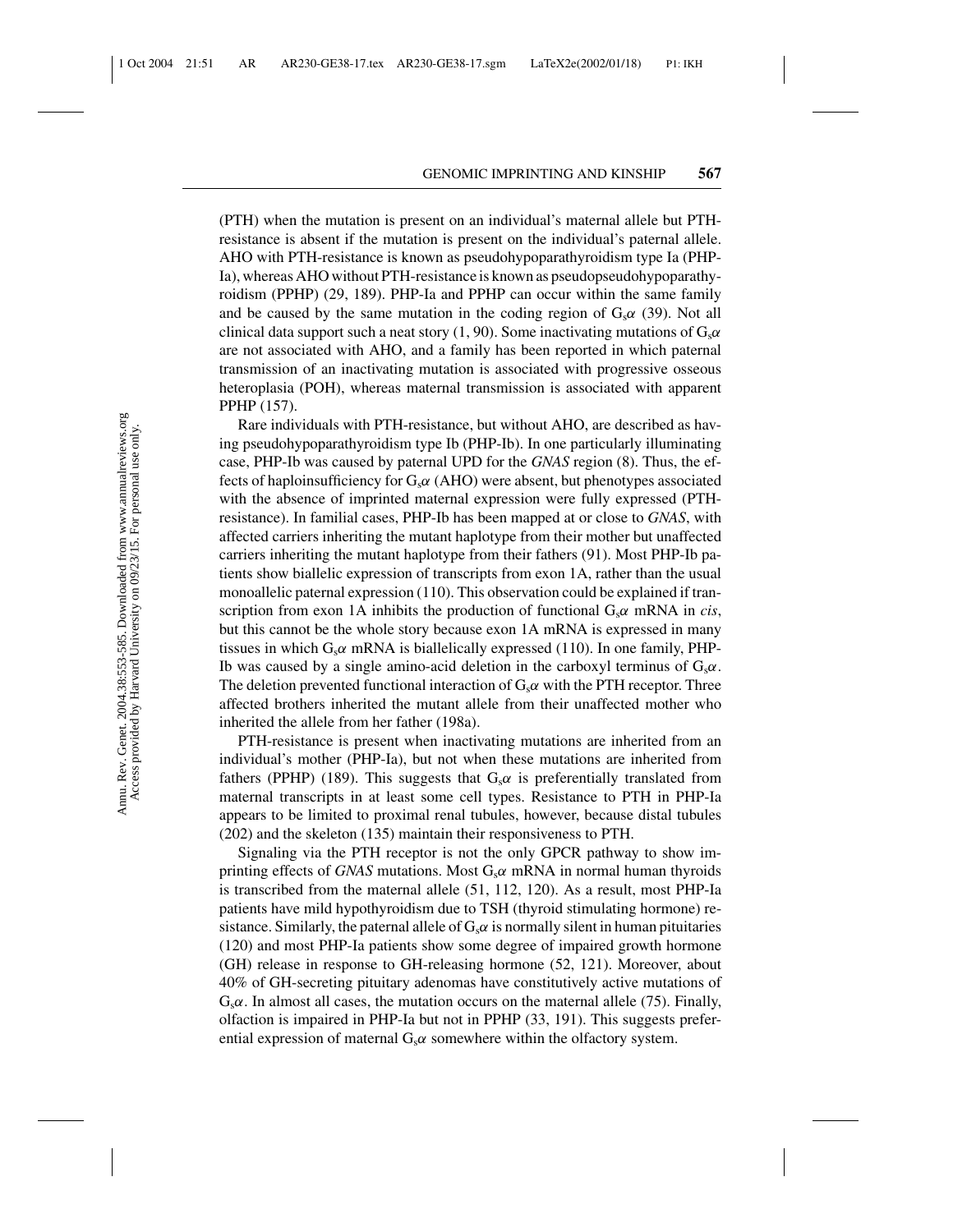Few data are available on the functions of transcripts containing exon XL or exon NESP55. Some individuals who inherit a polymorphic 38-bp insertion in exon XL from their fathers have enhanced trauma-related bleeding and variable psychomotor retardation (46). Co-immunoprecipitation of XLαs and ALEX is almost completely abolished in these patients. ALEX may normally function to sequester  $X$ L $\alpha$ s and prevent its functional interaction with GPCRs (47).

#### *Gnas* **Knockouts**

Heterozygous mice that inherit a targeted disruption of exon 2 of *Gnas* from their mother (maternal knockout  $=$  mKO) have increased birth weight, and develop into obese adults, whereas heterozygous mice that inherit the disrupted allele from their father (paternal knockout  $= p<sub>K</sub>O$ ) have decreased birth weight, and develop into lean adults. Most pKO mice fail to suckle and die within the first 24 h after birth (210). mKO mice have a lower resting metabolic rate, lower activity levels, and decreased activation of the sympathetic nervous system compared with wild-type littermates. By contrast, pKO mice have a higher resting metabolic rate, higher activity levels, and increased activation of the sympathetic nervous system compared with wild-type littermates. It would be tempting to ascribe the conservative energy metabolism of mKO mice to TSH-resistance (as observed in human PHP-Ia). However, serum levels of TSH,  $T_3$  and  $T_4$  of mKO and pKO mice resemble those of controls (211).

 $G_s\alpha$  mRNA and protein were reduced in brown adipose tissue (BAT) and white adipose tissue (WAT) of mKO mice, but were similar to controls in these tissues of pKO mice (210, 211). BAT of two-day-old mKO mice appeared less active than that of wild-type littermates, whereas the BAT of two-day-old pKO mice appeared more active than that of wild-type littermates. These differences of mKO and pKO mice persisted into adulthood. A difference in activity of  $G_s \alpha$  in BAT was also suggested by lower levels of UCP-1 (uncoupling protein-1) mRNA in mKO BAT and increased levels in pKO BAT (211). Two day-old mKO mice already have increased lipid reserves in WAT compared to wild-type littermates, whereas pKO mice have reduced reserves (211).

Proximal renal tubules of mKO mice exhibit an impaired cAMP response to stimulation with PTH. Moreover, expression of  $G_s\alpha$  protein was reduced in proximal renal tubules of mKO mice but not in renal inner medulla (primarily collecting tubules) nor outer medulla (primarily thick ascending limbs) (210). Thus, with respect to responses to PTH, mKO mice resemble humans with PHP-Ia and pKO mice resemble humans with PPHP.

# **Evolutionary Conjectures**

Maternally inherited inactivating mutations of  $G_s \alpha$  are associated with PTH resistance in proximal renal tubules of both humans and mice. Elsewhere, I have hypothesized that preferential maternal expression of  $G_s \alpha$  in proximal renal tubules evolved because marginal increases of  $G_s\alpha$  protein increased secretion of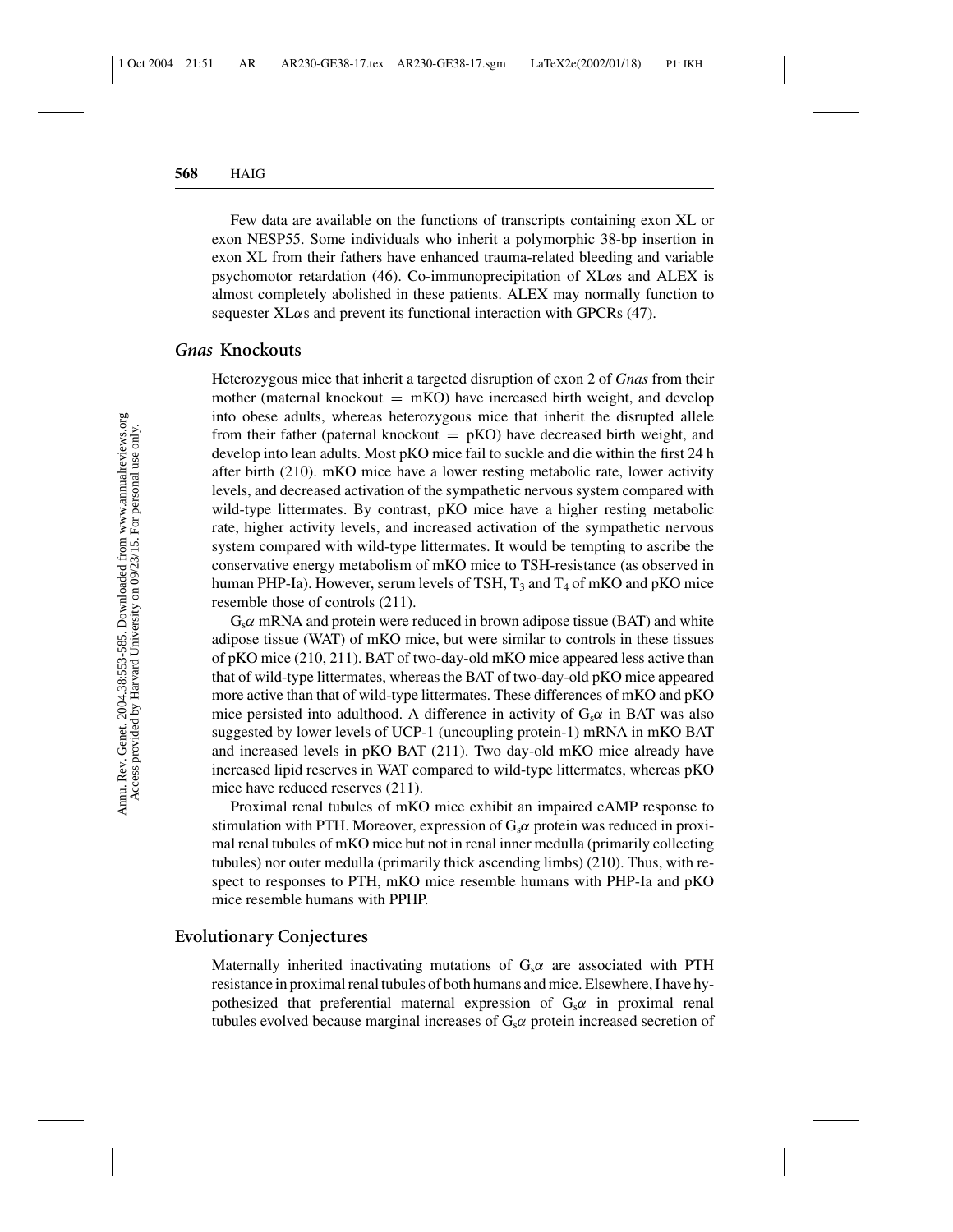phosphate by the fetal kidney in circumstances of maternal calcium stress (63a). In this scenario, reduced serum phosphate causes reduced fetal bone deposition and thereby reduces the drain of maternal calcium across the placenta. At present, this hypothesis is untested but it does make clear predictions. The calcium content of the neonatal skeleton should be greater in PHP-Ia than in PPHP, and in mKO than in pKO pups. Moreover, maternal bone loss during pregnancy should increase with the number of mKO offspring in a litter, and decrease with the number of pKO offspring, especially for mothers on calcium-poor diets.

Energy metabolism of mKO can be characterized as frugal and that of pKO mice as spendthrift. Why should paternally derived alleles (expressed in mKO mice) have been selected to favor greater economy in energy expenditure, by contrast to maternally derived alleles (expressed in pKO mice) that have been selected to favor greater prodigality? One possibility is that paternally derived genes have been selected to favor greater allocation of resources to growth rather than to other uses. Such a trade-off appears to be acting prenatally because mKO mice are heavier at birth, and pKO mice are lighter, than their wild-type littermates (210). Prenatal competition for maternal investment is also suggested by the observation that wild-type littermates of pKO mice are heavier at birth than wild-type littermates of mKO mice (210).

Mice with an inactivated *Gnas* allele show pronounced parent-of-origin effects on the physiology of BAT. BAT is responsible for nonshivering thermogenesis (NST) in the young of most eutherian mammals. Activation of  $\beta_3$ -adrenergic receptors on the membranes of brown adipocytes results in the release of  $G_s\alpha$ , which induces the mitochondrial degradation of lipids without generation of ATP (17). Lipids that are consumed by NST are necessarily unavailable for storage in WAT or for the generation of chemical energy for growth-related activities.

In animals that produce litters, the costs of NST can be reduced if offspring huddle together to reduce their exposed surface area. The energetic savings from huddling can be substantial. For example, a group of eight five-day-old rat pups was able to reduce oxygen consumption by  $32\%$  at  $30^{\circ}$ C (2). The ability to huddle with a littermate can translate into increased survival in the cold. At 17–22<sup>°</sup>C, six of ten rabbit pups died by postnatal day 7 when raised alone, but there were no deaths in groups of two or more pups (10).

Within a huddle, pups benefit from heat generation by their sibs. When NST was blocked pharmacologically with chlorisondamine, rat pups were able to maintain higher body temperatures if their huddle contained saline-treated littermates. By contrast, saline-treated pups maintained lower body temperatures if their huddle contained chlorisondamine-treated pups (163). Thus, heat generation within a huddle has aspects of a public good: A pup bears the full metabolic cost of its own thermogenesis, but the benefits are partially shared with its sibs. Provision of this public good would be predicted to be undersupplied if pups could gain a competitive advantage over their littermates by reducing their own contribution to communal heating. On average, matrilineal relatedness within huddles will be higher than patrilineal relatedness because of occasional (or frequent) multiple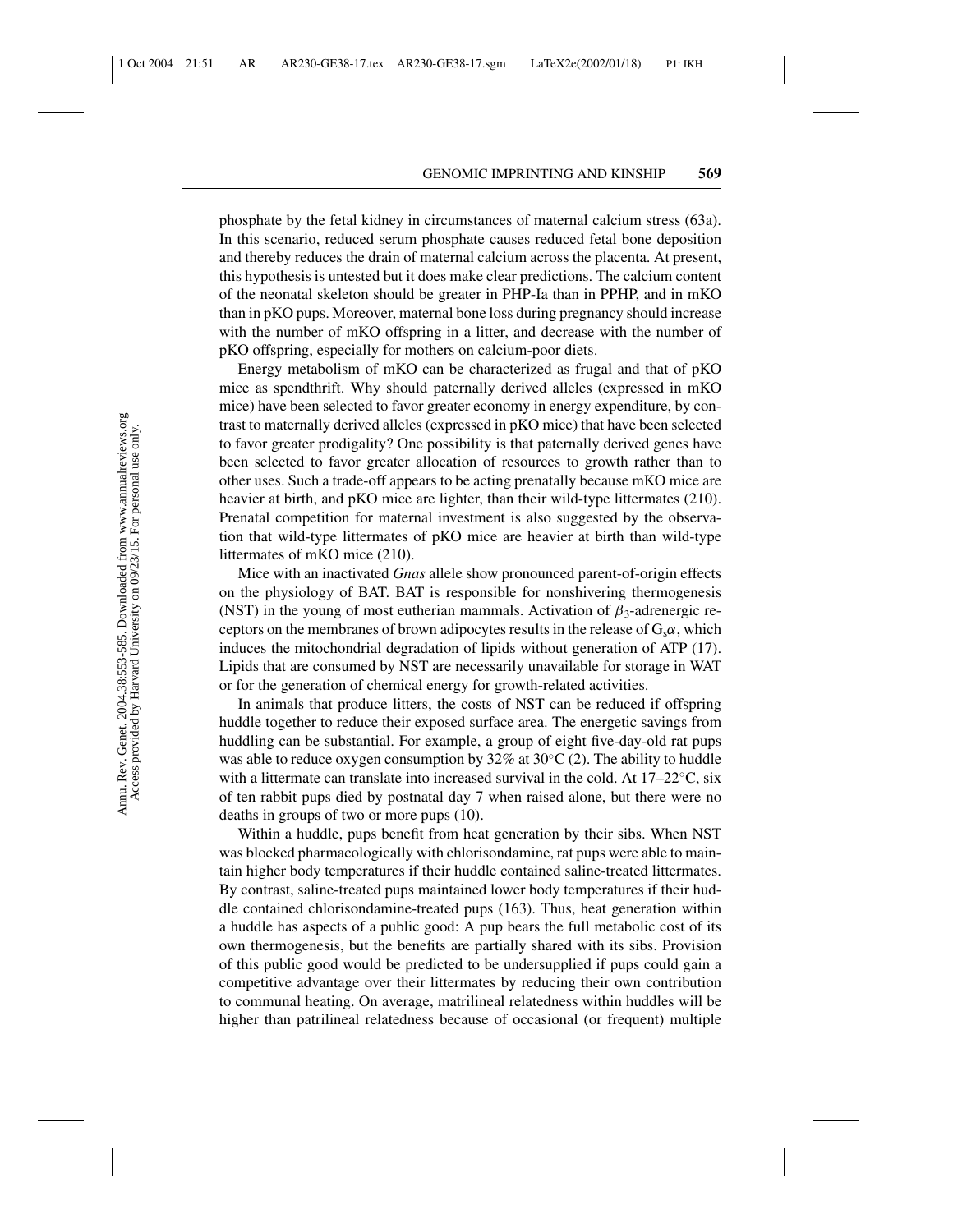paternity. Therefore, maternally derived alleles should be selected to contribute more of the public good and paternally derived alleles to contribute less (67). This provides an appealing evolutionary explanation for why the metabolic activity of BAT is suppressed in mice with an inactivated maternal copy of *Gnas* but is increased in mice with an inactivated paternal copy.

The problem of free-riding on the heat production of others does not arise in such clear form in animals that produce singletons. If there is to be selection for imprinting in such species, one would need to argue that mothers respond to reduced NST by their offspring by increasing maternal investment. I know of no data concerning NST in human infants with PHP-Ia or PPHP. However, it is not only newborn offspring that huddle for warmth. Adults of many small mammals huddle during cold weather (193). To give just one example, female gray squirrels commonly form communal nests during winter that consist of groups of close matrilineal kin (98). As is the case for young in litters, natural selection may positively favor parent-specific expression of genes that influence NST in adults if there is an asymmetry of patrilineal and matrilineal relatedness within huddles.

Mice with an inactivated *Gnas* allele show pronounced parent-of-origin effects on the physiology of WAT, as well as of BAT. It is possible that the effects of *Gnas* mutations on WAT are secondary to their effects on BAT. That is, mice store more fat if they burn less. Lipid stored in WAT is available for the exclusive use of the individual pup, whereas the benefits of lipid consumed in NST is partially shared with littermates. Therefore, the action of maternally derived *Gnas* alleles favors relatively greater allocation of the lipid in a pup's milk intake to BAT, whereas the action of paternally derived *Gnas* alleles favors relatively greater allocation to WAT. An evolutionary interpretation of the effects of imprinted genes on fat deposition however is fraught with difficulties because a number of imprinted genes affect fat deposition, but these do not show a consistent pattern either with each other, or between mice and humans (see Conclusions).

The *GNAS* complex locus illustrates the potential complexity and specificity of imprinting:  $G_s \alpha$  is translated from both alleles in most tissues, but only from a single allele in some cell types; signaling via the PTH receptor is disrupted in some cell types but not in others. Disruption of *Gnas* in mice provides provisional support for the kinship theory, with increased birth weight when the maternal allele is disrupted but decreased birth weight when the paternal allele is disrupted. The kinship theory is also supported by evidence that the expression of maternally derived alleles favors greater allocation of lipid to use in NST than does the expression of paternally derived alleles.

#### **CONCLUSIONS**

The kinship theory posits that genomic imprinting evolves at a locus when changes in the level of expression in one individual influences a trade-off between the individual's own fitness and the fitness of one or more of the individual's nondescendant kin. This fitness trade-off will be expressed within the individual in which the gene is expressed as a physiological trade-off (e.g., between allocation of lipid to BAT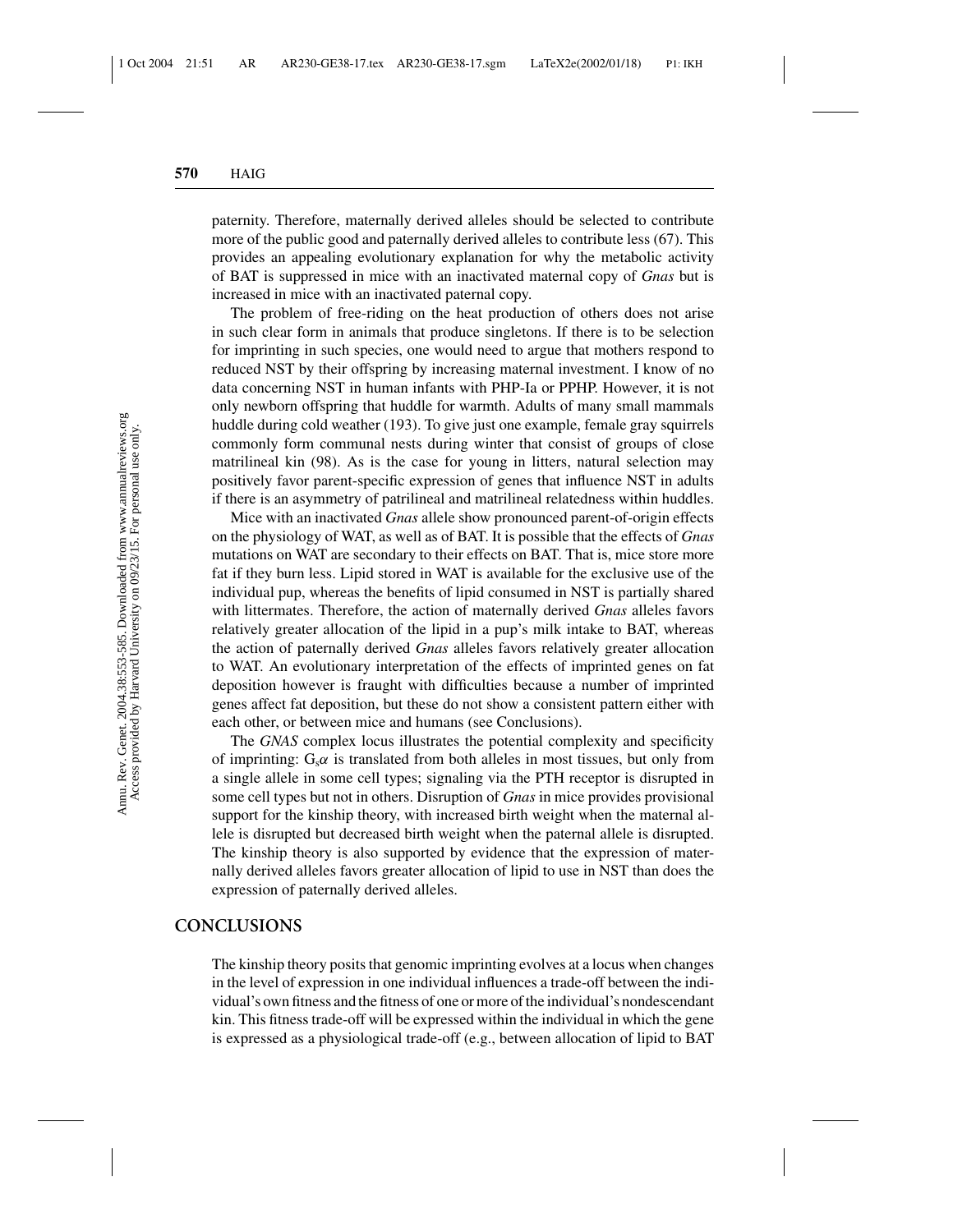or WAT) or a developmental trade-off (e.g., between the allocation of cells to spongiotrophoblast or the giant cell layer of the mouse placenta).

The challenge faced by the kinship theory is to identify the physiological and developmental trade-offs that are influenced by expression of an imprinted gene and to relate these to fitness trade-offs among kin. So far, the theory has been most successful at explaining the imprinting of paternally expressed enhancers of prenatal growth (*IGF2*, *KCNQ1OT1*, *Air*) and of maternally expressed inhibitors of prenatal growth (*Igf2r*, *CDKN1C*, *Grb10* (23)). For expression at these loci, a fitness trade-off exists between a fetus's own fitness and its mother's fitness via other offspring. This fitness trade-off is expressed within the mother as a physiological trade-off between resources transferred to the fetus versus resources retained for other uses. It may be expressed within the fetus as a trade-off between allocating resources to the development of placental tissues that directly increase maternal investment versus allocating resources to other tissues. Genes expressed in the fetus that influence these trade-offs will evolve parent-specific expression because the fetus's maternal alleles are more likely than its paternal alleles to be present in the mother and her other offspring.

Despite such successes, a satisfying story cannot yet be told for the majority of imprinted genes. The effects of imprinted loci of the *callipyge* and *GNAS* clusters do not fit neatly into categories of paternally expressed growth enhancers and maternally expressed growth inhibitors. Rather, these loci suggest a number of other physiological trade-offs that are candidates for influencing fitness trade-offs among kin. Both clusters appear to influence multiple aspects of energy metabolism. In particular, genes in both clusters influence the development and activity of white and/or brown adipose tissue.

A plausible hypothesis can be presented to explain effects of imprinted genes on the function of BAT. Animals that huddle to conserve heat benefit from heat production by other members of their huddle. If relatedness within huddles differs for genes of maternal and paternal origin, then the set of genes with the lower relatedness will favor reduced levels of NST in BAT. For mammals that produce litters, this leads to the prediction that maternally expressed genes will favor higher levels of NST by huddling offspring whereas paternally expressed genes will favor lower levels of NST.

The effects of inactivating mutations of *Gnas* conform closely to the above predictions: inactivation of paternal alleles is associated with evidence of increased NST; inactivation of maternal alleles is associated with reduced NST (211). Other genes considered in this review may also influence BAT, although this remains to be demonstrated. Paternally expressed *Dlk1* is believed to inhibit the differentiation of preadipocytes into adipocytes. If *Dlk1* has this effect in BAT, the effect would be to reduce levels of NST, consistent with predictions. NST in BAT is dependent on locally produced triiodothyronine  $(T_3)$  (12). Therefore, if paternally expressed  $Di\sigma^3$  is expressed in BAT it would function to reduce intracellular  $T_3$  and thus reduce NST. Other imprinted genes not considered in this review may also influence BAT. For example, paternally expressed *necdin* (from the Prader-Willi/Angelman syndrome region) is one of the few genes to show higher expression in brown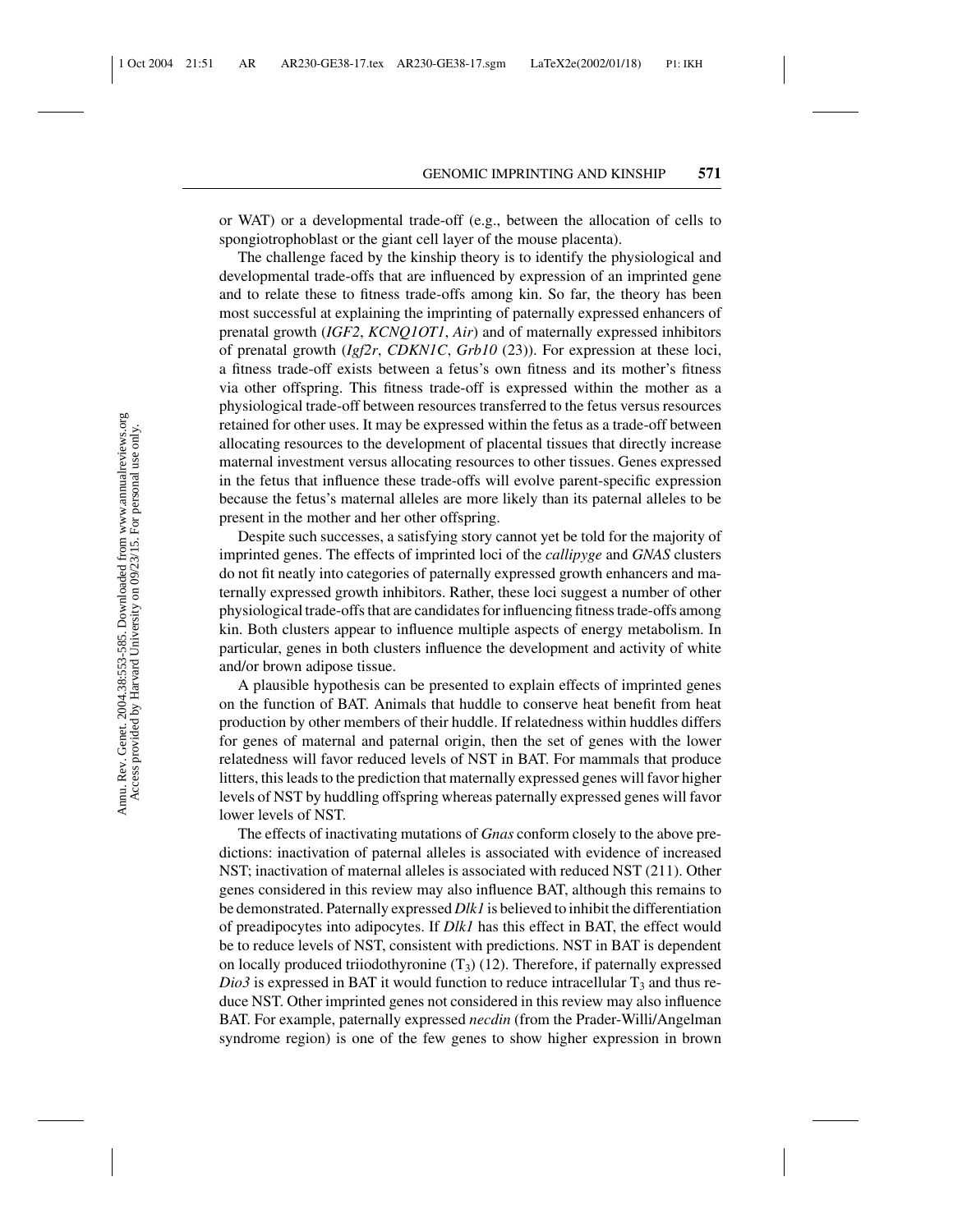preadipocytes than in white preadipocytes (15). There may be systematic reasons why influences of imprinted genes on BAT function have been missed in studies of gene knockouts. BAT is recruited postnatally in response to cold exposure (139). Therefore, the predicted effects of imprinted genes in BAT should be most pronounced in young mice raised at colder temperatures than are typical of those used in most knockout studies.

Multiple imprinted genes also affect the function of WAT, but a unifying hypothesis in terms of the kinship theory remains elusive because of the diversity of gene effects. Lipid reserves in WAT are increased by disruption of the maternal copy of *Gnas* but decreased by disruption of the paternal copy. These changes occur without a change in food intake (211). By contrast, disruption of either the maternal or the paternal copy of human *GNAS* results in increased adiposity (192). A different pattern of associations is observed for genetic deletions of the imprinted cluster at human 15q11–q13 and the homologous region of mouse chromosome 7. Paternal deletions of 15q11–q13 cause the obesity and hyperphagia of Prader-Willi syndrome (16), but equivalent deletions of the homologous cluster in mice do not cause obesity (177). Maternal deletions of 15q11–q13 are the most common cause of Angelman syndrome (AS). The distribution of body mass index is normal in these AS patients. However, most AS patients with paternal UPD 15q11–q13 are obese (113). Paternal UPD for the homologous gene cluster in mice is associated with late-onset obesity (21). Finally, deletion of the paternal copy of *Dlk1* is associated with obesity in mice (132). No clear pattern emerges from these comparisons. This may reflect the complexity of the evolutionary trade-offs that influence fat reserves and the existence of more than one pathway to obesity.

How good then is the evidence for a strong version of the kinship theory? The theory has been able to provide an evolutionary explanation for the imprinting of some loci, but is yet to provide such an explanation for the majority of imprinted genes. Opinions will differ as to whether the glass is better perceived as being half full or half empty. Time will tell whether the glass can be filled.

#### **ACKNOWLEDGMENTS**

The manuscript benefited from the comments of Manus Patten, Alex Pollen, and Robert Trivers.

#### **The** *Annual Review of Genetics* **is online at http://genet.annualreviews.org**

#### **LITERATURE CITED**

- 1. Ahmed SF, Barr DGD, Bonthron DT, Farfel Z, Shore EM, et al. 2002. *GNAS1* mutations and progressive osseous heteroplasia. *New Engl. J. Med.* 346:1669– 71
- 2. Alberts JR. 1978. Huddling by rat pups:

group behavioral mechanisms of temperature regulation and energy conservation. *J. Comp. Phys. Psychol.* 92:231– 45

3. Aldred MA, Trembath RC. 2000. Activating and inactivating mutations in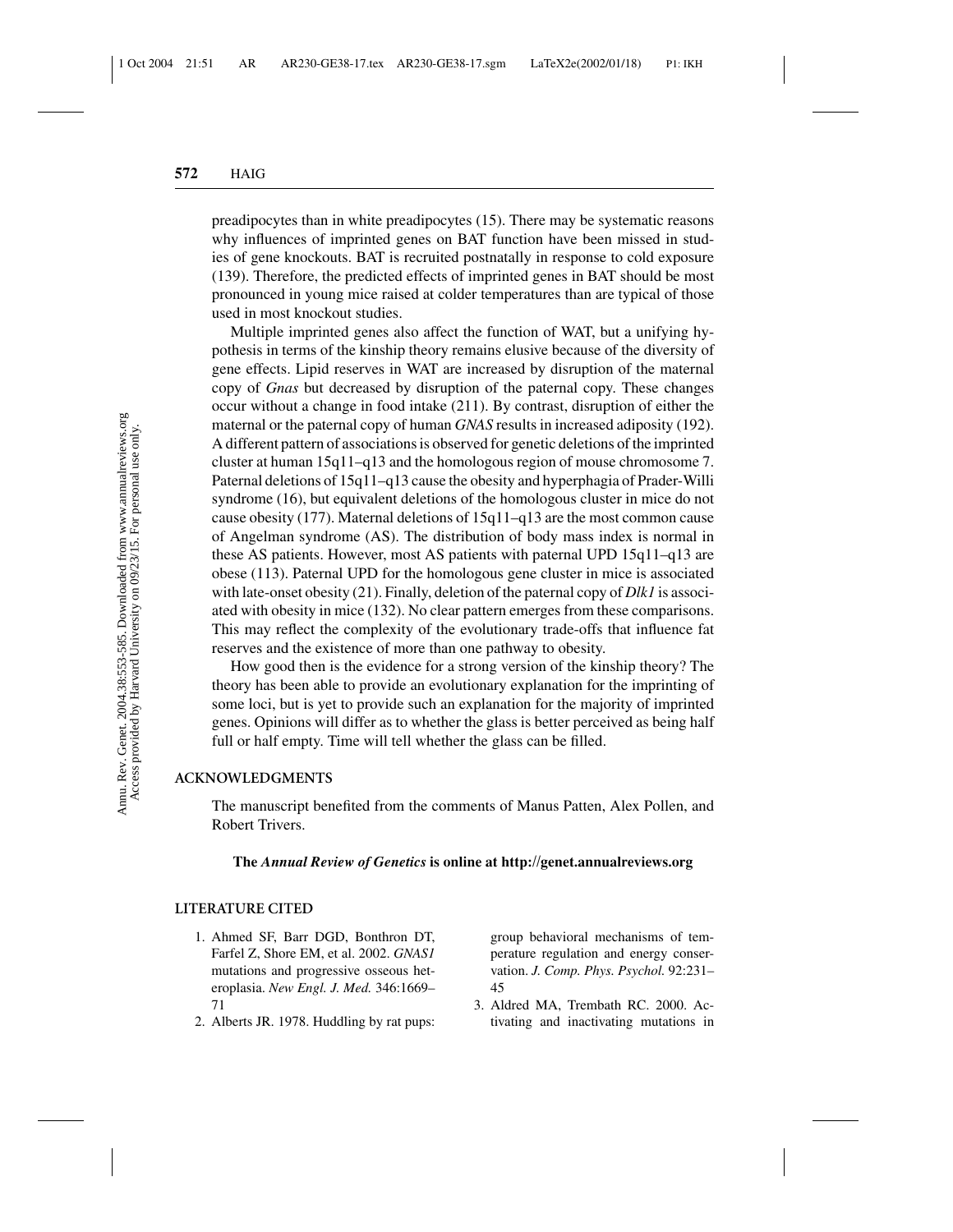the human GNAS1 gene. *Hum. Mutat.* 16:183–89

- 4. Arney KL. 2003. *H19* and *Igf2* enhancing the confusion? *Trends Genet.* 19:17–23
- 5. Barlow DP, Stöger R, Herrmann BG, Saito K, Schweifer N. 1991. The mouse insulin-like growth factor type-2 receptor is imprinted and closely linked to the *Tme* locus. *Nature* 349:84–87
- 6. Bartolomei MS, Zemel S, Tilghman SM. 1991. Parental imprinting of the mouse H19 gene. *Nature* 351:153–55
- 7. Bastepe M, Pincus JE, Sugimoto T, Tojo K, Kanatani M, et al. 2001. Positional dissociation between genetic mutation responsible for pseudohypoparathyroidism type Ib and the associated methylation defect at exon A/B: evidence for long-range regulatory element within the imprinted *GNAS1* locus. *Hum. Mol. Genet.* 10:1231–41
- 8. Bastepe M, Lane AH, Jüppner H. 2001. Paternal uniparental isodisomy of chromosome 20q—and the resulting changes in *GNAS1* methylation—as a plausible cause of pseudohypoparathyroidism. *Am. J. Hum. Genet.* 68:1283–89
- 9. Bates JM, St. Germain DL, Galton VA. 1999. Expression profiles of the three iodothyronine deiodinases, D1, D2, and D3, in the developing rat. *Endocrinology* 140:844–51
- 10. Bautista A, Drummond H, Martínez-Gómez M, Hudson R. 2003. Thermal benefit of sibling presence in the newborn rabbit. *Dev. Psychobiol.* 43:208–15
- 11. Bhuiyan ZA, Yatsuki H, Sasaguri T, Joh K, Soejima H, et al. 1999. Functional analysis of the  $p57<sup>KIP2</sup>$  gene mutation in Beckwith-Wiedemann syndrome. *Hum. Genet.* 104:205–10
- 12. Bianco AC, Carvalho SD, Carvalho CRF, Rabelo R, Moriscot AS. 1998. Thyroxine 5'-deiodination mediates norepinephrine-induced lipogenesis in dispersed brown adipocytes.*Endocrinology* 139:571–78
- 13. Bianco AC, Salvatore D, Gereben B, Berry MJ, Larsen PR. 2002. Biochemistry, cellular and molecular biology, and physiological roles of the iodothyronine selenoiodinases. *Endocr. Rev.* 23:38–89
- 14. Bidwell CA, Shay TL, Georges M, Beever JE, Berghmans S, Cockett NE. 2001. Differential expression of the *GTL2* gene within the callipyge region of ovine chromosome 18. *Anim. Genet.* 32:248–56
- 15. Bouef S, Klingenspor M, van Hal NLW, Schneider T, Keijer J, Klaus S. 2001. Differential gene expression in brown and white adipocytes.*Physiol. Genomics* 7:15–25
- 16. Butler MG. 1990. Prader-Willi syndrome: current understanding of cause and diagnosis. *Am. J. Med. Genet.* 35: 319–32
- 17. Cannon B, Nedergaard J. 2004. Brown adipose tissue: function and physiological significance. *Physiol. Rev.* 84:277– 359
- 18. Casimiro MC, Knollmann BC, Ebert SN, Vary JC, Greene AE, et al. 2001. Targeted disruption of the *Kcnq1* gene produces a mouse model of Jervell and Lange-Nielsen syndrome. *Proc. Natl. Acad. Sci. USA* 98:2526–31
- 19. Caspary T, Cleary MA, Baker CC, Guan X-J, Tilghman SM. 1998. Multiple mechanisms regulate imprinting of the mouse distal chromosome 7 gene cluster. *Mol. Cell. Biol.* 18:3466–74
- 20. Caspary T, Cleary MA, Perlman EJ, Zhang P, Elledge SJ, Tilghman SM. 1999. Oppositely imprinted genes *p57KIP2* and *Igf2* interact in a mouse model of Beckwith-Wiedemann syndrome. *Genes Dev.* 13:3115–24
- 21. Cattanach BM, Barr JA, Beechey CV, Martin J, Noebels J, Jones J. 1997. A candidate model for Angelman syndrome in the mouse. *Mamm. Genome* 8:472–78
- 22. Chan S, Kachilele S, Hobbs E, Bulmer JN, Boelaert K, et al. 2003. Placental iodothyronine deiodinase expression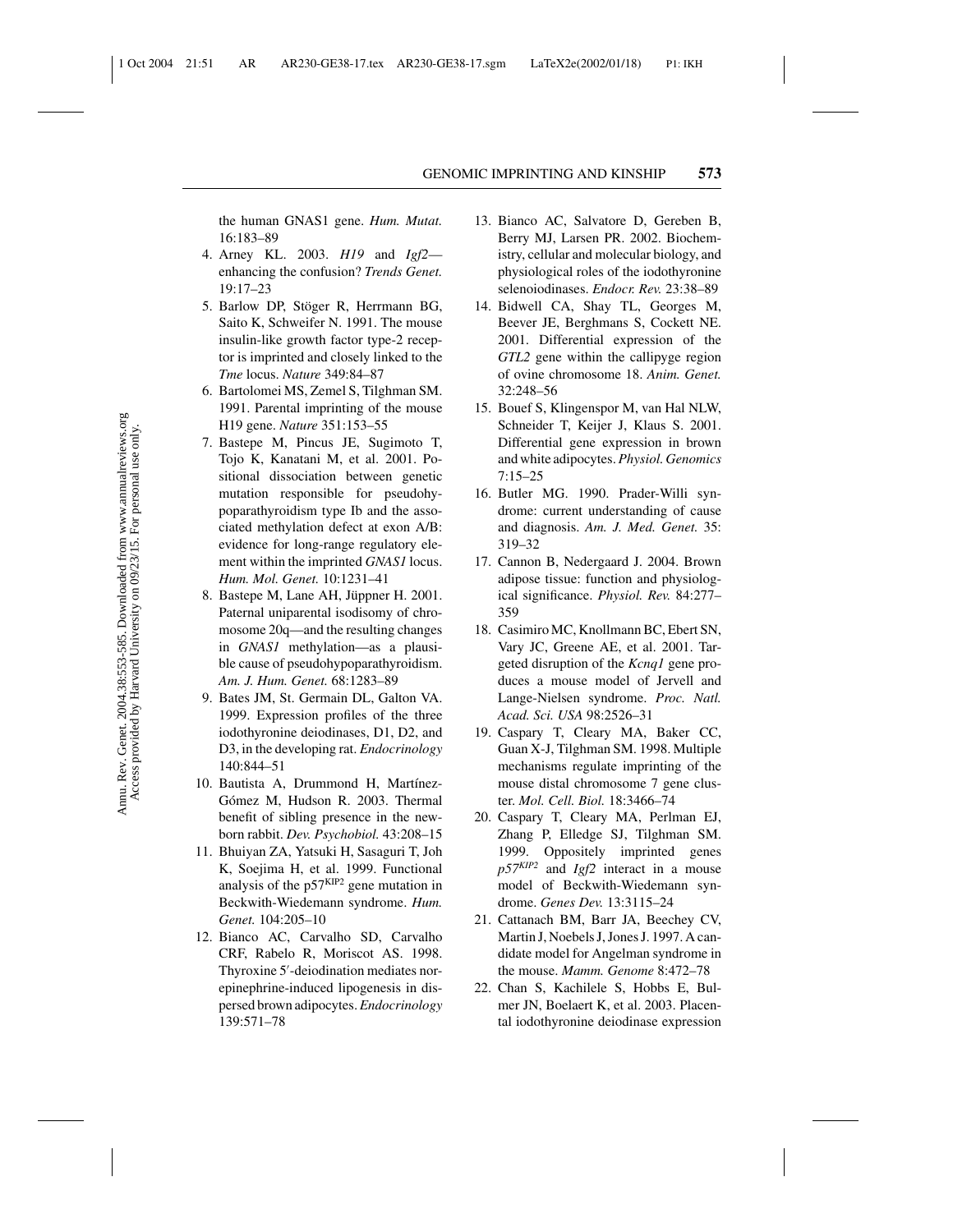in normal and growth-restricted human pregnancies. *J. Clin. Endocrinol. Metab.* 88:4488–95

- 23. Charalambous M, Smith FM, Bennett WR, Crew TE, Mackenzie F, Ward A. 2003. Disruption of the imprinted *Grb10* gene leads to disproportionate overgrowth by an *Igf2*-independent mechanism. *Proc. Natl. Acad. Sci. USA* 100: 8292–97
- 24. Charlier C, Segers K, Wagenaar D, Karim L, Berghmans S, et al. 2001. Human-ovine comparative sequencing of a 250-kb imprinted domain encompassing the callipyge (*clpg*) locus and identification of six imprinted transcripts: *DLK1*, *DAT*, *GTL2*, *PEG11*, *antiPEG11*, and *MEG8*. *Genome Res.* 11: 850–62
- 25. Charlier C, Segers K, Karim L, Shay T, Gyapay G, et al. 2001. The callipyge mutation enhances the expression of coregulated imprinted genes in *cis* without affecting their imprinting status. *Nat. Genet.* 27:367–69
- 25a. Clairmont KB, Czech MP. 1989. Chicken and *Xenopus* mannose 6 phosphate receptors fail to bind insulinlike growth factor II. *J. Biol. Chem.* 264: 16390–92
- 26. Cockett NE, Jackson SP, Shay TL, Farnir F, Berghmans S, et al. 1996. Polar overdominance at the ovine *callipyge* locus. *Science* 273:236–38
- 27. Constância M, Hemberger M, Hughes J, Dean W, Ferguson-Smith A, et al. 2002. Placental-specific IGF-II is a major modulator of placental and fetal growth. *Nature* 417:945–48
- 28. Dahms NM, Hancock MK. 2002. Ptype lectins. *Biochim. Biophys. Acta* 1572:317–40
- 29. Davies SJ, Hughes HE. 1993. Imprinting in Albright's hereditary osteodystrophy. *J. Med. Genet.* 30:101– 3
- 30. DeChiara TM, Robertson EJ, Efstratiadis A. 1991. Parental imprinting of the

mouse insulin-like growth factor II gene. *Cell* 64:849–59

- 31. Deltour L, Montagutelli X, Guenet J-L, Jami J, Pàldi A. 1995. Tissue- and developmental stage-specific imprinting of the mouse proinsulin gene, *Ins2*. *Dev. Biol.* 168:686–88
- 32. Diaz-Meyer N, Day CD, Khatod K, Maher ER, Cooper W, et al. 2003. Silencing of *CDKN1C* (*p57KIP2*) is associated with hypomethylation at KvDMR1 in Beckwith-Wiedemann syndrome. *J. Med. Genet.* 40:797–801
- 33. Doty RL, Fernandez AD, Levine MA, Moses A, McKeown DA. 1997. Olfactory dysfunction in type I pseudohypoparathyroidism: dissociation from Gsα deficiency. *J. Clin. Endocrinol. Metab.* 82:247–50
- 34. Drewell RA, Brenton JD, Ainscough JF-X, Barton SC, Hilton KJ, et al. 2000. Deletion of a silencer element disrupts *H19* imprinting independently of a DNA methylation epigenetic switch. *Development* 127:3419–28
- 35. Dunwoodie SL, Beddington RSP. 2002. The expression of the imprinted gene *Ipl* is restricted to extra-embryonic tissues and embryonic lateral mesoderm during early mouse development. *Int. J. Dev. Biol.* 46:459–66
- 36. Duvillié B, Cordonnier N, Deltour L, Dandoy-Dron F, Itier J-M, et al. 1997. Phenotypic alterations in insulindeficient mutant mice. *Proc. Natl. Acad. Sci. USA* 94:5137–40
- 37. Engemann S, Strödicke M, Paulsen M, Franck O, Reinhardt R, et al. 2000. Sequence and functional comparison in the Beckwith-Wiedemann syndrome region: implications for a novel imprinting centre and extended imprinting. *Hum. Mol. Genet.* 9:2691– 706
- 38. Filson AJ, Louvi A, Efstratiadis A, Robertson EJ. 1993. Rescue of the Tassociated maternal effect in mice carrying null mutations in *Igf-2* and *Igf2r*,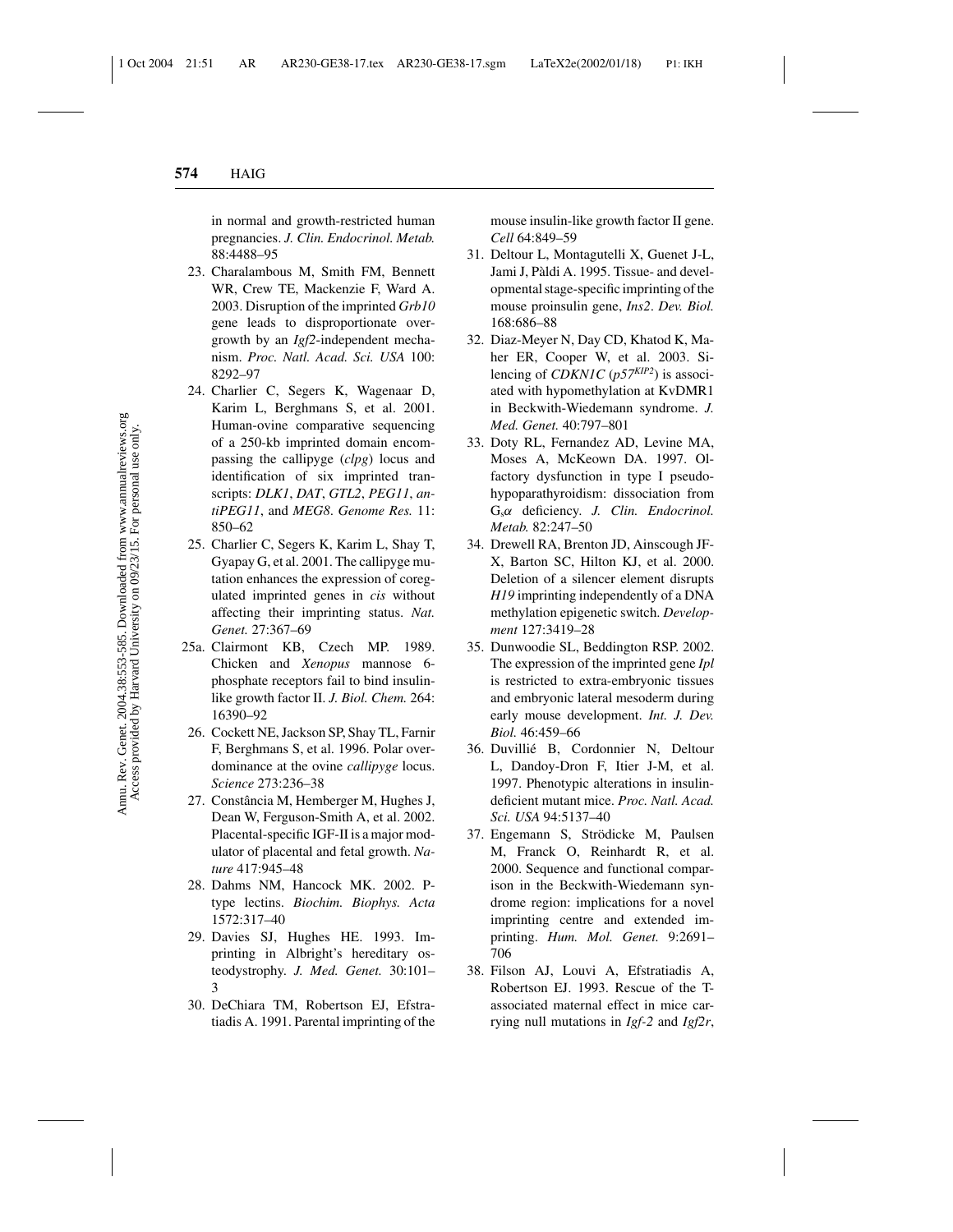two reciprocally imprinted genes. *Development* 118:731–36

- 39. Fischer JA, Egert F, Werder E, Born W. 1998. An inherited mutation associated with functional deficiency of the  $\alpha$ -subunit of the guanine nucleotidebinding protein Gs in pseudo- and pseudopseudohypoparathyroidism. *J. Clin. Endocrinol. Metab.* 83:935–38
- 40. Fischer-Colbrie R, Eder S, Lovisetti-Scamihorn P, Becker A, Laslop A. 2002. Neuroendocrine secretory protein 55. A novel marker for the constitutive secretory pathway. *Ann. NY Acad. Sci.* 971: 317–22
- 41. Fisher AM, Thomas NS, Cockwell A, Stecko O, Kerr B, et al. 2002. Duplications of chromosome 11p15 of maternal origin result in a phenotype that includes growth retardation. *Hum. Genet.* 111:290–96
- 42. Fitzpatrick G, Soloway PD, Higgins M. 2002. Regional loss of imprinting and growth deficiency in mice with a targeted deletion of *KvDMR1*. *Nat. Genet.* 32:426–31
- 43. Frank D, Mendelsohn CL, Ciccone E, Svensson K, Ohlsson R, Tycko B. 1999. A novel plekstrin homology-related gene family defined by *Ipl*/*Tssc3*, *TDAG51*, and *Tih1*: tissue-specific expression, chromosomal location, and parental imprinting. *Mamm. Genome* 10:1150–59
- 44. Frank D, Fortino W, Clark L, Musalo R, Wang W, et al. 2002. Placental overgrowth in mice lacking the imprinted gene *Ipl*. *Proc. Natl. Acad. Sci. USA* 99: 7490–95
- 45. Freking BA, Murphy SK, Wylie AA, Rhodes SJ, Keele JW, et al. 2002. Identification of a single base change causing the callipyge muscle hypertrophy phenotype, the only known example of polar overdominance in mammals. *Genome Res.* 12:1496–506
- 46. Freson K, Hoylaerts MF, Jaeken J, Eyssen M, Arnout J, et al. 2001. Genetic variation of the extra-large stimulatory G

protein  $\alpha$ -subunit leads to Gs hyperfunction in platelets and is a risk factor for bleeding. *Thromb. Haemost.* 86:733–38

- 47. Freson K, Jaeken J, van Helvoirt M, de Zegher F, Wittevrongel C, et al. 2003. Functional polymorphisms in the paternally expressed XLαs and its cofactor ALEX decrease their mutual interaction and enhance receptor-mediated cAMP formation. *Hum. Mol. Genet.* 12:1121– 30
- 48. Garrone S, Radetti G, Sidoti M, Bozzola M, Minuto F, Barreca A. 2002. Increased insulin-like growth factor (IGF)- II and IGF/IGF-binding protein ratio in prepubertal constitutionally tall children. *J. Clin. Endocrinol. Metab.* 87:5455–60
- 49. Georgiades P, Watkins M, Surani MA, Ferguson-Smith AC. 2000. Parental origin-specific developmental defects in mice with uniparental disomy for chromosome 12. *Development* 127:4719–28
- 50. Georgiades P, Watkins M, Burton GJ, Ferguson-Smith, AC. 2001. Roles for genomic imprinting and the zygotic genome in placental development. *Proc. Natl. Acad. Sci. USA* 98:4522–27
- 51. Germain-Lee EL, Ding C-L, Deng Z, Crane JL, Saji M, et al. 2002. Paternal imprinting of  $G\alpha_s$  in the human thyroid as the basis of TSH resistance in pseudohypoparathyroidism type 1a. *Biochem. Biophy. Res. Commun.* 296:67–72
- 52. Germain-Lee EL, Groman J, Crane JL, Jan de Beur SM, Levine MA. 2003. Growth hormone deficiency in pseudohypoparathyroidism type 1a: another manifestation of multihormone resistance. *J. Clin. Endocrinol. Metab.* 88: 4059–69
- 53. Ghosh P, Dahms NM, Kornfeld S. 2003. Mannose 6-phosphate receptors: new twists in the tale.*Nat. Rev. Mol. Cell Biol.* 4:202–12
- 54. Gicquel C, Weiss J, Amiel J, Gaston V, Le Bouc Y, Scott CD. 2004. Epigenetic abnormalities of the *mannose-6-phosphate/IGF2 receptor* gene are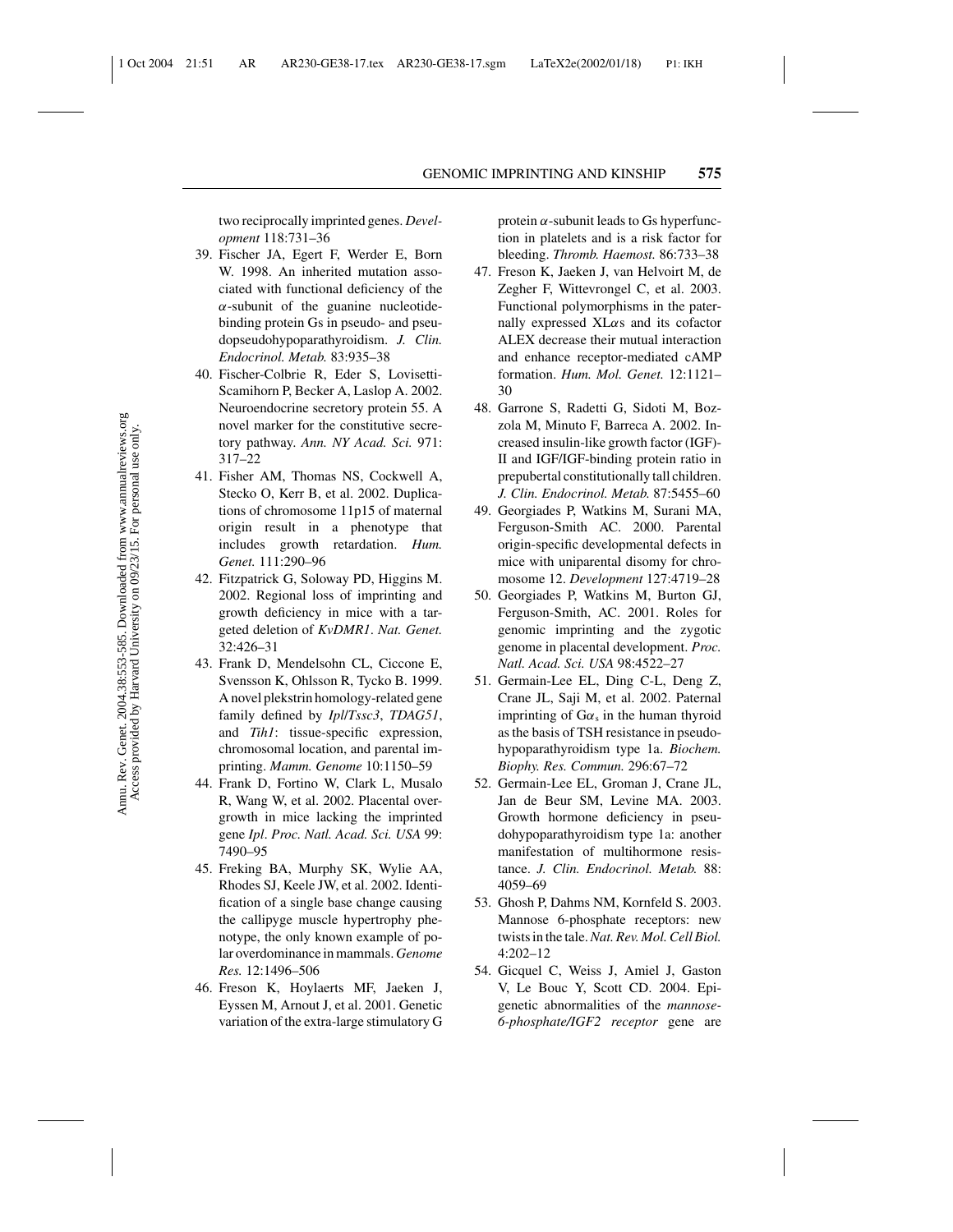uncommon in human overgrowth syndromes. *J. Med. Genet.* 41:e4

- 55. Golozoubova V, Gullberg H, Matthias A, Cannon B, Vennström B, Nedergaard J. 2003. Depressed thermogenesis but competent brown adipose tissue recruitment in mice devoid of all hormonebinding thyroid hormone receptors. *Mol. Endocrinol.* 18:384–401
- 56. Gould TD, Pfeifer K. 1998. Imprinting of mouse *Kvlqt1* is developmentally regulated. *Hum. Mol. Genet.* 7:483–87
- 57. Grandjean V, Smith J, Schofield PN, Ferguson-Smith AC. 2000. Increased IGF-II protein affects *p57*kip2 expression *in vivo* and *in vitro*: Implications for Beckwith-Wiedemann syndrome. *Proc. Natl. Acad. Sci. USA* 97:5279–84
- 58. Guillemot F, Nagy A, Auerbach A, Rossant J, Joyner AL. 1994. Essential role of *Mash-2* in extraembryonic development. *Nature* 371:333–36
- 59. Guillemot F, Caspary T, Tilghman SM, Copeland NG, Gilbert DJ, et al. 1995. Genomic imprinting of *Mash2* required for trophoblast development.*Nat. Genet.* 9:235–41
- 60. Haig D. 1992. Genomic imprinting and the theory of parent-offspring conflict. *Semin. Devel. Biol.* 3:153–60
- 61. Haig D. 1996. Placental hormones, genomic imprinting, and maternal—fetal communication. *J. Evol. Biol.* 9:357–80
- 62. Haig D. 1997. Parental antagonism, relatedness asymmetries, and genomic imprinting.*Proc. R. Soc. London Ser. B*264: 1657–62
- 63. Haig D. 2000. The kinship theory of genomic imprinting. *Annu. Rev. Ecol. Syst.* 31:9–32
- 63a. Haig D. 2004. Evolutionary conflicts in pregnancy and calcium metabolism. *Placenta* 25 (Suppl. A):S10–15
- 64. Haig D, Graham C. 1991. Genomic imprinting and the strange case of the insulin-like growth factor-II receptor. *Cell* 64:1045–46
- 65. Haig, D, Westoby M. 1989. Parent-

specific gene expression and the triploid endosperm. *Am. Nat.* 134:147–55

- 66. Haig D, Wharton R. 2003. Prader-Willi syndrome and the evolution of human childhood. *Am. J. Hum. Biol.* 15:320–29
- 67. Haig D, Wilkins JF. 2000. Genomic imprinting, sibling solidarity, and the logic of collective action. *Philos. Trans. R. Soc. London Ser. B* 355:1593–97
- 68. Hao Y, Crenshaw T, Moulton T, Newcomb E, Tycko B. 1993. Tumoursuppressor activity of H19 RNA. *Nature* 365:764–67
- 68a. Hashiba K. 1992. Sex differences in phenotypic manifestation and gene transmission in the Romano-Ward syndrome. *Ann. NY Acad. Sci.* 644:142–56
- 69. Hatada I, Mukai T. 1995. Genomic imprinting of  $p57^{Kip2}$ , a cyclin-dependent kinase inhibitor, in mouse. *Nat. Genet.* 11:204–6
- 70. Hatada I, Ohashi H, Fukushima Y, Kaneko Y, Inoue M, et al. 1996. An imprinted gene p57*KIP2* is mutated in Beckwith-Wiedemann syndrome. *Nat. Genet.* 14:171–73
- 71. Hattori N, Davies TC, Anson-Cartwright L, Cross JC. 2000. Periodic expression of the cyclin-dependent kinase inhibitor  $p57<sup>Kip2</sup>$  in trophoblast giant cells defines a G2-like gap phase of the endocycle. *Mol. Biol. Cell* 11:1037–45
- 72. Hayward BE, Bonthron DT. 2000. An imprinted antisense transcript at the human *GNAS1* locus. *Hum. Mol. Genet.* 9:835–41
- 73. Hayward BE, Kamiya M, Strain L, Moran V, Campbell R, et al. 1998. The human *GNAS1* gene is imprinted and encodes distinct paternally and biallelically expressed G proteins. *Proc. Natl. Acad. Sci. USA* 95:10038–43
- 74. Hayward BE, Moran V, Strain L, Bonthron DT. 1998. Bidirectional imprinting of a single gene: *GNAS1* encodes maternally, paternally, and biallelically derived proteins. *Proc. Natl. Acad. Sci. USA* 95:15475–80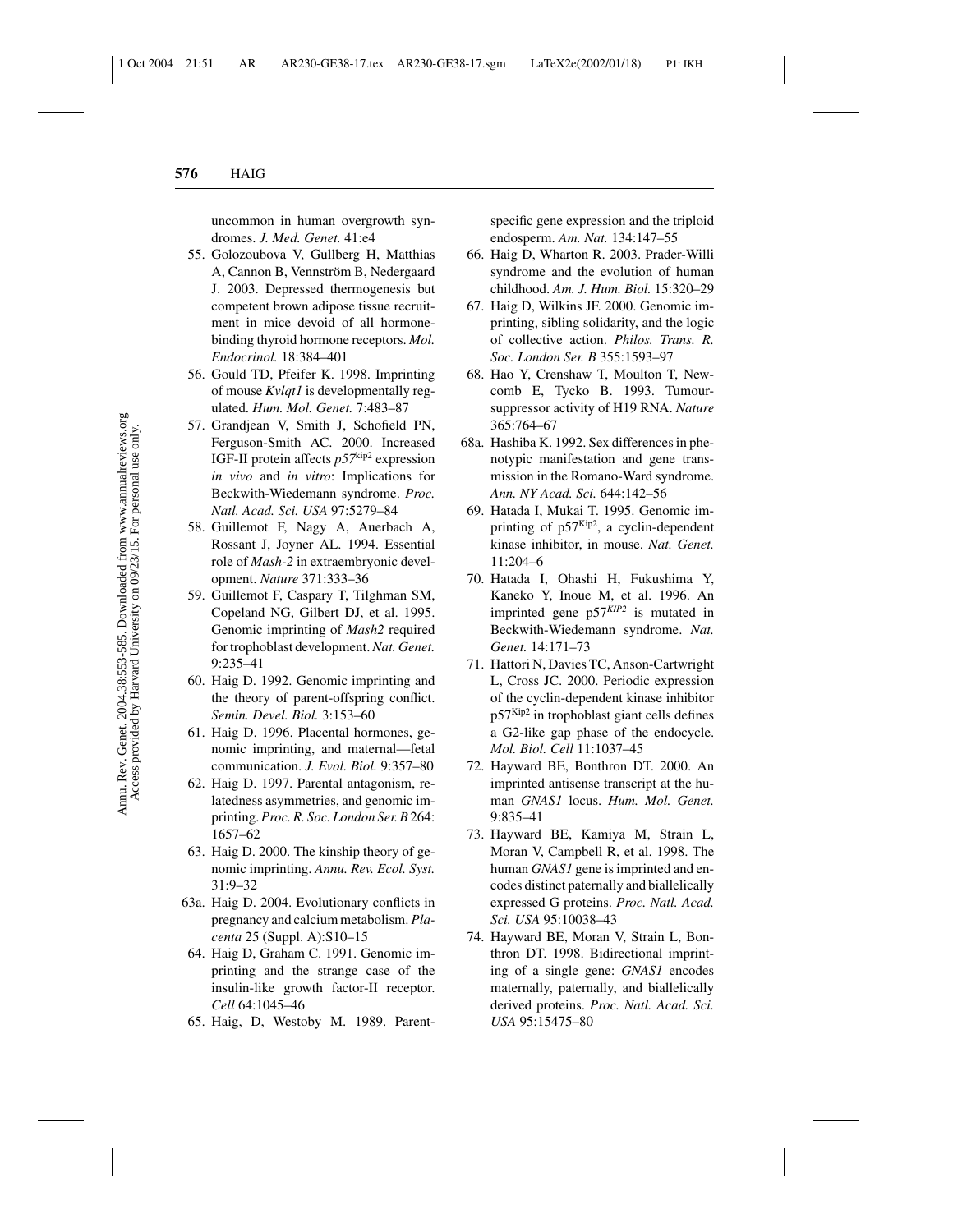- 75. Hayward BE, Barlier A, Korbonits M, Grossman AB, Jacquet P, et al. 2001. Imprinting of the Gsα gene *GNAS1* in the pathogenesis of acromegaly. *J. Clin. Invest.* 107:R31–R36
- 76. Henry I, Bonaiti-Pellié C, Chehensse V, Beldjord C, Schwartz C, et al. 1991. Uniparental disomy in a genetic cancerpredisposing syndrome. *Nature* 351: 665–67
- 77. Hernández A, St. Germain DL. 2002. Dexamethasone inhibits growth factorinduced type 3 deiodinase activity and mRNA expression in a cultured cell line derived from rat neonatal brown fat vascular-stromal cells. *Endocrinology* 143:2652–58
- 78. Hernández A, Lyon GJ, Schneider MJ, St. Germain DL. 1999. Isolation and characterization of the mouse gene for the type 3 iodothyronine deiodinase. *Endocrinology* 140:124–30
- 79. Hernández A, Fiering S, Martinez E, Galton VA, St. Germain DL. 2002. The gene locus encoding iodothyronine deiodinase type 3 (*Dio3*) is imprinted in the fetus and expresses antisense transcripts. *Endocrinology* 143:4483–86
- 80. Horike S, Mitsuya K, Meguro M, Kotobuki N, Kashiwagi A, et al. 2000. Targeted disruption of the human *LIT1* defines a putative imprinting control element playing an essential role in Beckwith-Wiedemann syndrome. *Hum. Mol. Genet.* 9:2075–83
- 81. Huang SA, Dorfman DM, Genest DR, Salvatore D, Larsen PR. 2003. Type 3 iodothyronine deiodinase is highly expressed in the human uteroplacental unit and in fetal epithelium. *J. Clin. Endocrinol. Metab.* 88:1384–88
- 82. Hurst LD. 1998. *Peromysci*, promiscuity and imprinting. *Nat. Genet.* 20:315–16
- 83. Hurst LD, McVean GT. 1997. Growth effects of uniparental disomies and the conflict theory of genomic imprinting. *Trends Genet.* 13:436–43
- 84. Hurst LD, McVean GT. 1998. Do we un-

derstand the evolution of genomic imprinting? *Curr. Opin. Genet. Dev.* 8:701– 8

- 85. Hurst LD, Smith, NGC. 1999. Molecular evolutionary evidence that *H19*mRNA is functional. *Trends Genet.* 15:134–35
- 86. Ischia R, Lovisetti-Scamihorn P, Hogue-Angeletti R, Wolkersdorfer M, Winkler H, Fischer-Colbrie R. 1997. Molecular cloning and characterization of NESP55, a novel chromogranin-like precursor of a peptide with  $5-HT_{1B}$  receptor antagonist activity. *J. Biol. Chem.* 272:11657–62
- 86a. Jones BK, Levorse JM, Tilghman SM. 1998. *Igf2* imprinting does not require its own methylation or *H19* RNA. *Genes Dev.* 12:2200–2207
- 87. Johnson DR. 1974. Hairpin-tail: a case of post-reductional gene action in the mouse egg? *Genetics* 76:795–805
- 88. Jonker JW, Wagenaar E, van Eijl S, Schinkel AH. 2003. Deficiency in the organic cation transporters 1 and 2 (Oct1/Oct2 [Slc22a1/Slc22a2]) in mice abolishes renal secretion of organic cations. *Mol. Cell. Biol.* 23:7902–8
- 89. Juan V, Crain C, Wilson C. 2000. Evidence for evolutionarily conserved secondary structure in the *H19* tumor suppressor RNA. *Nucleic Acids Res.* 28: 1221–27
- 90. Jüppner H. 2002. The genetic basis of progressive osseous heteroplasia. *New Engl. J. Med.* 346:128–30
- 91. Jüppner H, Schipani E, Bastepe M, Cole DEC, Lawson ML, et al. 1998. The gene responsible for pseudohypoparathyroidism type Ib is paternally imprinted and maps in four unrelated kindreds to chromosome 20q13.3. *Proc. Natl. Acad. Sci. USA* 95:11798–803
- 92. Kalscheuer VM, Mariman EC, Schepens MT, Rehder H, Ropers H-H. 1993. The insulin-like growth factor type-2 receptor gene is imprinted in the mouse but not in humans. *Nat. Genet.* 5:74–78
- 93. Kanayama N, Takahashi K, Matsuura T, Sugimura M, Kobayashi T, et al.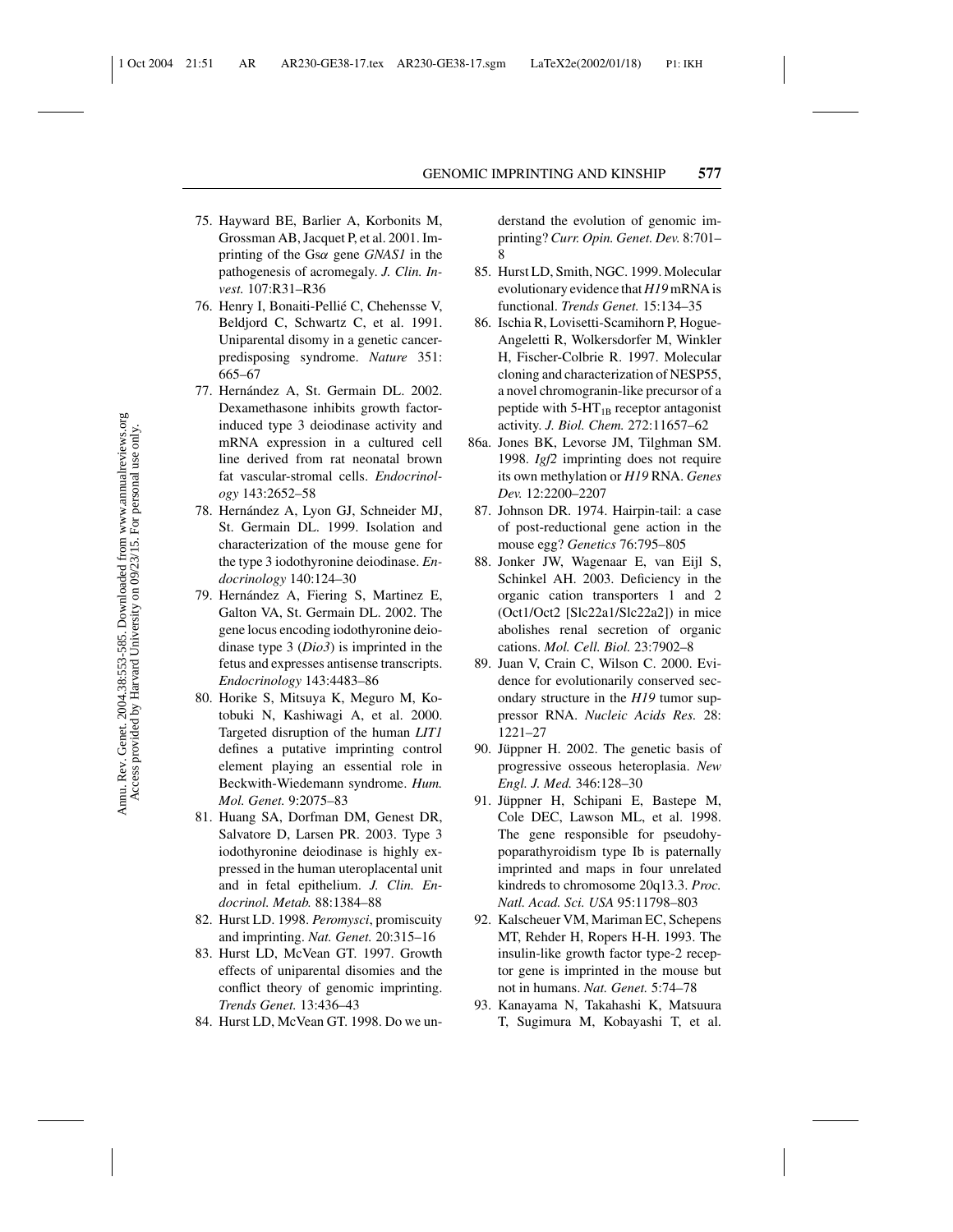2002. Deficiency of p57Kip2 expression induces preeclampsia-like symptoms in mice. *Mol. Hum. Reprod.* 8:1129–35

- 94. Killian JK, Byrd JC, Jirtle JV, Munday BL, Stoskopf MK, et al. 2000. *M6P*/*IGF2R* imprinting evolution in mammals. *Mol. Cell* 5:707–16
- 95. Killian JK, Nolan CM, Stewart N, Munday BL, Andersen NA, et al. 2001. Monotreme *IGF2* expression and ancestral origin of genomic imprinting. *J. Exp. Zool.* 291:205–12
- 96. Killian JK, Nolan CM, Wylie AA, Li T, Vu TH, et al. 2001. Divergent evolution in *M6P/IGF2R* imprinting from the Jurassic to the Quaternary. *Hum. Mol. Genet.* 10:1721–28
- 97. Klemke M, Kehlenbach RH, Huttner WB. 2001. Two overlapping reading frames in a single exon encode interacting proteins: a novel way of gene usage. *EMBO J.* 20:3849–60
- 98. Koprowski JL. 1996. Natal philopatry, communal nesting, and kinship in fox squirrels and gray squirrels. *J. Mamm.* 77:1006–16
- 98a. Kozasa T, Itoh H, Tsukamoto T, Kaziro Y. 1988. Isolation and characterization of the human G<sub>s</sub>α gene. *Proc. Natl. Acad. Sci. USA* 85:2081–85
- 99. Kurosawa K, Sasaki H, Sato Y, Yamanaka M, Shimizu M, et al. 2002. Paternal UPD14 is responsible for a distinctive malformation complex. *Am. J. Med. Genet.* 110:268–72
- 100. Lage JM. 1991. Placentomegaly with massive hydrops of placental stem villi, diploid DNA content and fetal omphalocoeles: possible association with Beckwith-Wiedemann syndrome. *Hum. Pathol.* 22:591–97
- 101. Lam WWK, Hatada I, Ohishi S, Mukai T, Joyce JA, et al. 1999. Analysis of germline CDKN1C (p57KIP2) mutations in familial and sporadic Beckwith-Wiedemann syndrome (BWS) provides a novel genotype-phenotype correlation. *J. Med. Genet.* 36:518–23
- 102. Lau MMH, Stewart CEH, Liu Z, Bhatt H, Rotwein P, Stewart CL. 1994. Loss of the imprinted IGF2/cation-independent mannose 6-phosphate receptor results in fetal overgrowth and perinatal lethality. *Genes Dev.* 8:2953–63
- 103. Lee K, Villena JA, Moon YS, Kim K-H, Lee S, et al. 2003. Inhibition of adipogenesis and development of glucose intolerance by soluble preadipocyte factor-1 (Pref-1). *J. Clin. Invest.* 111:453–61
- 104. Lee MP, Feinberg AP. 1998. Genomic imprinting of a human apoptosis gene homologue, *TSSC3*. *Cancer Res.* 58:1052–56
- 105. Lee MP, Hu R-J, Johnson LA, Feinberg AP. 1997. Human *KVLQT1* gene shows tissue-specific imprinting and encompasses Beckwith-Wiedemann syndrome chromosomal rearrangements. *Nat. Genet.* 15:181–85
- 106. Lee MP, DeBaun MR, Mitsuya K, Galonek HL, Brandenburg S, et al. 1999. Loss of imprinting of a paternally expressed transcript, with antisense orientation to  $K_vLQT1$ , occurs frequently in Beckwith-Wiedemann syndrome and is independent of insulin-like growth factor II imprinting. *Proc. Natl. Acad. Sci. USA* 96:5203–8
- 107. Lee MP, Ravenel JD, Hu RJ, Lustig LR, Tomaselli G, et al. 2000. Targeted disruption of the *Kvlqt1* gene causes deafness and gastric hyperplasia in mice. *J. Clin. Invest.* 106:1447–55
- 108. Li Y-M, Franklin G, Cui H-M, Svensson K, He X-B, et al. 1998. The *H19* transcript is associated with polysomes and may regulate *IGF2* expression in *trans*. *J. Biol. Chem.* 273:28247–52
- 109. Lin S-P, Youngson N, Takada S, Seitz H, Reik W, et al. 2003. Asymmetric regulation of imprinting on the maternal and paternal chromosomes at the *Dlk1-Gtl2* imprinted cluster on mouse chromosome 12. *Nat. Genet.* 35:97–102
- 110. Liu J, Litman D, Rosenberg MJ, Yu S, Biesecker LG, Weinstein LS. 2000. A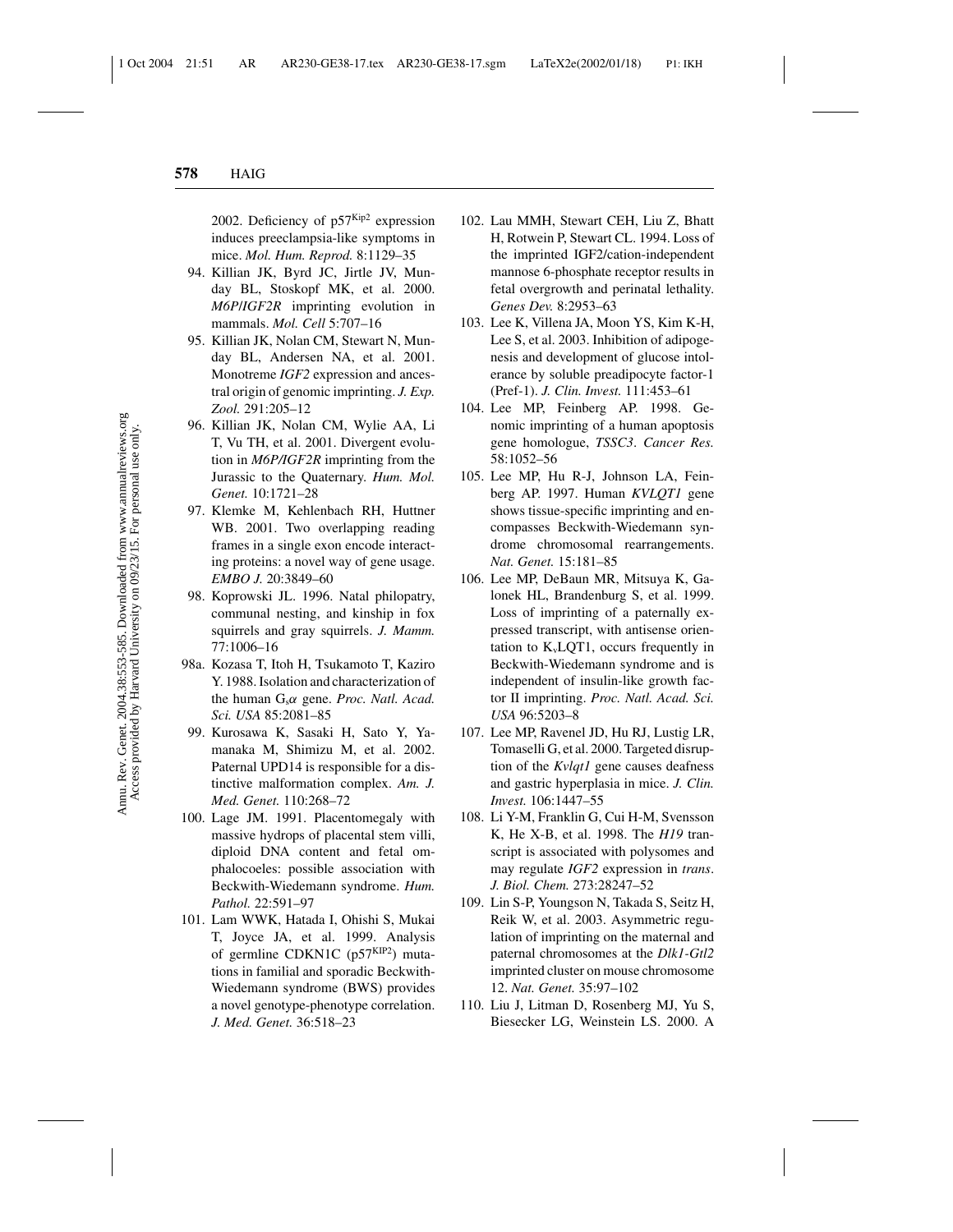*GNAS1* imprinting defect in pseudohypoparathyroidism type IB. *J.Clin. Invest.* 106:1167–74

- 111. Liu J, Yu S, Litman D, Chen W, Weinstein LS. 2000. Identification of a methylation imprint mark within the mouse *Gnas* locus. *Mol. Cell. Biol.* 20:5808–17
- 112. Liu J, Erlichman B, Weinstein LS. 2003. The stimulatory G protein  $\alpha$ -subunit G<sub>s</sub> $\alpha$ is imprinted in human thyroid glands: implications for thyroid function in pseudohypoparathyroidism types 1A and 1B. *J. Clin. Endocrinol. Metab.* 88:4336–41
- 113. Lossie AC, Whitney MM, Amidon D, Dong HJ, Chen P, et al. 2001. Distinct phenotypes distinguish the molecular classes of Angelman syndrome. *J. Med. Genet.* 38:834–45
- 114. Lottin S, Adriaenssens E, Dupressoir T, Berteaux N, Montpellier C, et al. 2002. Overexpression of an ectopic *H19* gene enhances the tumorigenic properties of breast cancer cells. *Carcinogenesis* 23:1885–95
- 115. Lu X-J, Deb S, Soares MJ. 1994. Spontaneous differentiation of trophoblast cells along the spongiotrophoblast cell pathway: expression of members of the placental prolactin gene family and modulation by retinoic acid. *Dev. Biol.* 163: 86–97
- 116. Ludwig T, Eggenschwiler J, Fisher P, D'Ercole AJ, Davenport ML, Efstratiadis A. 1996. Mouse mutants lacking the type 2 IGF receptor (IGF2R) are rescued from perinatal lethality in *Igf2* and *Igf1r* null backgrounds. *Dev. Biol.* 177:517–35
- 117. Lyle R, Watanabe D, te Vruchte D, Lerchner W, Smrzka OW, et al. 2000. The imprinted antisense RNA at the *Igf2r* locus overlaps but does not imprint *Mas1*. *Nat. Genet.* 25:19–21
- 118. Maecker HT, Levy S. 1997. Normal lymphocyte development but delayed humoral immune response in CD81-null mice. *J. Exp. Med.* 185:1505–10
- 119. Mancini-DiNardo D, Steele S.JS, Ingram

RS, Tilghman SM. 2003. A differentially methylated region within the gene*Kcnq1* functions as an imprinted promoter and silencer. *Hum. Mol. Genet.* 12:283–94

- 120. Mantovani G, Ballare E, Giammona E, Beck-Peccoz P, Spada A. 2002. The  $G_s \alpha$  gene: predominant maternal origin of transcription in human thyroid gland and gonads. *J. Clin. Endocrinol. Metab.* 87:4736–40
- 121. Mantovani G, Maghnie M, Weber G, de Menis E, Brunelli V, et al. 2003. Growth hormone-releasing hormone resistance in pseudohypoparathyroidism type Ia: new evidence for imprinting of the Gsα gene. *J.Clin. Endocrinol. Metab.* 88:4070–74
- 122. Matsuoka S, Thompson JS, Edwards MC, Barletta JM, Grundy P, et al. 1996. Imprinting of the gene encoding a human cyclin-dependent kinase inhibitor, p57KIP2, on chromosome 11p15. *Proc. Natl. Acad. Sci. USA* 93:3026–30
- 123. McCowan LME, Becroft DMO. 1994. Beckwith-Wiedemann syndrome, placental abnormalities, and gestational proteinuric hypertension. *Obstet. Gynecol.* 83:813–17
- 124. McGrath J, Solter D. 1984. Maternal Thp lethality in the mouse is a nuclear, not cytoplasmic, defect. *Nature* 308:550–51
- 125. McLaren RJ, Montgomery GW. 1999. Genomic imprinting of the insulin-like growth factor 2 gene in sheep. *Mamm. Genome* 10:588–91
- 126. McLaughlin KJ, Szabó P, Haegel H, Mann JR. 1996. Mouse embryos with paternal duplication of an imprinted chromosome 7 region die at midgestation and lack placental spongiotrophoblast. *Development* 122:265–70
- 127. McLaughlin KJ, Kochanowski H, Solter D, Schwarzkopf G, Szabó PE, Mann JR. 1997. Roles of the imprinted gene *Igf2* and paternal duplication of distal chromosome 7 in the perinatal abnormalities of androgenetic mouse chimeras. *Development* 124:4897–904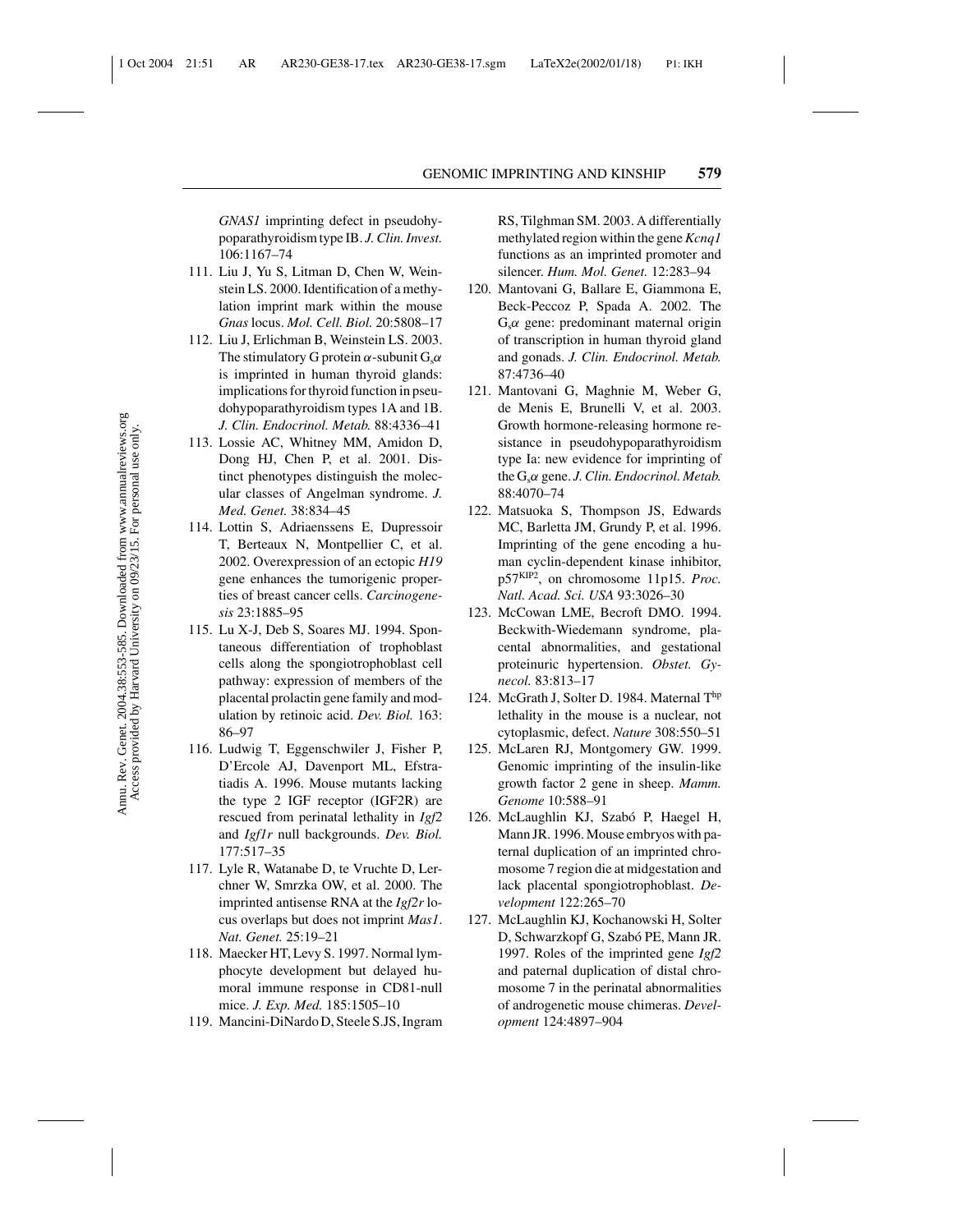- 128. Mignon-Ravix C, Mugneret F, Stavropoulou C, Depetris D, Kien PKV, Mattei M-G. 2001. Maternally inherited duplication of the possible imprinted 14q31 region. *J. Med. Genet.* 38:343–47
- 129. Mitsuya K, Meguro M, Lee MP, Katoh M, Schulz TC, et al. 1999. *LIT1*, an imprinted antisense RNA in the human *KvLQT1* locus identified by screening for differentially expressed transcripts using monochromosomal hybrids. *Hum. Mol. Genet.* 8:1209–17
- 130. Miyamoto T, Hasuike S, Jinno Y, Soejima H, Yun K, et al. 2002. The human *ASCL2* gene escaping genomic imprinting and its expression pattern. *J. Assisted Reprod. Genet.* 19:240–44
- 131. Miyazaki T, Müller U, Campbell KS. 1997. Normal development but differentially altered proliferative responses of lymphocytes in mice lacking CD81. *EMBO J.* 16:4217–25
- 132. Moon YS, Smas CM, Lee K, Villena JA, Kim K-H, et al. 2002. Mice lacking paternally expressed Pref-1/Dlk1 display growth retardation and accelerated adiposity. *Mol. Cell. Biol.* 22:5585–92
- 133. Morison IM, Becroft DM, Taniguchi T, Woods CG, Reeve AE. 1996. Somatic overgrowth associated with overexpression of insulin-like growth factor II. *Nat. Med.* 2:311–16
- 134. Mortimer RH, Galligan JP, Cannell GR, Addison RS, Roberts MS. 1996. Maternal to fetal thyroxine transmission in the human term placenta is limited by inner ring deiodination. *J. Clin. Endocrinol. Metab.* 81:2247–49
- 135. Murray TM, Rao LG, Wong M-M, Waddell JP, McBroom R, et al. 1993. Pseudohypoparathyroidism with osteitis fibrosa cystica: direct demonstration of skeletal responsiveness to parathyroid hormone in cells cultured from bone. *J. Bone Min. Res.* 8:83–91
- 136. Neyroud N, Tesson F, Denjoy I, Leibovici M, Donger C, et al. 1997. A novel mutation in the potassium channel gene

*KVLQT1* causes the Jervell and Lange-Nielsen cardioauditory syndrome. *Nat. Genet.* 15:186–89

- 137. Nicholls RD, Knepper JL. 2001. Genome organization, function, and imprinting in Prader-Willi and Angelman syndromes. *Annu. Rev. Genomics Hum. Genet.* 2:153–75
- 138. Nolan CM, Killian JK, Petitte JN, Jirtle RL. 2001. Imprint status of *M6P*/*IGF2R* and *IGF2* in chickens. *Dev. Genes Evol.* 211:179–83
- 139. Obregón M-J, Jacobsson A, Kirchgessner T, Schotz MC, Cannon B, Nedergaard J. 1989. Postnatal recruitment of brown adipose tissue is induced by the cold stress experienced by the pups. An analysis of mRNA levels for thermogenin and lipoprotein lipase. *Biochem. J.* 259:341–46
- 140. Ohlsson R, Nyström A, Pfeifer-Ohlsson S, Töhönen V, Hedborg F, et al. 1993. IGF2 is parentally imprinted during human embryogenesis and in the Beckwith-Wiedemann syndrome. *Nat. Genet.* 4:94–97
- 141. O'Neill MJ, Ingram RS, Vrana PB, Tilghman SM. 2000. Allelic expression of *IGF2* in marsupials and birds. *Dev. Genes Evol.* 210:18–20
- 142. Onyango P, Miller W, Lehoczky J, Leung CT, Birren B, et al. 2000. Sequence and comparative analysis of the mouse 1 megabase region orthologous to the human 11p15 imprinted domain. *Genome Res.* 10:1697–710
- 143. Overall M, Bakker M, Spencer J, Parker N, Smith P, Dziadek M. 1997. Genomic imprinting in the rat: linkage of *Igf2* and *H19* genes and opposite parental allelespecific expression during embryogenesis. *Genomics* 45:416–20
- 144. Pasolli HA, Klemke M, Kehlenbach RH, Wang Y, Huttner WB. 2000. Characterization of the extra-large G protein  $\alpha$ subunit XLαs. I. Tissue distribution and subcellular localization. *J. Biol. Chem.* 275:33622–32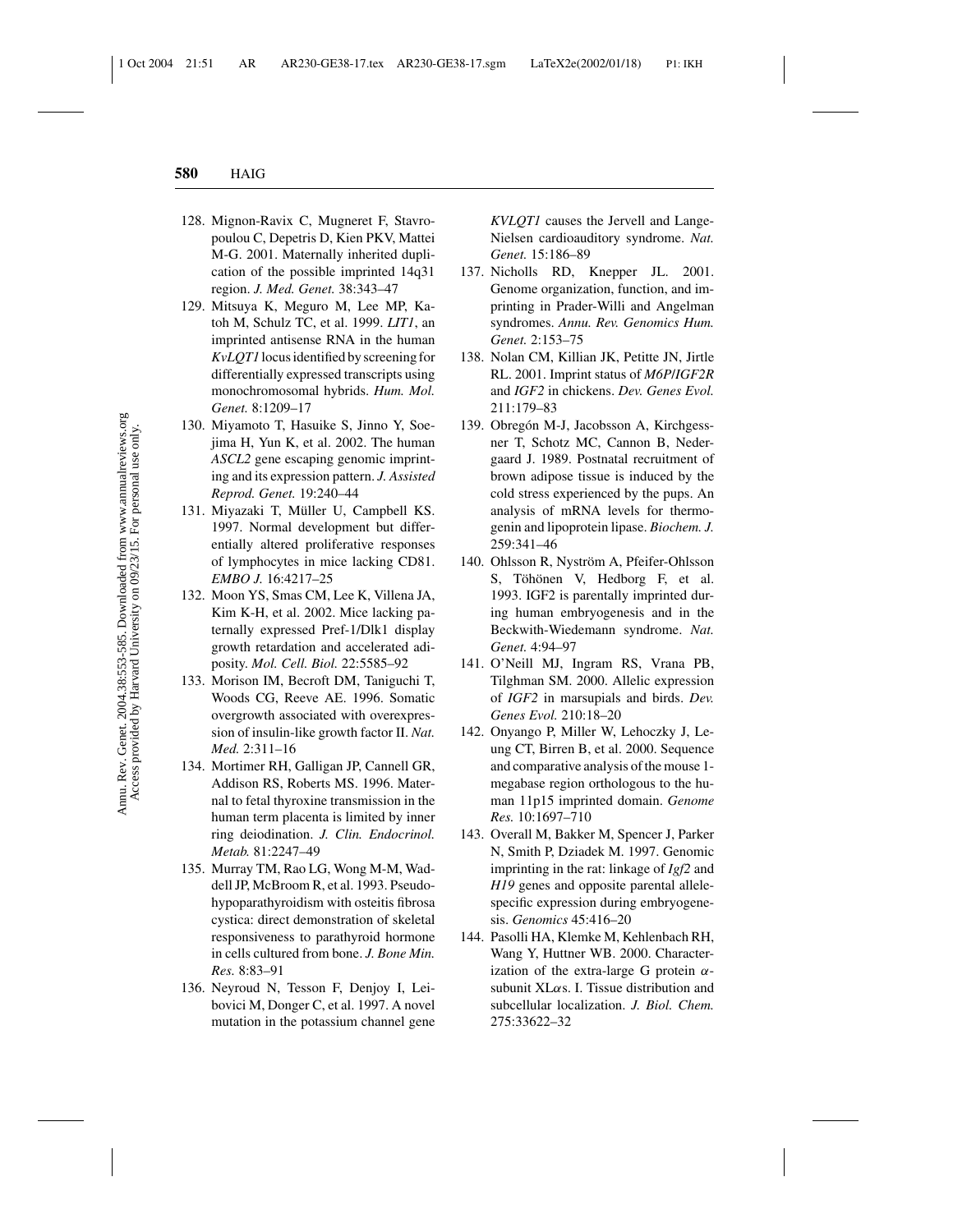- 145. Paulsen M, El-Maarri O, Engemann S, Strödicke M, Franck O, et al. 2000. Sequence conservation and variability of imprinting in the Beckwith-Wiedemann syndrome gene cluster in human and mouse. *Hum. Mol. Genet.* 9:1829–41
- 146. Paulsen M, Takada S, Youngson NA, Benchaib M, Charlier C, et al. 2001. Comparative sequence analysis of the imprinted *Dlk1-Gtl2* locus in three mammalian species reveals highly conserved genomic elements and refines comparison with the *Igf2-H19* region. *Genome Res.* 11:2085–94
- 147. Peters J, Wroe SF, Wells CA, Miller HJ, Bodle D, et al. 1999. A cluster of oppositely imprinted transcripts at the *Gnas* locus in the distal imprinting region of mouse chromosome 2. *Proc. Natl. Acad. Sci. USA* 96:3830–35
- 148. Qian N, Frank D, O'Keefe D, Dao D, Zhao L, et al. 1997. The *IPL* gene on chromosome 11p15.5 is imprinted in humans and mice and is similar to *TDAG51*, implicated in Fas expression and apoptosis. *Hum. Mol. Genet.* 6:2021–29
- 149. Richard K, Hume R, Kaptein E, Sanders JP, van Toor H, et al. 1998. Ontogeny of iodothyronine deiodinases in human liver. *J. Clin. Endocrinol. Metab.* 83: 2868–74
- 150. Riley P, Anson-Cartwright L, Cross JC. 1998. The Hand1 bHLH transcription factor is essential for placentation and cardiac morphogenesis. *Nat. Genet.* 18:271–75
- 150a. Roti E, Gnudi A, Braverman LE. 1983. The placental transport, synthesis and metabolism of hormones and drugs which affect thyroid function. *Endocr. Rev.* 4:131–49
- 151. Runge S, Nielsen FC, Nielsen J, Lykke-Andersen J, Wewer UM, Christiansen J. 2000. H19 RNA binds four molecules of insulin-like growth factor II mRNA-binding protein. *J. Biol. Chem.* 275:29562–69
- 152. Santini F, Chiovato L, Ghirri P, Lapi P,

Mammoli C, et al. 1999. Serum iodothyronines in the human fetus and newborn: evidence for an important role of placenta in fetal thyroid hormone homeostasis. *J. Clin. Endocrinol. Metab.* 84:493– 98

- 153. Saxena A, Frank D, Panichkul P, Van den Veyver IB, Tycko B, Thaker H. 2003. The product of the imprinted *IPL* gene marks human villous cytotrophoblast and is lost in complete hydatidiform mole.*Placenta* 24:835–42
- 154. Schmidt JV, Matteson PG, Jones BK, Guan X-J, Tilghman SM. 2000. The *Dlk1* and *Gtl2* genes are linked and reciprocally imprinted. *Genes Dev.* 14:1997– 2002
- 155. Scott IC, Anson-Cartwright L, Riley P, Reda D, Cross JC. 2000. The HAND1 basic helix-loop-helix transcription factor regulates trophoblast differentiation via multiple mechanisms. *Mol. Cell. Biol.* 20:530–41
- 156. Searle AG, Beechey CV. 1990. Genome imprinting phenomena on mouse chromosome 7. *Genet. Res.* 56:237–44
- 157. Shore EM, Ahn J, de Beur SJ, Li M, Xu MQ, et al. 2002. Paternally inherited inactivating mutations of the *GNAS1* gene in progressive osseous heteroplasia. *New Engl. J. Med.* 346:99–106
- 158. Sleutels F, Zwart R, Barlow DP. 2002. The non-coding *Air* RNA is required for silencing autosomal imprinted genes. *Nature* 415:810–13
- 159. Smas CM, Sul HS. 1993. Pref-1, a protein containing EGF-like repeats, inhibits adipocyte differentiation. *Cell* 73: 725–34
- 160. Smas CM, Sul HS. 1997. Molecular mechanisms of adipocyte differentiation and inhibitory action of pref-1. *Crit. Rev. Eukaryotic Gene Expression* 7:281– 98
- 161. Smilinich NJ, Day CD, Fitzpatrick GV, Caldwell GM, Lossie AC, et al. 1999. A maternally methylated CpG island in *KvLQT1* is associated with an antisense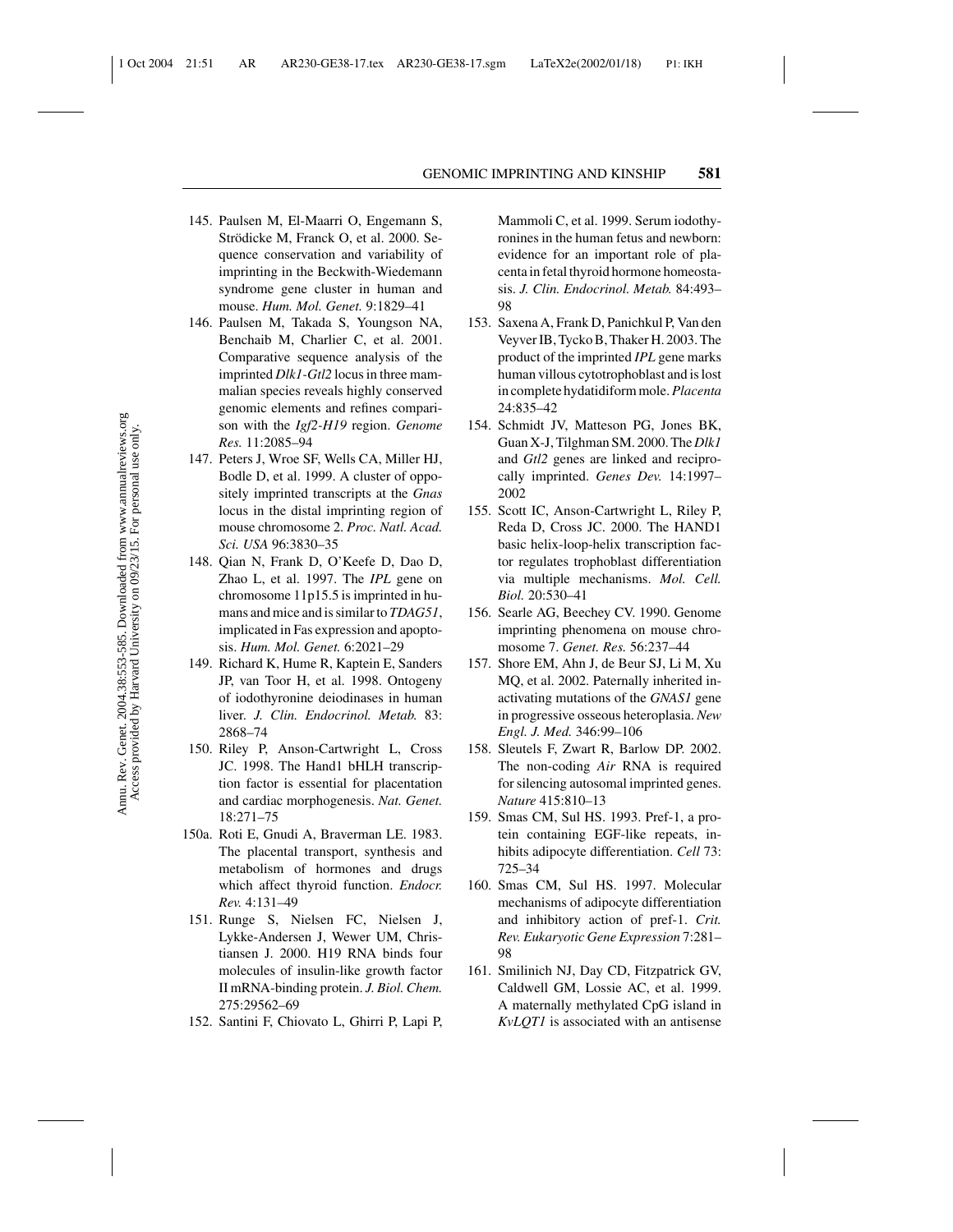paternal transcript and loss of imprinting in Beckwith-Wiedemann syndrome. *Proc. Natl. Acad. Sci. USA* 96:8064–69

- 162. Smit M, Segers K, Carrascosa LG, Shay T, Baraldi F, et al. 2003. Mosaicism of Solid Gold supports the causality of a noncoding A-to-G transition in the determinism of the callipyge phenotype. *Genetics* 163:453–56
- 163. Sokoloff G, Blumberg MS. 2001. Competition and cooperation among huddling infant rats. *Dev. Psychobiol.* 39:65– 75
- 164. Stepan H, Marqwardt W, Kuhn Y, Höckel M, Schultheiss H-P, Walther T. 2003. Structure and regulation of the murine *Mash2* gene. *Biol. Reprod.* 68:40–44
- 165. Stöger R, Kubicka P, Liu C-G, Kafri T, Razin A, et al. 1993. Maternal-specific methylation of the imprinted mouse *Igf2r* locus identifies the expressed locus as carrying the imprinting signal. *Cell* 73:61–71
- 166. Sutton VR, Shaffer LG. 2000. Search for imprinted regions on chromosome 14: comparison of maternal and paternal UPD cases with cases of chromosome 14 deletion. *Am. J. Med. Genet.* 93:381–87
- 167. Sutton VR, Coveler KJ, Lalani SR, Kashork CD, Shaffer LG. 2002. Subtelomeric FISH uncovers trisomy 14q32: lessons for imprinted regions, cryptic rearrangements and variant acrocentric short arms. *Am. J. Med. Genet.* 112:23– 27
- 168. Takada S, Tevendale M, Baker J, Georgiades P, Campbell E, et al. 2000. *Delta-like* and *Gtl2* are reciprocally expressed differentially methylated linked imprinted genes on mouse chromosome 12. *Curr. Biol.* 10:1135–38
- 169. Takahashi K, Nakayama K, Nakayama K. 1997. Mice lacking a CDK inhibitor, p57<sup>Kip2</sup>, exhibit skeletal abnormalities and growth retardation. *J. Biochem.* 127: 73–83
- 170. Takahashi K, Kobayashi T, Kanayama N. 2000. p57 $^{Kip2}$  regulates the proper devel-

opment of labyrinthine and spongiotrophoblasts. *Mol. Hum. Reprod.* 6:1019– 25

- 171. Tilghman SM, Brunkow ME, Brannan CI, Dees C, Bartolomei MS, Phillips K. 1992. The mouse H19 gene: its structure and function in mouse development. In *Nuclear Processes and Oncogenes,* ed. PA Sharp, pp. 187–99. San Diego: Academic
- 172. Towbin JA, Vatta M. 2001. Molecular biology and the prolonged QT syndromes. *Am. J. Med.* 110:385–98
- 173. Trivers RL. 1972. Parental investment and sexual selection. In *Sexual Selection and the Descent of Man, 1871—1971*, ed. B. Campbell, pp. 136–79. Chicago: Aldine
- 174. Trivers RL. 1974. Parent-offspring conflict. *Am. Zool.* 14:249–64
- 175. Trivers R, Burt A. 1999. Kinship and genomic imprinting. In *Genomic Imprinting. An Interdisciplinary Approach*, ed. R. Ohlsson, pp. 1—21. Berlin: Springer Verlag
- 176. Tsai C-E, Lin S-P, Ito M, Takagi N, Takada S, Ferguson-Smith AC. 2002. Genomic imprinting contributes to the thyroid hormone metabolism in the mouse embryo. *Curr. Biol.* 12:1221– 26
- 177. Tsai T-F, Jiang Y, Bressler J, Armstrong D, Beaudet AL. 1999. Paternal deletion from*Snrpn* to *Ube3a* in the mouse causes hypotonia, growth retardation and partial lethality and provides evidence for a gene contributing to Prader-Willi syndrome. *Hum. Mol. Genet.* 8:1357–64
- 178. Tsitsikov EN, Gutierrez-Ramos JC, Geha RS. 1997. Impaired CD19 expression and signaling, enhanced antibody response to type II T independent antigen and reduction of B-1 cells in CD81 deficient mice. *Proc. Natl. Acad. Sci. USA* 94:10844–49
- 179. Tycko B, Morison IM. 2002. Physiological functions of imprinted genes*. J. Cell. Physiol.* 192:245–58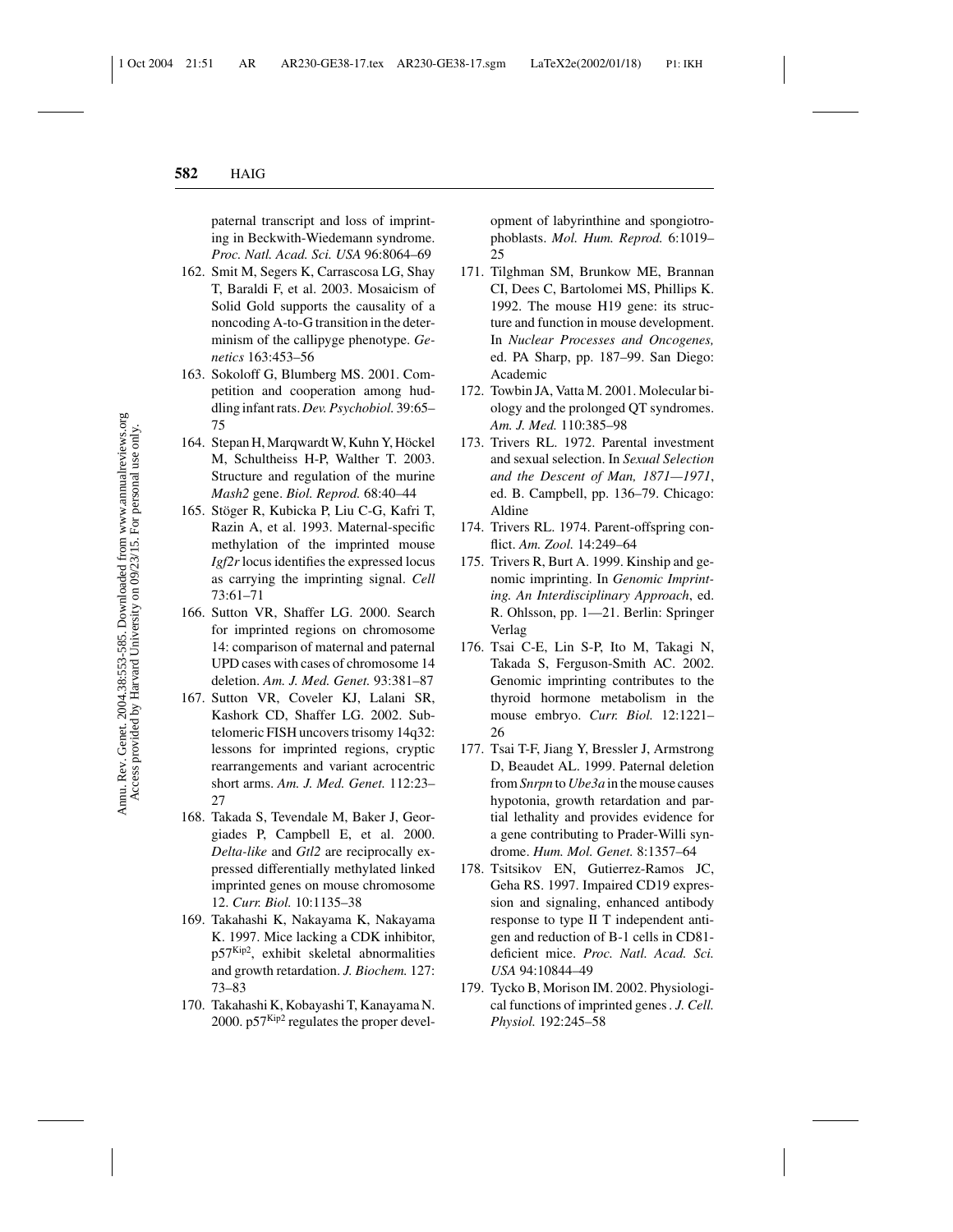- 180. Van Laere A-S, Nguyen M, Braunschweig M, Nezer C, Collette C, et al. 2003. A regulatory mutation in *IGF2* causes a major QTL effect on muscle growth in pig. *Nature* 425:832–36
- 181. Varmuza S, Mann M. 1994. Genomic imprinting—defusing the ovarian time bomb. *Trends Genet.* 10:118–23
- 182. Verhaargh S, Barlow DP, Zwart R. 2001. The extraneuronal monoamine transporter *Slc22a3*/*Orct3* co-localizes with the *Maoa*metabolizing enzyme in mouse placenta. *Mech. Dev.* 100:127–30
- 183. Verona RI, Mann MRW, Bartolomei MS. 2003. Genomic imprinting: intricacies of epigenetic regulation in clusters. *Annu. Rev. Cell Dev. Biol.* 19:237–59
- 184. Villar AJ, Carlson EJ, Gillespie AM, Ursell PC, Epstein CJ. 2001. Cardiomyopathy in mice with paternal uniparental disomy for chromosome 12. *Genesis* 30: 274–79
- 185. Vrana PB, Guan X-J, Ingram RS, Tilghman S.M. 1998. Genomic imprinting is disrupted in interspecific*Peromyscus* hybrids. *Nat. Genet.* 20:362–65
- 186. Wang Q, Curran ME, Splawski I, Burn TC, Millholland JM, et al. 1996. Positional cloning of a novel potassium channel gene: *KVLQT1* mutations cause cardiac arrhythmias. *Nat. Genet.* 12:17–23
- 187. Wang Z, Li H, Moss AJ, Robinson J, Zareba W, et al. 2002. Compound heterozygous mutations in *KvLQT1* cause Jervell and Lange-Nielsen syndrome. *Mol. Genet. Metab.* 75:308–16
- 188. Wang Z-Q, Fung MR, Barlow DP, Wagner EF. 1994. Regulation of embryonic growth and lysosomal targeting by the imprinted *Igf2/Mpr* gene. *Nature* 372:464–67
- 189. Weinstein LS, Yu S, Warner DR, Liu J. 2001. Endocrine manifestations of stimulatory G protein  $\alpha$ -subunit mutations and the role of genomic imprinting. *Endocr. Rev.* 22:675–705
- 190. Weinstein LS, Chen M, Liu J. 2002. Gsα mutations and imprinting defects in hu-

man disease. *Ann. NY Acad. Sci.* 968: 173–97

- 191. Weinstock RS, Wright HN, Spiegel AM, Levine MA, Moses AM. 1986. Olfactory dysfunction in humans with deficient guanine nucleotide-binding protein. *Nature* 322:635–36
- 192. Weksberg R, Smith AC, Squire J, Sadowski P. 2003. Beckwith-Wiedemann syndrome demonstrates a role for epigenetic control of normal development. *Hum. Mol. Genet.* 12:R61–R68
- 193. West SD, Dublin HT. 1984. Behavioral strategies of small mammals under winter conditions: solitary or social? In *Winter Ecology of Small Mammals,* ed. JF Merritt, pp. 293–99. Spec. Publ. Carnegie Mus. Nat. Hist., Number 10, Pittsburgh, Pennsylvania.
- 194. Westerman BA, Poutsma A, Looijenga LHJ, Wouters D, van Wijk IJ, Oudejans CBM. 2001. The human Achaete Scute Homolog 2 gene contains two promoters, generating overlapping transcripts and encoding two proteins with different nuclear localization. *Placenta* 22:511–18
- 195. Wilkin F, Paquette J, Ledru E, Hamelin C, Pollak M, Deal CL. 2000. *H19* sense and antisense transgenes modify insulinlike growth factor-II mRNA levels. *Eur. J. Biochem.* 267:4020–27
- 196. Wilkins JF, Haig D. 2002. Parental modifiers, antisense transcripts and loss of imprinting. *Proc. R. Soc. London Ser. B* 269:1841–46
- 197. Wilkins JF, Haig D. 2003. What good is genomic imprinting: the function of parent-specific gene expression. *Nat. Rev. Genet.* 4:359–68
- 198. Wroe SF, Kelsey G, Skinner JA, Bodle D, Ball ST, et al. 2000. An imprinted transcript, antisense to *Nesp*, adds complexity to the cluster of imprinted genes at the mouse *Gnas* locus. *Proc. Natl. Acad. Sci. USA* 97:3342–46
- 198a. Wu W-I, Schwindinger WF, Aparicio LF, Levine MA. 2001. Selective resistance to parathyroid hormone caused by a novel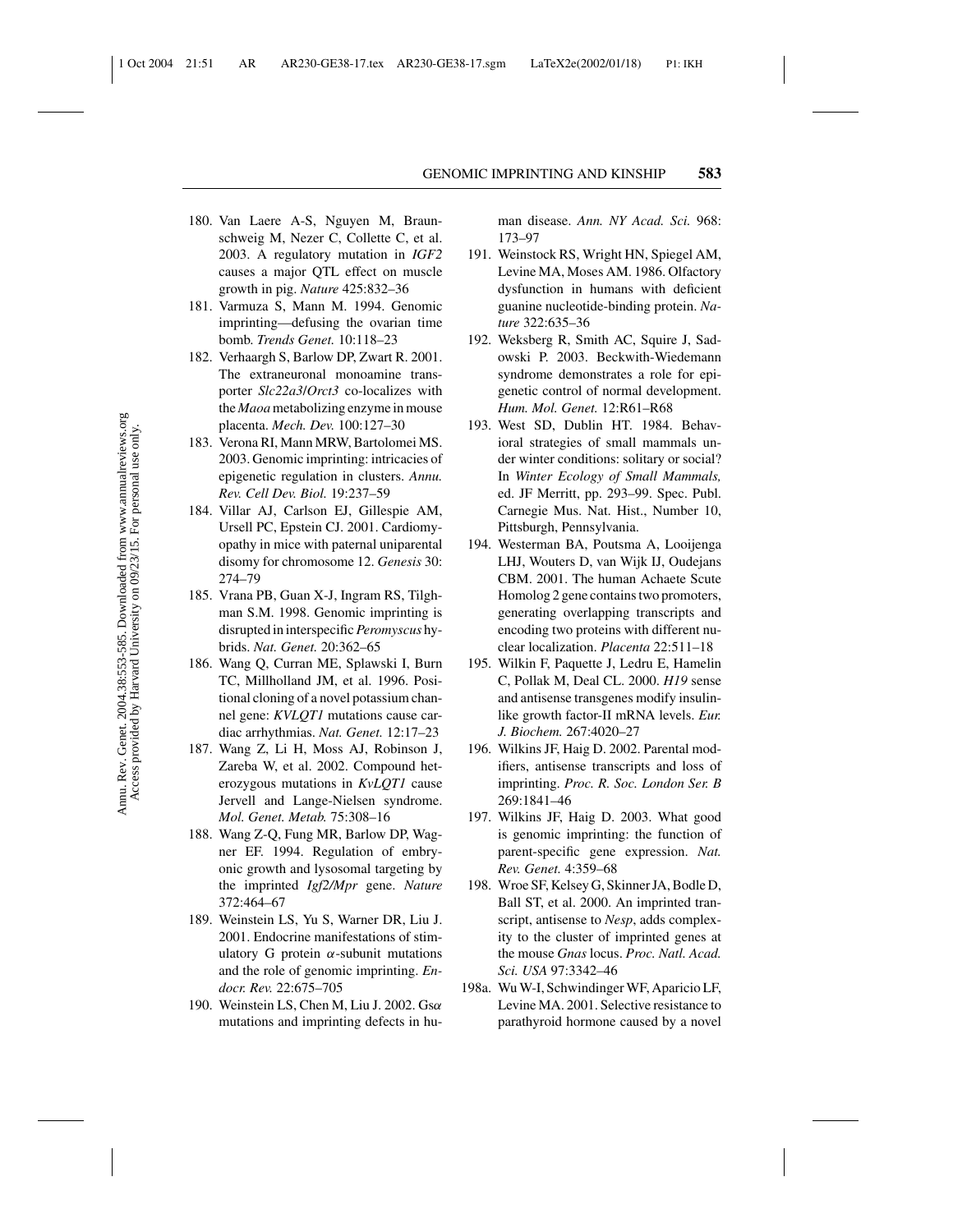uncoupling mutation in the carboxyl terminus of Gαs. A cause of pseudohypoparathyroidism type Ib. *J. Biol. Chem.* 276:165–71

- 199. Wutz A, Smrzka OW, Schweifer N, Schellander K, Wagner EF, Barlow DP. 1997. Imprinted expression of the *Igf2r* gene depends on an intronic CpG island. *Nature* 389:745–49
- 200. Wutz A, Theussl HC, Dausman J, Jaenisch R, Barlow DP, Wagner EF. 2001. Non-imprinted *Igf2r* expression decreases growth and rescues the *Tme* mutation in mice. *Development* 128: 1881–87
- 201. Wylie AA, Murphy SK, Orton TC, Jirtle RL. 2000. Novel imprinted *DLK1*/*GTL2* domain on human chromosome 14 contains motifs that mimic those implicated in *IGF2*/*H19* regulation. *Genome Res.* 10:1711–18
- 202. Yamamoto M, Takuwa Y, Masuko S, Ogata E. 1988. Effects of endogenous and exogenous parathyroid hormone on tubular reabsorption of calcium in pseudohypoparathyroidism. *J. Clin. Endocrinol. Metab.* 66:618–25
- 203. Yan Y, Frisén J, Lee M-H, Massagué J, Barbacid M. 1997. Ablation of the CDK inhibitor gene  $p57^{Kip2}$  results in increased apoptosis and delayed differentiation during mouse development. *Genes Dev.* 11:973–83
- 204. Yandell CA, Dunbar AJ, Wheldrake JF, Upton Z. 1999. The kangaroo cationindependent mannose 6-phosphate receptor binds insulin-like growth factor II with low affinity. *J. Biol. Chem.* 274: 27076–82
- 205. Yatsuki H, Joh K, Higashimoto K, Soejima H, Arai Y, et al. 2002. Domain regulation of an imprinting cluster in Kip2/Lit1 subdomain on mouse chromosome 7F4/F5: large-scale DNA methylation analysis reveals that DMR-Lit1 is a putative imprinting control region. *Genome Res.* 12:1860–70
- 206. Yevtodiyenko A, Carr MS, Patel N,

Schmidt JV. 2002. Analysis of candidate imprinted genes linked to *Dlk1-Gtl2* using a congenic mouse line. *Mamm. Genome* 13:633–38

- 207. Yokomine T, Kuroiwa A, Tanaka K, Tsudzuki M, Matsuda Y, Sasaki H. 2001. Sequence polymorphisms, allelic expression status and chromosome locations of the chicken *IGF2* and *MPR1* genes.*Cytogenet. Cell Genet.* 93:109–13
- 208. Young LE, Fernandes K, McEvoy TG, Butterwith SC, Gutierrez CG, et al. 2001. Epigenetic change in *IGF2R* is associated with fetal overgrowth after sheep embryo culture. *Nat. Genet.* 27:153– 54
- 209. Young LE, Schnieke AE, McCreath KJ, Wieckowski S, Konfortova G, et al. 2003. Conservation of *IGF2-H19* and *IGF2R* imprinting in sheep: effects of somatic nuclear transfer. *Mech. Dev.* 120:1433– 42
- 210. Yu S, Yu D, Lee E, Eckhaus M, Lee R, et al. 1998. Variable and tissue-specific hormone resistance in heterotrimeric  $G_s$ protein  $\alpha$ -subunit (G<sub>s</sub> $\alpha$ ) knockout mice is due to tissue-specific imprinting of the Gsα gene. *Proc. Natl. Acad. Sci. USA* 95: 8715–20
- 211. Yu S, Gavrilova O, Chen H, Lee R, Liu J, et al. 2000. Paternal versus maternal transmission of a stimulatory G-protein  $\alpha$  subunit knockout produces opposite effects on energy metabolism. *J.Clin. Invest.* 105:615–23
- 212. Zhang P, Liégeois NJ, Wong C, Finegold M, Hou H, et al. 1997. Altered cell differentiation and proliferation in mice lacking p57KIP2 indicates a role in Beckwith-Wiedemann syndrome. *Nature* 387:151– 58
- 213. Zhang P, Wong C, DePinho RA, Harper JW, Elledge SJ. 1998. Cooperation between the *Cdk* inhibitors *p27KIP1* and *p57KIP2* in the control of tissue growth and development. *Genes Dev.* 12:3162– 67
- 214. Zhang Y, Tycko B. 1992. Monoallelic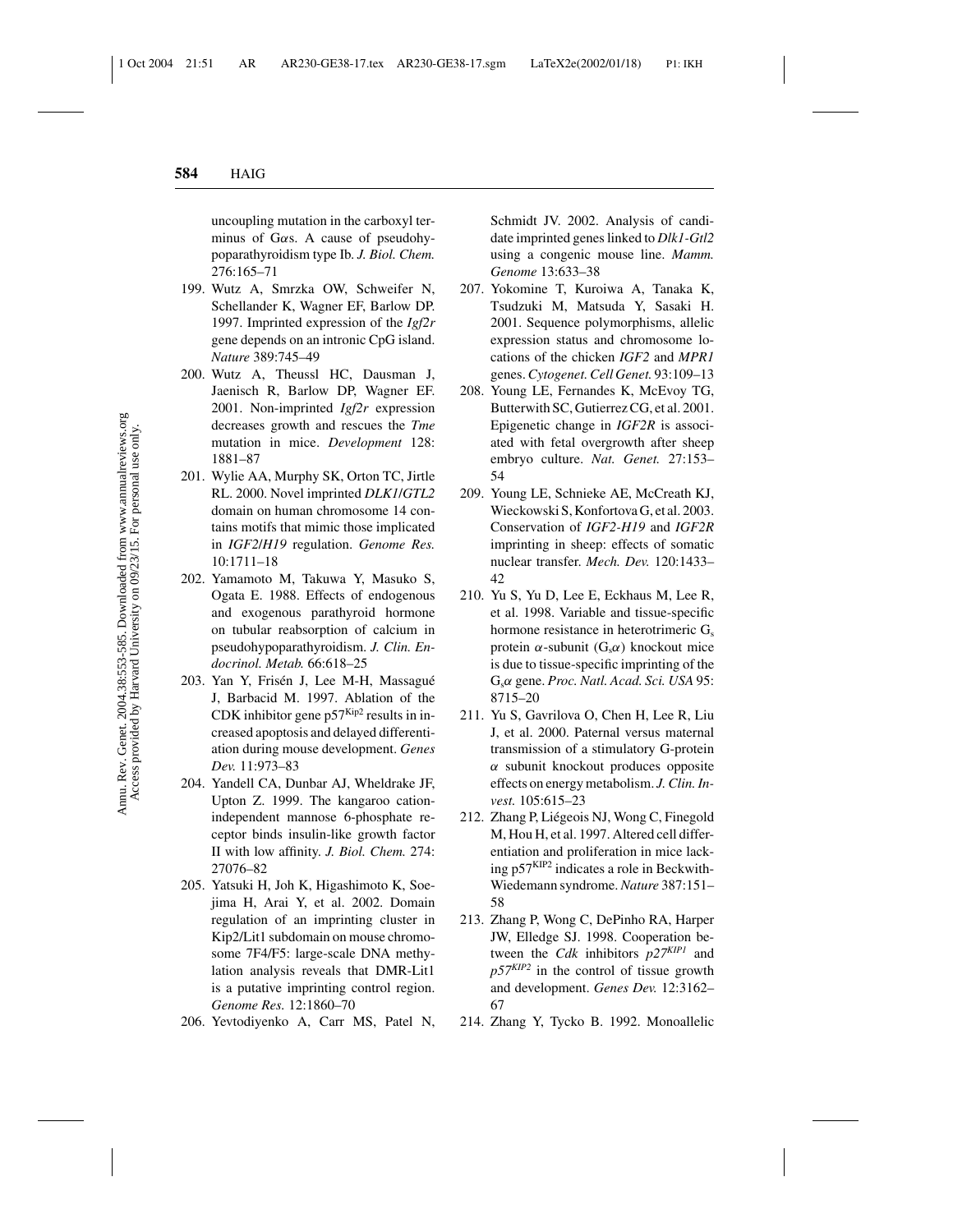expression of the human H19 gene. *Nat. Genet.* 1:40–44

- 215. Zwart R, Sleutels F, Wutz A, Schinkel AH, Barlow DP. 2001. Bidirectional action of the *Igf2r* imprint control element on upstream and downstream imprinted genes. *Genes Devel.* 15:2361–66
- 216. Zwart R, Verhaargh S, Buitelaar M, Popp-Snijders C, Barlow DP. 2001. Impaired activity of the extraneuronal monoamine transporter system known as uptake-2 in *Orct3*/*Slc22a3* deficient mice. *Mol. Cell. Biol.* 21:4188– 96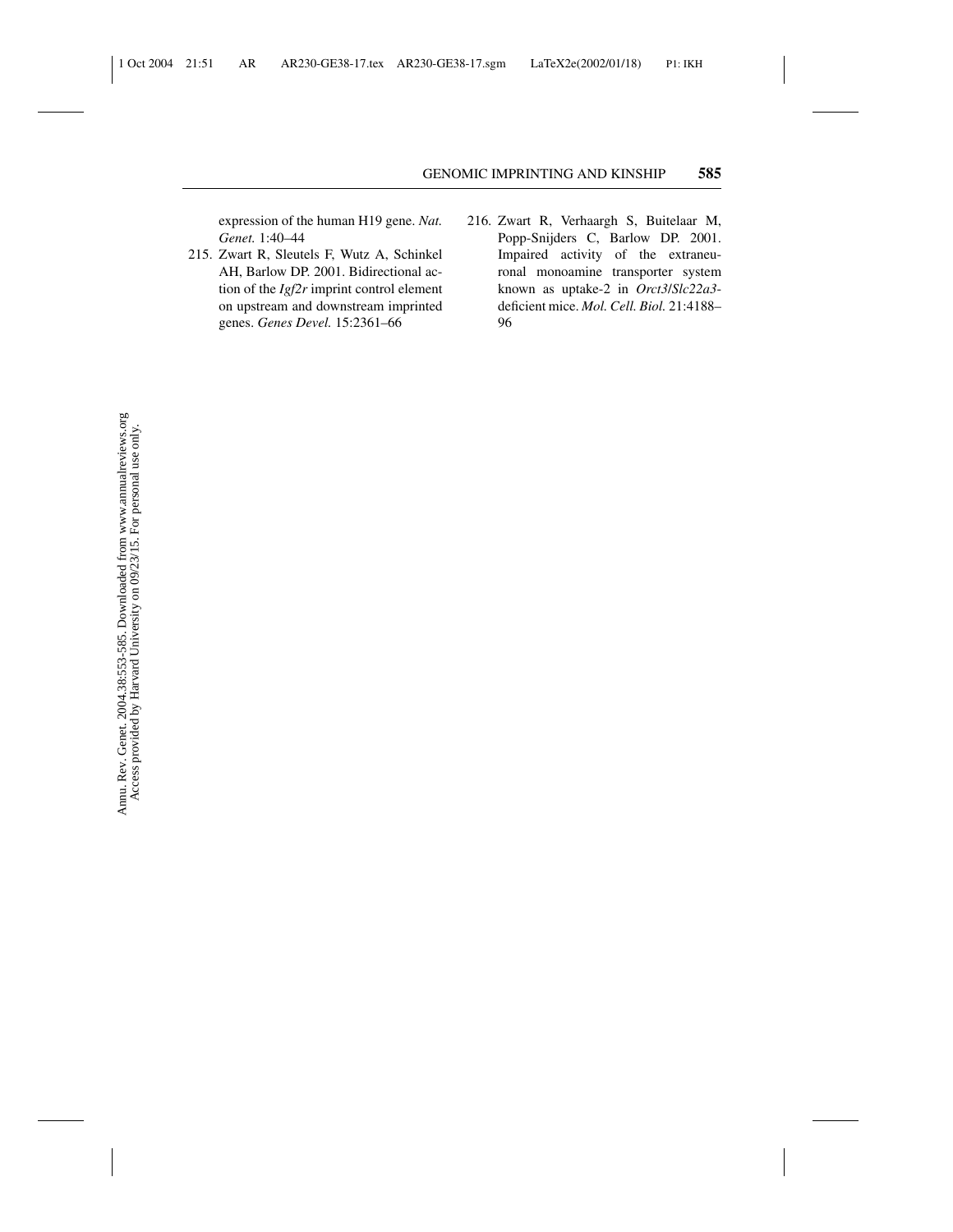# **CONTENTS**

| MOBILE GROUP II INTRONS, Alan M. Lambowitz and Steven Zimmerly                                                                         | $\mathbf{1}$ |
|----------------------------------------------------------------------------------------------------------------------------------------|--------------|
| THE GENETICS OF MAIZE EVOLUTION, John Doebley                                                                                          | 37           |
| <b>GENETIC CONTROL OF RETROVIRUS SUSCEPTIBILITY IN MAMMALIAN</b><br>CELLS, Stephen P. Goff                                             | 61           |
| LIGHT SIGNAL TRANSDUCTION IN HIGHER PLANTS, Meng Chen,<br>Joanne Chory, and Christian Fankhauser                                       | 87           |
| CHLAMYDOMONAS REINHARDTII IN THE LANDSCAPE OF PIGMENTS,<br>Arthur R. Grossman, Martin Lohr, and Chung Soon Im                          | 119          |
| THE GENETICS OF GEOCHEMISTRY, Laura R. Croal, Jeffrey A. Gralnick,<br>Davin Malasarn, and Dianne K. Newman                             | 175          |
| CLOSING MITOSIS: THE FUNCTIONS OF THE CDC14 PHOSPHATASE AND<br>ITS REGULATION, Frank Stegmeier and Angelika Amon                       | 203          |
| RECOMBINATION PROTEINS IN YEAST, Berit Olsen Krogh<br>and Lorraine S. Symington                                                        | 233          |
| DEVELOPMENTAL GENE AMPLIFICATION AND ORIGIN REGULATION,<br>John Tower                                                                  | 273          |
| THE FUNCTION OF NUCLEAR ARCHITECTURE: A GENETIC APPROACH,<br>Angela Taddei, Florence Hediger, Frank R. Neumann,<br>and Susan M. Gasser | 305          |
| GENETIC MODELS IN PATHOGENESIS, Elizabeth Pradel<br>and Jonathan J. Ewbank                                                             | 347          |
| MELANOCYTES AND THE MICROPHTHALMIA TRANSCRIPTION FACTOR<br>NETWORK, Eiríkur Steingrímsson, Neal G. Copeland,                           |              |
| and Nancy A. Jenkins                                                                                                                   | 365          |
| EPIGENETIC REGULATION OF CELLULAR MEMORY BY THE POLYCOMB<br>AND TRITHORAX GROUP PROTEINS, Leonie Ringrose and Renato Paro              | 413          |
| REPAIR AND GENETIC CONSEQUENCES OF ENDOGENOUS DNA BASE<br>DAMAGE IN MAMMALIAN CELLS, Deborah E. Barnes                                 |              |
| and Tomas Lindahl                                                                                                                      | 445          |
| MITOCHONDRIA OF PROTISTS, Michael W. Gray, B. Franz Lang,<br>and Gertraud Burger                                                       | 477          |

**v**